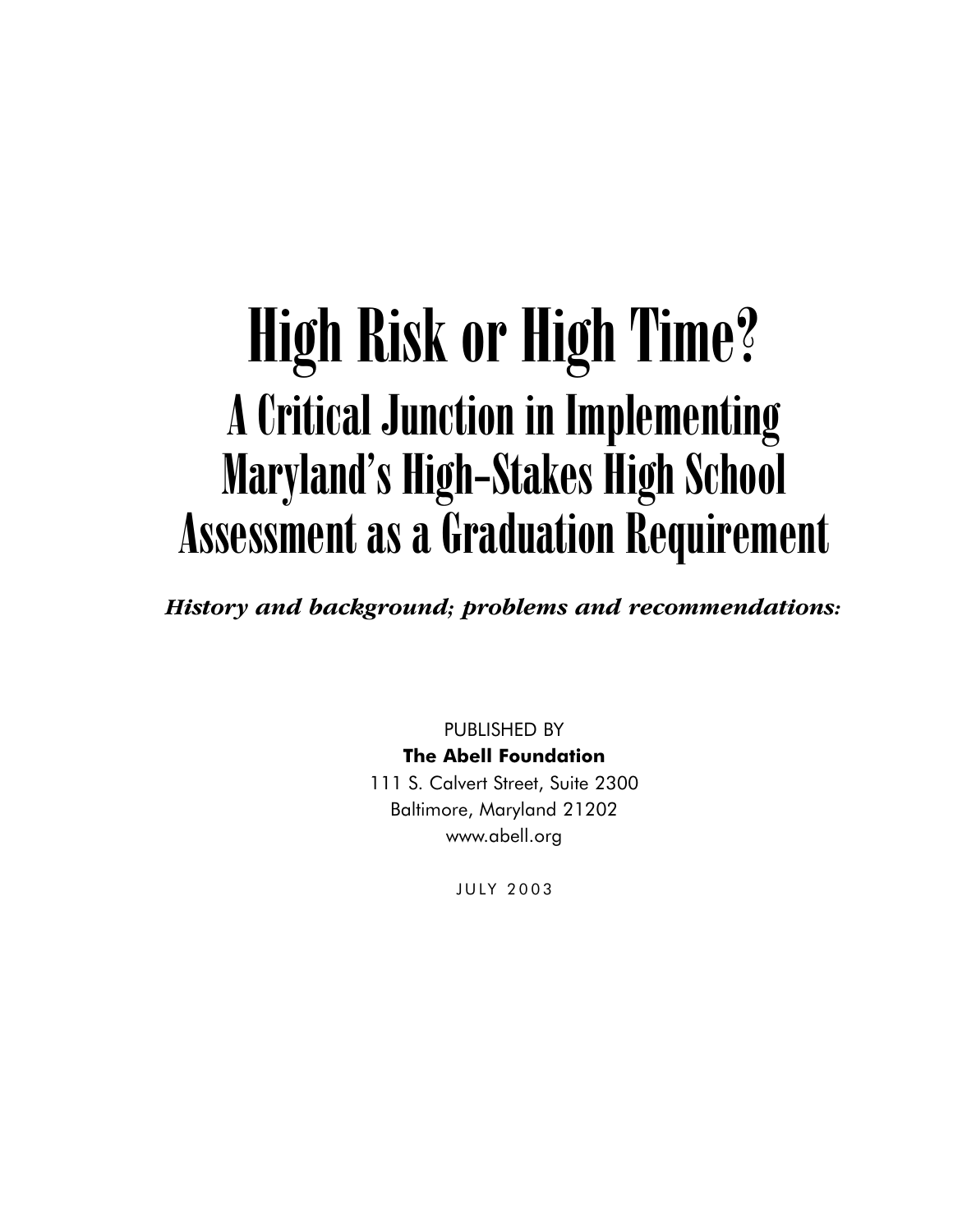## Executive Summary

*T*

## **The Stakes**

This June, nearly half of all public school students in the United States were required to pass one or more statewide exit exams in order to graduate from high school. In cases like this, where diplomas are contingent on the results of such assessments, tests are characterized as "high-stakes" for students.

In the next six months, the Maryland State Board of Education will decide whether to raise the stakes by making passing scores on the new more rigorous High School Assessments (HSAs) a condition for graduation. If the experience of other states is any indication, this decision could result in as many as 20% of high school students in the Class of 2008 being barred from graduation as a result of failing one or more of these tests. It will come as no surprise that denied students will disproportionately be disadvantaged students from Baltimore City or Prince George's County or students who receive special education services.

The decisions around the HSA program will have irreparable consequences for Maryland's children, yet neither the public nor educators has been privy to much of the dialogue or data surrounding such a critical move. Moreover, the environment in which these decisions will be made is very different, and more formidable, than a decade ago when the HSA program was first conceived. The Board's charge is challenging: how will it raise standards for all students without over-penalizing those who are disadvantaged?

## **The Challenges**

. . . . . . . . . . . . . . . . . . . . . . . . . . . . . . . . . . . . . . . . . . . . . . . . . . . . . . . . . . . . . . . . . . . . . . . . . . . . . . . .

Maryland's HSA program is a series of high school end-of-course exams designed to hold students accountable for mastering specific skills or content knowledge. Whether passing these will indeed become a graduation requirement in Maryland remains up in the air, but as now proposed, students entering high school in Fall 2004 would have to pass at least four HSAs to graduate from high school in 2008.

The trend toward state exit exam requirements is expedited by the federal No Child Left Behind Act of 2001, which requires all states to implement testing at the high school level. But as states pursue a high-stakes route, they are confronting tough challenges forcing them to re-think and delay testing implementation—and Maryland is no exception.

Educational concerns and financial uncertainties have forced the State Board to delay making the HSA tests a graduation requirement three times to date, most recently in May 2003. This summer and fall, the Board is slated to address the accountability issue by:

- establishing passing scores and proficiency levels for the HSAs;
- deciding whether to increase the number of end-of-course exams to 12, of which students would have pass 10 to graduate;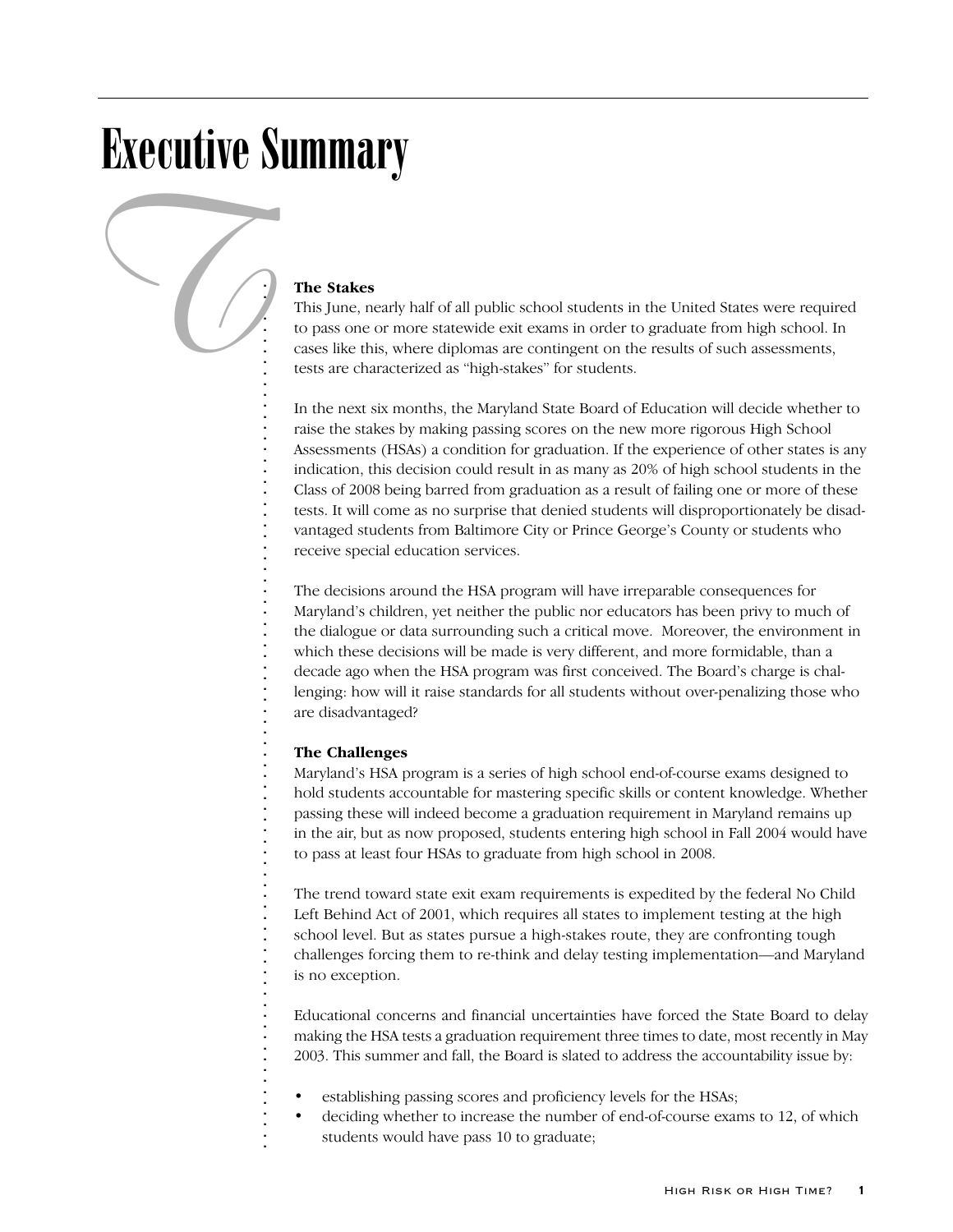- exploring issues of school and district performance and accountability; and
- finally, determining whether to make the HSA tests a graduation requirement.

Currently, all high school students must take HSA tests in five courses, and normative test scores (how a student performs against others) are reported on their transcripts—yet no proficiency levels to measure whether they have met course standards have been set. As a result, neither the public nor state educators have any indication of the proportion of students who failed, met, or exceeded state expectations of what they must be able to know and do. One outcome, however, is known: Maryland's 2002 HSA data show predictable achievement gaps between low-income minority students and their more affluent counterparts as well as between special education students and regular education students.

Meanwhile, the State has yet to articulate how it will determine whether the HSA program improves learning, achievement, and post-graduation success for Maryland's students. While it will be clear how many students eventually pass the HSAs, this measure is the means rather than the end of this reform. Scores on any test will increase as teachers become familiar with its format. Beyond scores on the HSAs, the State must clearly articulate its larger objectives for the HSA program and set out how it will determine progress towards those goals.

It is up to the Board to ensure that the HSA program is implemented with the highest probability of producing improved learning and achievement. If the Board decides it is committed to high-stakes high school testing, it must explore remedial support for those who fail, second chances for test-taking, and alternatives to the HSAs for certain populations. It must also move to reconsider its test format and scoring procedures to ensure timely dissemination of test results and data as part of building a collaborative system with districts, schools, students, and the public. An external evaluation tracking impact of the HSA program is critical.

. . . . . . . . . . . . . . . . . . . . . . . . . . . . . . . . . . . . . . . . . . . . . . . . . . . . . . . . . . . . . . . . . . . . . . . . . . . . . . . .

## **A. The Role of This Report**

Given the breadth and complexity of the high-stakes testing debate, there are, unfortunately, no easy answers to the dilemmas that Board members now face. This report aims to engage policymakers in, and focus public attention on, a critical evaluation of the state's proposed HSA program, to ensure that further investments bring concrete improvements for student learning. Because there is much to be learned from other states, as well as Maryland's own experience in high-stakes testing, the report has drawn on multiple sources. A series of questions are raised in an effort to guide the Board's deliberations and to urge reconsideration of its earlier assumptions.

Finally, the report offers recommendations to provide additional or alternative strategies for consideration as the Board moves forward in its quest to enhance the value of a Maryland high school diploma.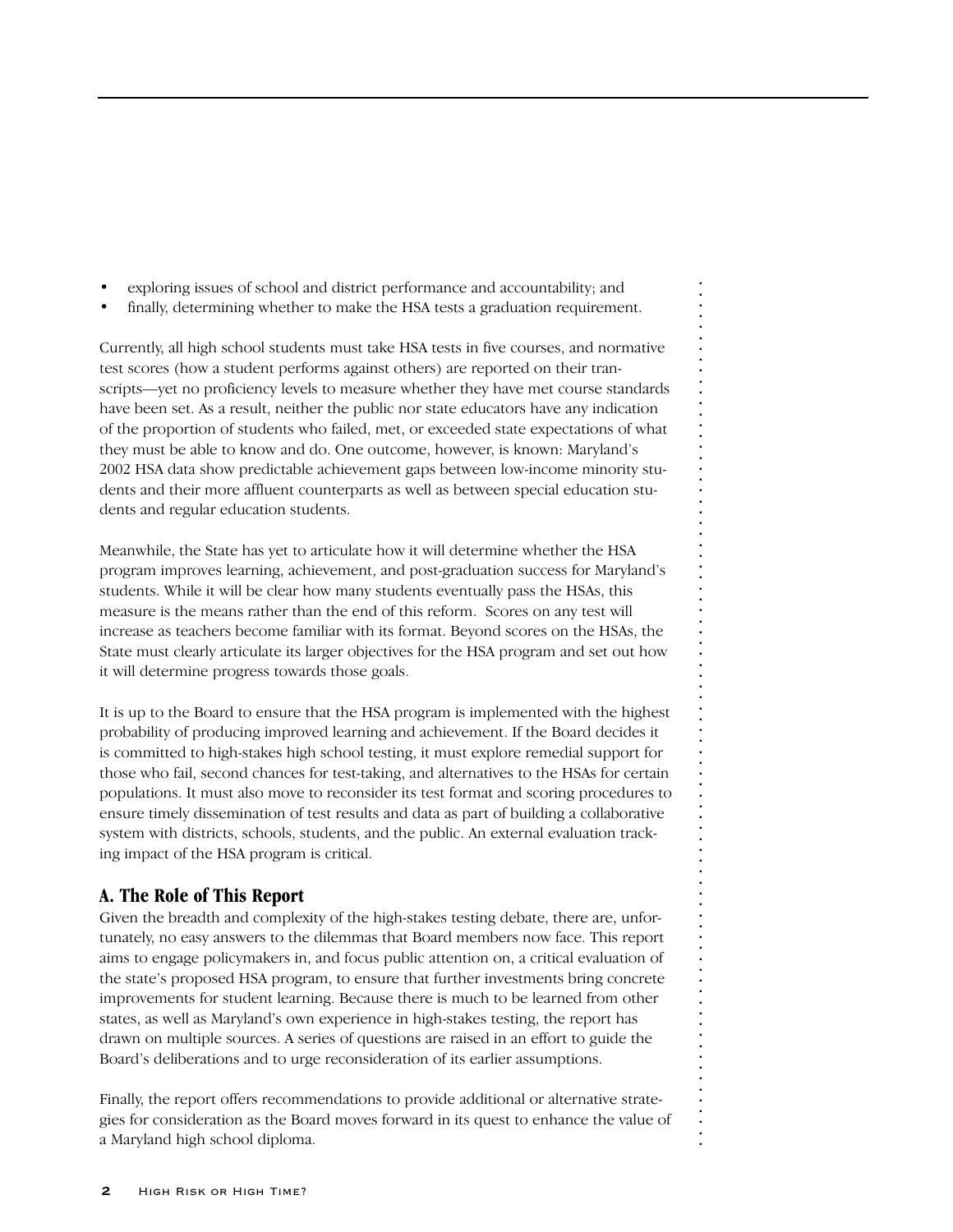# I. Introduction

*I*

In May 2003, the state of Florida faced the dilemma of denying diplomas to 12,000 12th grade students for failure to pass the state's new high-stakes graduation assessment.1 Elsewhere around the country, nearly half of all public school students are now required to pass one or more exit exams in order to receive a high school diploma. Because results from assessments like these are used to assign students to classes, make promotional decisions, or award or withhold, high school diplomas, they are characterized as "high-stakes" for students. Nowhere are the stakes higher for students than the new mandatory high school exit examinations that Maryland is considering requiring as the bar for high school graduation.

**Definition of a High-StakesTest: "A testfor which the resultshave importantand direct consequences for those whotake it and for those who use orsponsor it."2**

. . . . . . . . . . . . . . . . . . . . . . . . . . . . . . . . . . . . . . . . . . . . . . . . . . . . . . . . . . . . . . . . . . . . . . . . . . . . . . .

*Definition of a High-Stakes Test: "A test for which the results have important and direct consequences for those who take it and for those who use or sponsor it."2*

While high school diplomas in Maryland have been tied to passing scores on the Maryland Functional tests since 1987, these are 6th-grade-level minimum competency tests in reading, writing, and math that fall far short of evaluating the State's new high school standards. This summer, however, the Maryland State Board of Education will set passing scores on the new, more rigorous High School Assessments (HSA); in September, the Board will begin deliberating whether to increase the stakes by making a passing score on these tests a condition for graduation.

Part of the stronger K-12 standards and accountability that Maryland has been moving toward in recent years, the HSA Program consists of a series of end-of-course exams in various subject areas. In addition to holding students, teachers, schools and districts accountable for meeting clear academic standards, the State Board created the HSA Program to:

- increase academic rigor;
- enhance the value of the Maryland high school diploma; and
- ensure that graduates have skills and content knowledge.<sup>3</sup>

Much remains to be decided about how much weight the assessments will ultimately carry— and whether passing them will indeed be a graduation requirement—but in the current proposal, students entering high school in Fall 2004 will need to pass at least four HSAs in order to graduate from high school in 2008.

Maryland's High School Assessments mirror a national trend toward "standards-based reforms" that seek to make students accountable for mastering specific skills or con-

<sup>&</sup>lt;sup>1</sup> Hegarty, Stephen. New math: 1,000 pass state test after all. St. Petersburg Times. May 9, 2003.

<sup>2</sup> Promissor, Inc. Retrieved from http://www.promissor.com/cgi/glossary/

<sup>3</sup> Maryland State Department of Education, *Maryland High School Assessments*, October 2001, http:www/msde.state.md.us/hsimprovement/pdf/HSAPPOct2001v1.ppt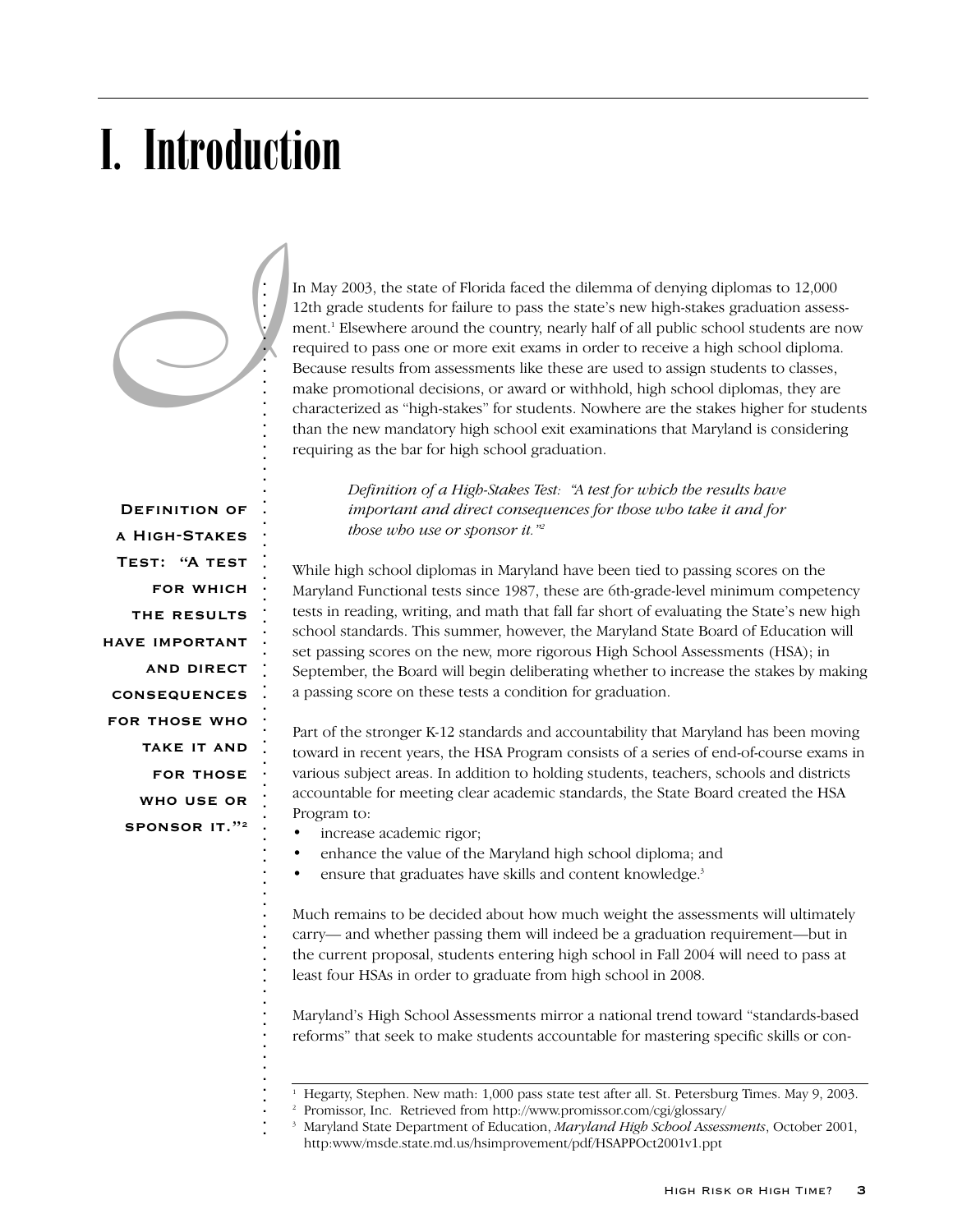tent knowledge through exit exams. In fact, 18 states currently require students to pass exit exams before they graduate from high school; within the next 6 years, such tests are expected to be a graduation requirement in at least 24 states.<sup>4</sup> This trend is accelerated by the federal No Child Left Behind Act of 2001, which requires all states to adopt new tests for high school students that will, at the minimum, be used for school, state and district accountability.

As more states choose the high-stakes route and adjust their existing testing programs to meet the new federal mandates, even states with experience in exit exams are finding the road toward higher standards and greater accountability riddled with challenges. High failure rates and political backlash, from New York and Massachusetts to Arizona and Alaska, are causing states to shift gears, by, for example, delaying the onset of high-stakes consequences and lowering cutoff scores or altering test content and providing alternative assessment options for certain students.

Maryland, faced with uncertainties of its own, is no exception. Worried that a lack of necessary resources could keep all students from having an equal opportunity to meet standards, education officials have delayed making the HSAs a graduation requirement three times, most recently in May 2003. As of Fall 2001, all high school students are required to take five HSAs (English I, government, algebra/data analysis, biology, and geometry) and percentile rank scores, with the exception of the geometry HSA, are being reported on their transcripts.<sup>5</sup> Yet no proficiency levels to measure whether students have actually met course standards have been set, although students—simply by having to take the tests and having the percentile scores reported on their transcripts—are already being held accountable.

In the next six months the State Board of Education will decide how high-stakes high school testing will proceed in Maryland. It is slated to determine passing scores and performance standards for the High School Assessment tests; whether to enforce them as a graduation requirement, and whether to institute that graduation requirement for students entering the 9th grade in Fall 2004; and finally, whether to increase the number of end-of-course exams to 12, of which students would have to take and pass 10 to graduate. The Board will consider issues of school and district performance and accountability as well.

Given the broad scope of the high-stakes testing debate and controversial experiences of participating states, there are no proven strategies for wrestling with the decisions

**In fact,**  18 STATES **currentlyrequire students topass exit examsbefore they graduate from high school; within the next 6 years,such tests are expected to be a graduation requirement in at least 24 STATES.**<sup>4</sup>

Center on Education Policy (2002).

<sup>5</sup> The Geometry test was in the second phase of the HSA Program when Maryland decided to use it for the No Child Left Behind 10th grade math assessment. The State has left the student accountability component (i.e., whether to report scores on student transcripts) of the Geometry HSA up to individual districts.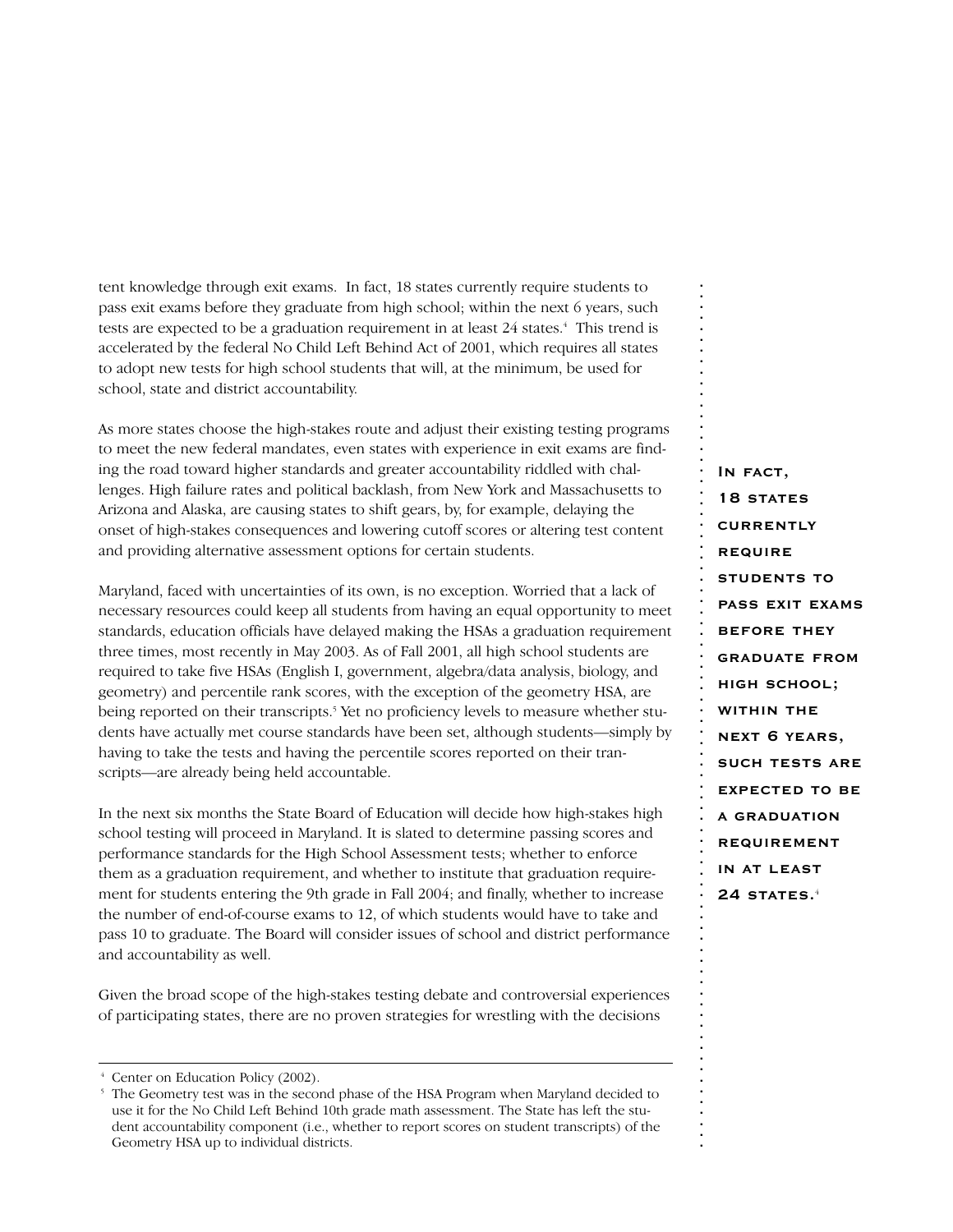Maryland's education officials now face. This report aims to help the Board, educators, and the public proceed thoughtfully and with caution by pulling together research and practice, here and across the country, about high stakes high school testing; and by raising some difficult questions, including those that lead to scrutiny of the State's own commitment to high standards, high-stakes, and meaningful accountability.

. . . . . . . . . . . . . . . . . . . . . . . . . . . . . . . . . . . . . . . . . . . . . . . . . . . . . . . . . . . . . . . . . . . . . . . . . . . . . . . .

÷,

l,

l,

 $\ddot{\cdot}$ 

 $\ddot{\cdot}$  $\ddot{\phantom{0}}$ J.

l,

 $\frac{1}{2}$  ,  $\frac{1}{2}$  ,  $\frac{1}{2}$  ,  $\frac{1}{2}$  ,  $\frac{1}{2}$  ,  $\frac{1}{2}$  ,  $\frac{1}{2}$  ,  $\frac{1}{2}$  ,  $\frac{1}{2}$ 

 $\frac{1}{2}$ 

l,

÷,

. . . . . . . . . .

 $\begin{array}{c} \n\cdot \\
\cdot \\
\cdot \\
\cdot\n\end{array}$ 

 $\frac{1}{2}$ l,  $\frac{1}{2}$ l, ÷,

×,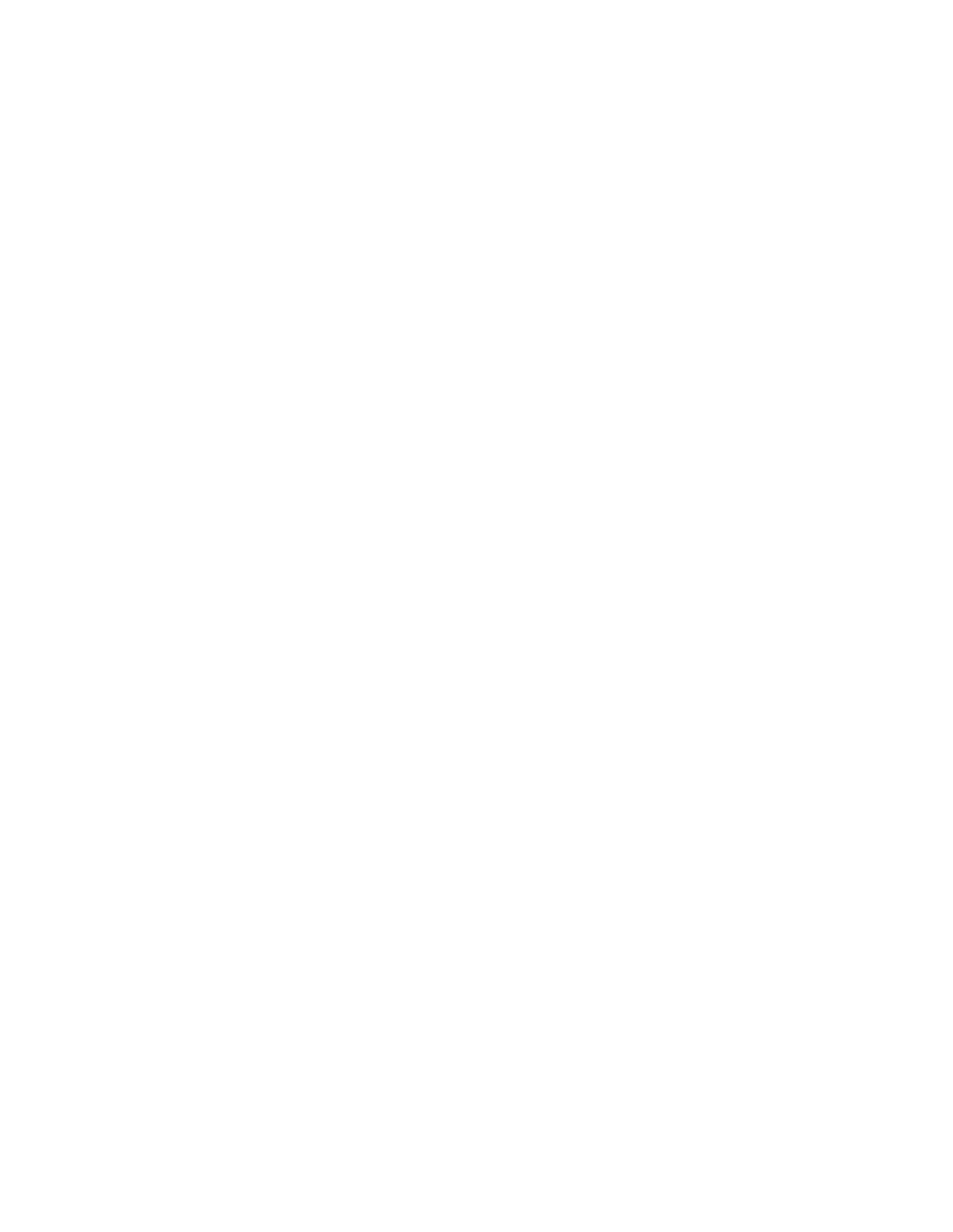# II. Maryland's High-Stakes Dilemma



The decisions the Maryland State Board of Education is poised to make about highstakes high school testing will have momentous consequences both for students, and for the integrity and viability of the High School Assessment (HSA) program itself and by extension, Maryland's overall efforts to raise and enforce K-12 standards. Board members must, in their deliberations, weigh important factors and ask tough questions for which there are few easy answers.

While the stakes are many and large, the Board's charge boils down to addressing the following key questions and issues:

- What will the passing scores and proficiency levels be for each of the HSAs, i.e., what will constitute passing for English I, Algebra/Data Analysis, Government and Biology?
- How can the HSA program hold students accountable for achievement without being so onerous that disadvantaged students are overly penalized?
- Should the Board proceed with plans to expand the program from four (or five) to 12 end-of-course exams?
- Should passing the HSA tests be made a graduation requirement? If so, when? Currently students who will enter high school in Fall 2004 are targeted.

Currently, Maryland students must pass prescribed coursework and perform 75 hours of community service in addition to performing at the 6th-grade level on Functional Tests to graduate from high school; clearly the standards must be raised. At the same time, according to at least one study, as many as 4 % of 12th grade students were denied high school diplomas for failure to pass the existing Maryland Functional Tests in 2000.6 With more rigid standards and assessment Maryland faces even higher failure rates, and the accompanying educational, workforce, and economic consequences.

## **A Changed Environment**

It is a daunting charge, made more so by the fact that the environment in which these decisions will be made is very different—and arguably much more challenging—than when the HSA program was first conceived 10 years ago. At the same time, it is important that the Board keep in mind that the process of making these decisions presents numerous opportunities to improve learning for Maryland students as well.

## *Uncertain Financial Times*

The fiscal environment in which the HSA program was launched held brighter prospects for education spending than the budget constraints of late. Insufficient

<sup>6</sup> Amrein and Berliner, 2002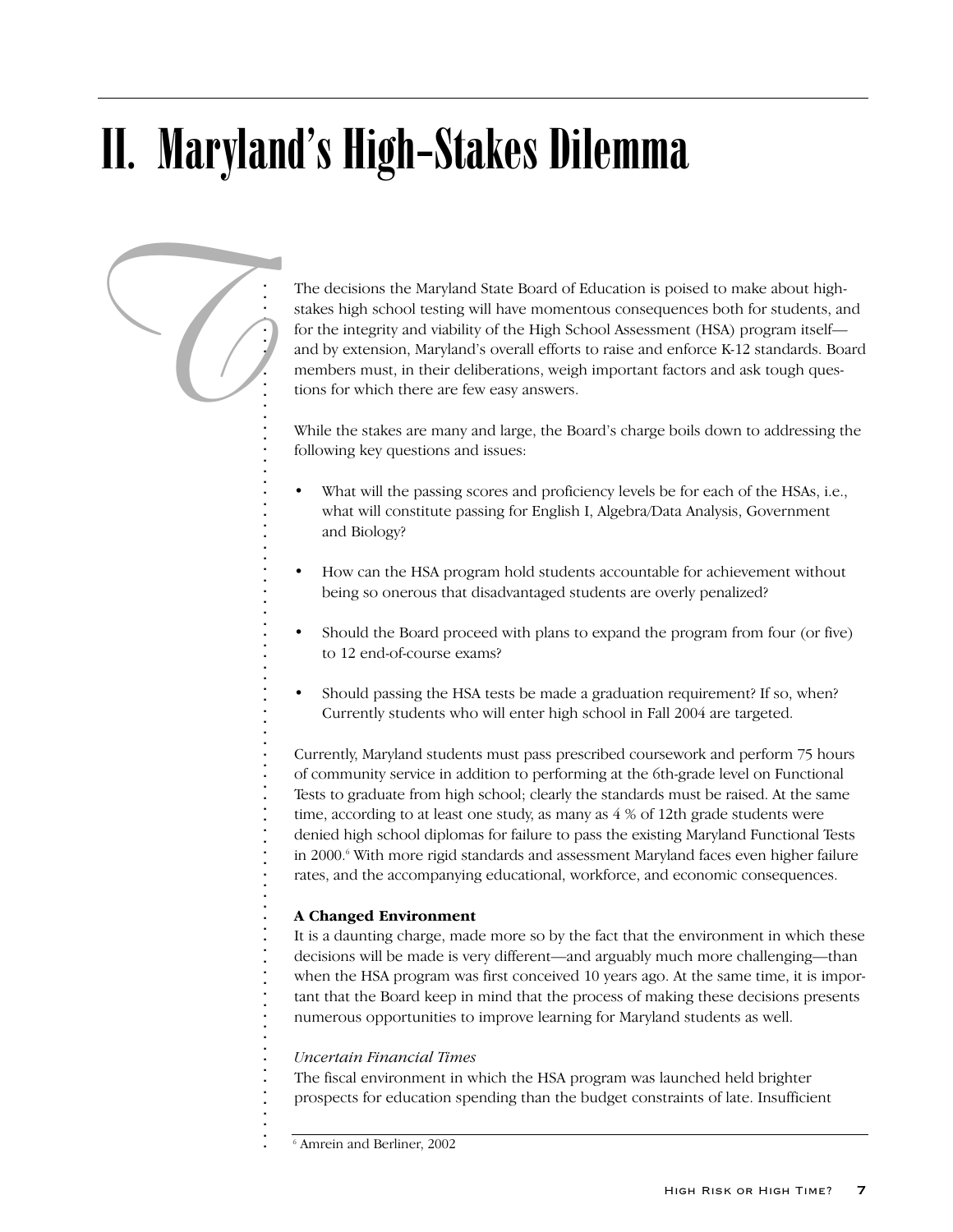state funding has threatened the Board's ability to fully finance the anticipated remediation needs created by the HSA program. This, in combination with thinly-veiled concern over potential student failure, has contributed to the Board's three separate delays of the graduation requirement; originally intended for students entering 9th grade in Fall 2001, it is now slated to apply to those entering 9th grade in Fall 2004. As the Board advances the program this summer, it must realistically consider its feasibility and scope as state budget woes continue.

## *Delays: The Pros, Cons, and Prospects for More*

Maryland's unstable economic climate has not been the only cause of delays in the HSA program. MSDE staff has acknowledged that it also miscalculated the time needed to construct, validate, and field-test a series of five content-focused tests. Given the delays to date, and the fact that there could be more, the Board must weigh the impact of delays thus far on implementation moving forward.

Due to controversies that have accompanied Maryland's past efforts with standards assessments, as well as the troubled implementation of high-stakes exit exams in other states, there may be advantages to the State continuing its cautious approach to HSA test construction and implementation. On the other hand, delays provide time for testing opponents to create organized opposition. Case in point: during the 2003 legislative session, the coalition Marylanders Against High Stakes Testing rallied behind the failed House Bill HB1166. Had it passed, this bill would have barred the Board from requiring a single assessment or series of assessments for graduation from public high school.

. . . . . . . . . . . . . . . . . . . . . . . . . . . . . . . . . . . . . . . . . . . . . . . . . . . . . . . . . . . . . . . . . . . . . . . . . . . . . . . .

Aside from the strategic pros and cons of whether passing the HSAs should be a condition of graduation, the simple question for the Board remains: If Maryland decides to proceed with existing plans to implement a graduation requirement for students entering high school next fall, and/or expands the number of HSA tests to 12, can it roll these out in a thorough, timely fashion?

## *No Child Left Behind Act*

Maryland's HSA program was well underway when the federal No Child Left Behind Act (NCLB) mandated its own testing and reporting requirements for high school students. Signed into law in January 2002, NCLB aims to raise student achievement and eliminate gaps among students of different backgrounds. Its goals and new high school assessment requirements may require Maryland to rethink the HSA program, particularly in the area of accountability.

NCLB requires states to adopt tests and define proficiency levels in reading, math and science that all students must reach by the end of the 2013-2014 school year. Furthermore, each school must meet annual improvement goals, called "average yearly progress," designed to bring each group of students—aggregated by race and eth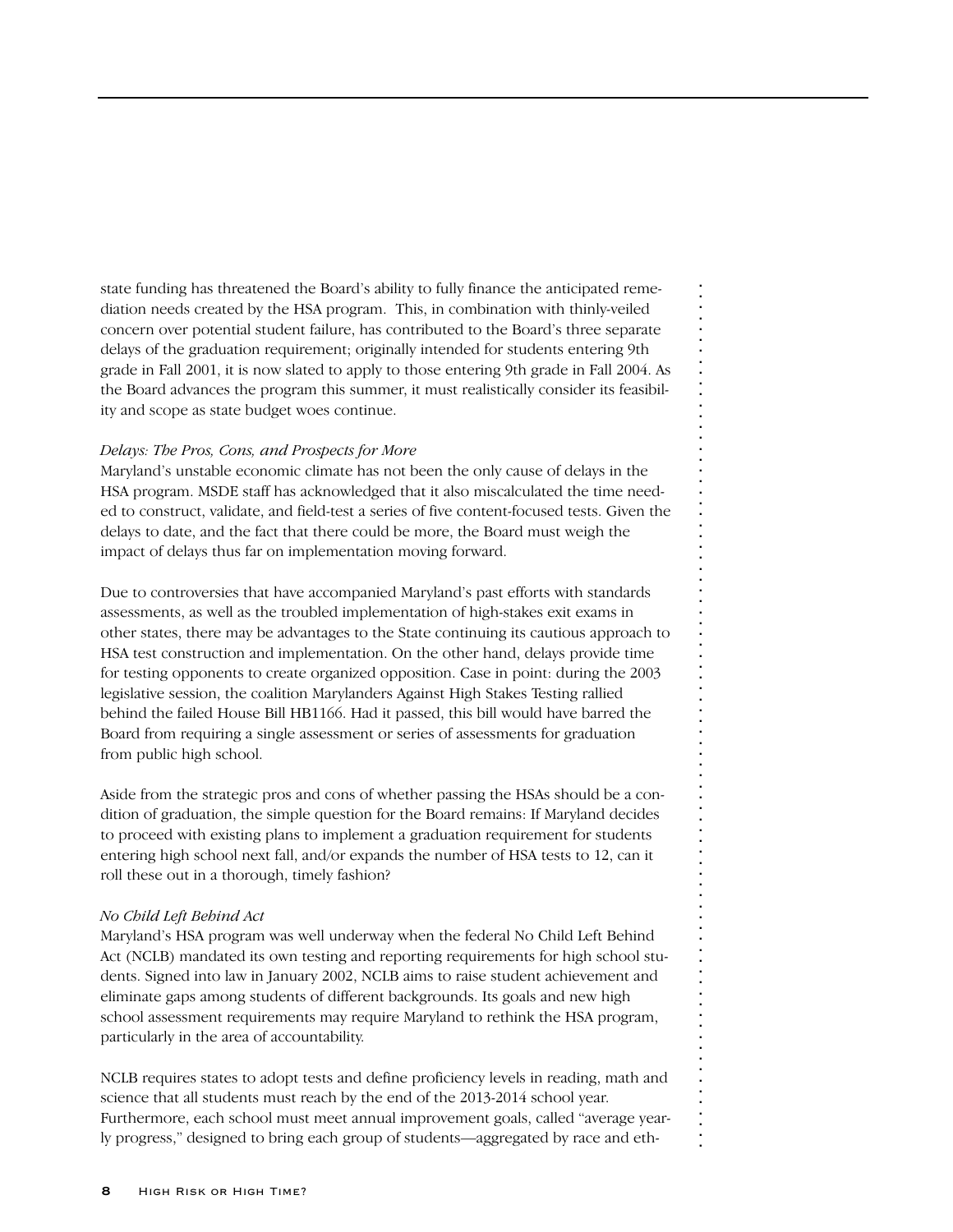nicity, income, disabilities, and limited English proficiency—up to those levels. Schools missing their targets over time will be labeled as "needing improvement" and required to target funds to underperforming students. Should the Board implement the HSA graduation requirement and set the bar high for passing, a likely consequence is that a large percentage of high schools would be identified as needing improvement. Furthermore, because NCLB is an under-funded mandate, it may well divert funding and human resources initially slated for the HSA program to the 10th grade NCLB tests in reading, math and, soon, science.

Finally, NCLB requires student groups within schools to hit average annual graduation rate targets, meaning states must ensure that their high stakes assessments do not lower high school graduation rates. This strikes at the heart of the Board's HSA dilemma whether to make the HSAs a graduation requirement, knowing that there is both research and recent evidence to show that more rigorous assessments could reduce the number of students graduating, particularly among disadvantaged and disabled youth.

### **Accountability and Alignment Lacking**

### *Scores, But No Standards*

. . . . . . . . . . . . . . . . . . . . . . . . . . . . . . . . . . . . . . . . . . . . . . . . . . . . . . . . . . . . . . . . . . . . . . . . . . . . . . . .

For students now taking the HSAs, scores are reported on transcripts as a percentile ranking, meaning their performance on the test is compared with that of all Maryland students taking the same test. A student's score does not, however, reflect the percentage of questions answered correctly. To date, students have not been measured against standards, the purported basis of these assessments. As a result, students, parents, teachers and schools have no idea to what degree student performance failed, met, or exceeded state standards in tested HSA courses. If students are to take these tests, the Board must ensure that the HSAs, and their results, are reported as performance against standards. Ultimately, this is the key to improving teaching and learning.

#### *Missing Links with Higher Education*

Furthermore, little has been accomplished with higher education officials to link high school performance on the new HSAs to admission and remediation decisions at Maryland's colleges and universities.

#### **Student Impact**

### *Disproportionate Odds of Failure*

Data show that low-income and minority students as well as students with disabilities are at greater risk of performing poorly on high stakes tests, and thus are at greater risk of not receiving a high school diploma under Maryland's proposed graduation requirement. At the same time, state funding constraints threaten the likelihood that necessary educational supports will be in place to ensure that all students have increased opportunity to perform well on the HSA tests. Front and center in the Board debate that ensues this summer must be the intent and the means to give all students sufficient opportunity to succeed.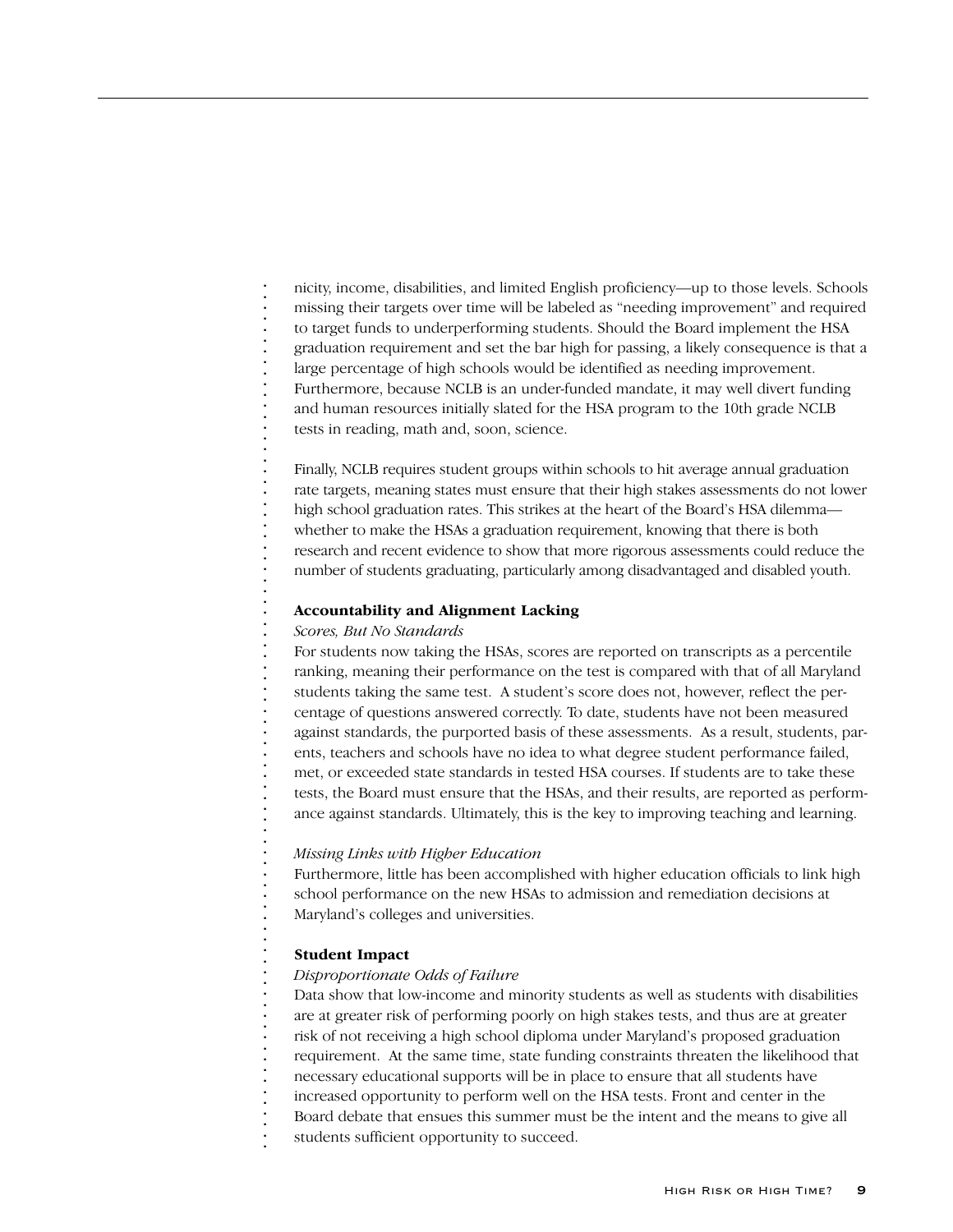## *Not Enough Second Chances*

A student who fails an HSA will be required by the State Board to participate in "remediation" before retaking the test. There are no graduation alternatives proposed to accommodate students who fail an HSA one or more times. When the Board considers its policies for retesting, test preparation, intervention, and remediation for students who do poorly on the HSA, it must strive to ensure that students are provided with the necessary supports and alternative assessment options to help students succeed.

## **High-Stakes Experience**

## *More Research to Draw On…*

While challenges for Maryland's HSA program have mounted over the last couple of years, more and more research has accumulated, providing states with the opportunity to make better, more informed decisions about high-stakes testing.

As more states move toward high-stakes testing, their collective wisdom and experience offer valuable lessons to others, particularly those states like Maryland with less experience in the high stakes, high standards testing arena (see Appendix I). Also, as high-stakes testing has expanded, so has the number of related researchers, articles, and studies—providing a growing knowledge base to aid Maryland's policy-making.

## *…Including Maryland's Experience*

In addition to the growing wealth of experience of other states engaged in highstakes assessment, Maryland itself has acquired experience since the program was first conceived in the areas of public engagement, test development and field testing, and test administration. The lessons learned here at home are valuable, and the Board would be well-served by factoring them into its decision-making this summer and fall if the HSA program is to be more successful than Maryland's past standards and assessment efforts.

. . . . . . . . . . . . . . . . . . . . . . . . . . . . . . . . . . . . . . . . . . . . . . . . . . . . . . . . . . . . . . . . . . . . . . . . . . . . . . . .

## **Poor Public Engagement Revisited**

The process through which the HSA program has evolved has been short on information-sharing by the State. Two years into the requirement that all students take HSA tests, they and their parents have yet to receive any meaningful interpretation of their scores. More importantly, the Board itself is preparing to make critical decisions about high-stakes testing without the benefit of any meaningful performance data on how Maryland students actually fared on the HSAs against standards. This lack of public access to information has long plagued public education reforms in Maryland, and it is up to the Board to change that as it considers the implementation of its "highest" high-stakes assessment system ever.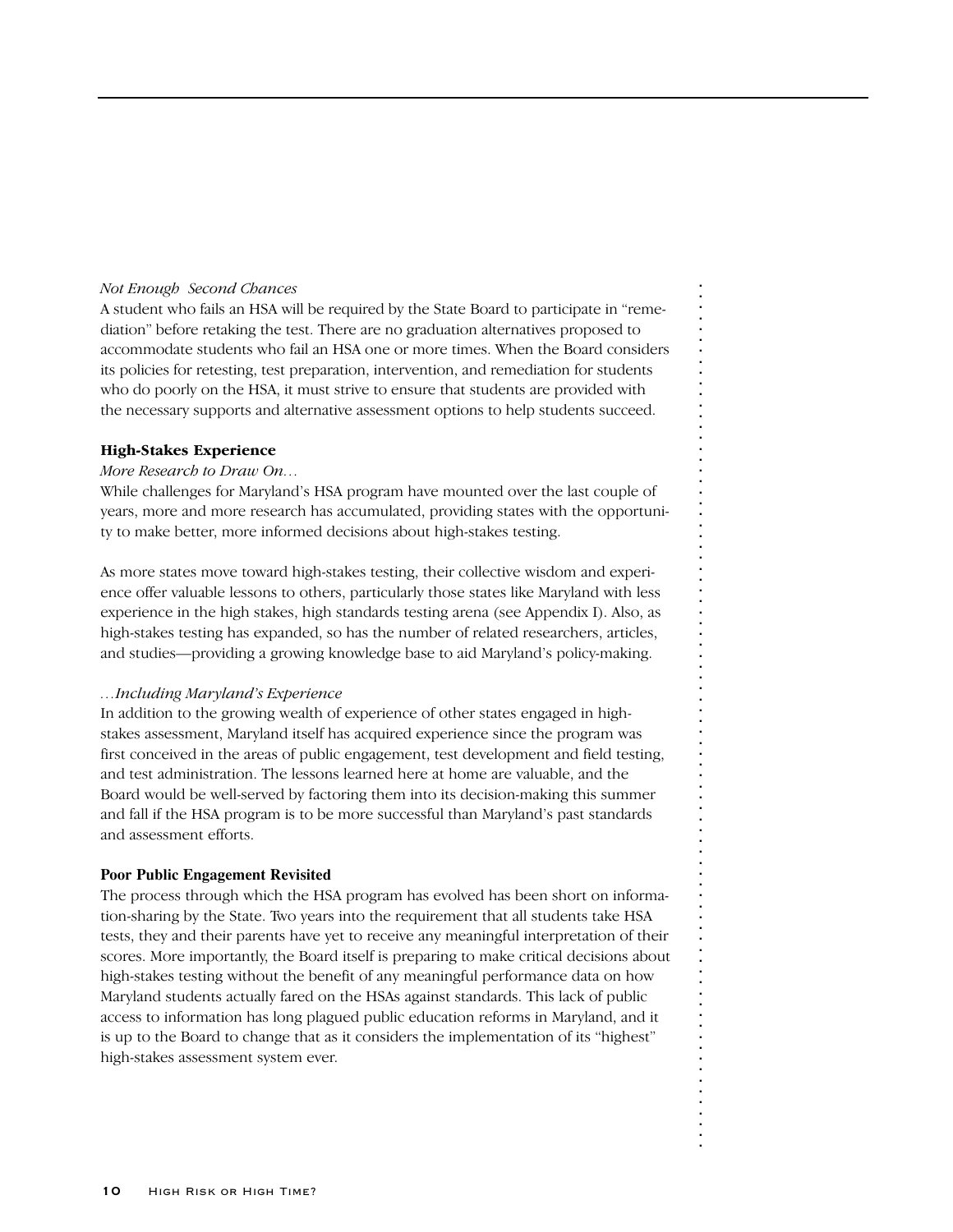## **Tough Decisions Ahead**

. . . . . . . . . . . . . . . . . . . . . . . . . . . . . . . . . . . . . . . . . . . . . . . . . . . . . . . . . . . . . . . . . . . . . . . . . . . . . . . .

The consequences of the Board's HSA decisions for students are monumental. More muted in the HSA debate are the consequences for the HSA program itself, and Maryland's larger K-12 reform efforts by extension. If the intention is moving Maryland closer to providing all students with an adequate education, a fundamental question must drive the Board's decision-making:

> *How will the State itself measure and be accountable for the degree to which the HSA program improves high school instruction and increases opportunities for learning, achievement, and post-graduation success?*

This question creates the framework for addressing the issues stated above and compels examination of the educational and moral dilemmas that intersect student, school and district accountability: How well will a system of sanctions and assistance improve education for all high school students, particularly if failing students are denied diplomas for not meeting standards? What if the graduation requirement causes failing students to drop out or causes schools to push out failing students, leading to higher HSA scores but higher dropout rates? Is increased rigor in awarding of Maryland's high school diploma worth the probability that fewer students will be able to earn one?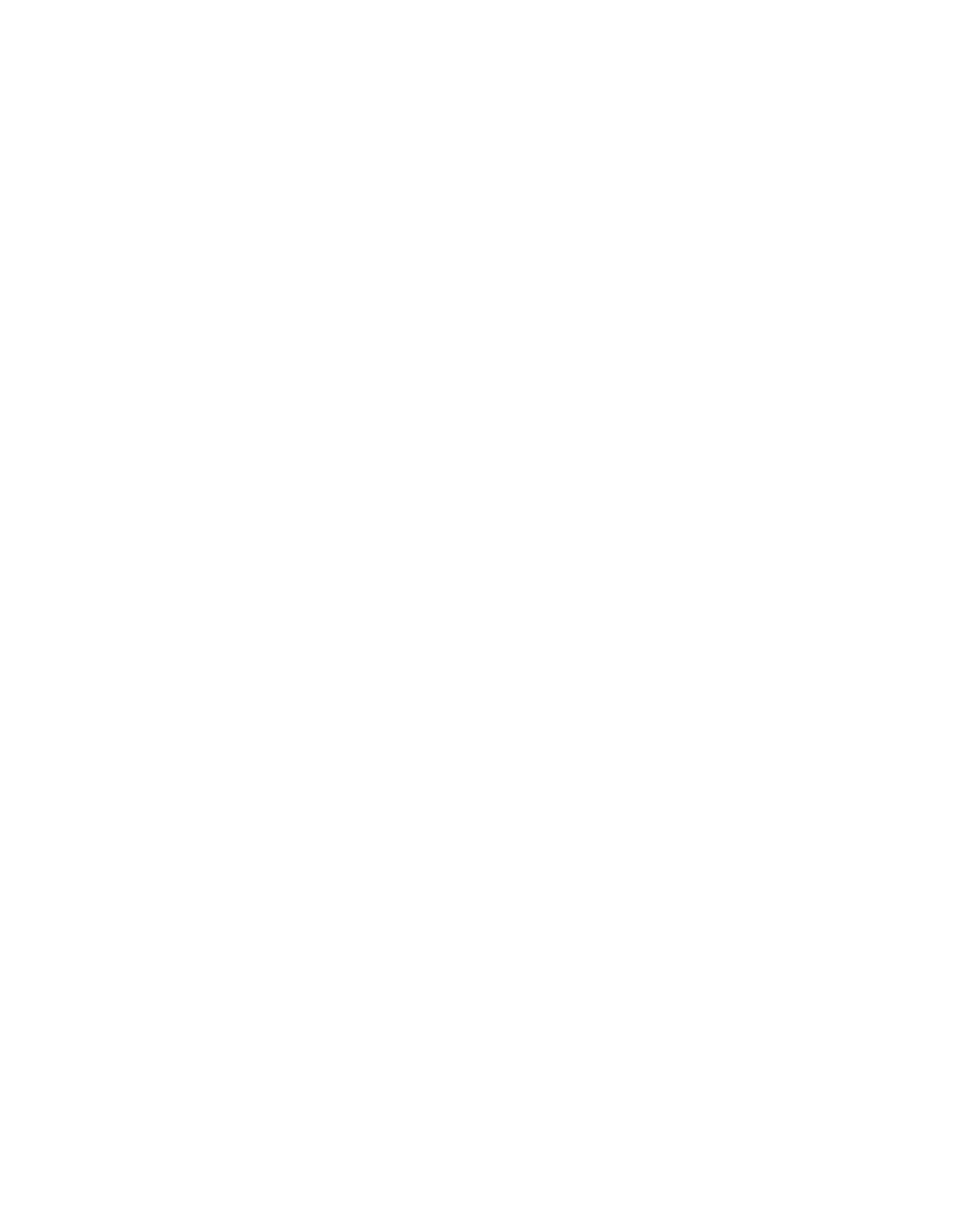## III. Maryland's History of High School Standards and Assessment



## **The Maryland Functional Tests**

Tying high stakes testing to high school graduation is not new to Maryland. In the late 1970s, the Maryland Functional Test program was designed to ensure that students acquired minimum levels of competency in 165 basic skill or "functional" areas prior to graduating high school. In 1983, the State Board of Education voted to tie high school diplomas to passing scores on these tests, beginning with the Class of 1987. By 1989, a passing score on four minimum-competency, or functional, tests—reading, mathematics, writing, and citizenship—was required for graduation, and remains so to this day for three of the four tests.<sup>7</sup>

The Maryland Functional Tests are problematic for two reasons. First, it is widely acknowledged that they test knowledge at a 6th-grade level, not the higher standards Maryland has adopted for its high school students. Second, there are few data to show their value or impact since implemented in the early 1980s. There has never been a published evaluation of the impact of the graduation requirement on retention rates and high school graduation rates. The 1989 *Report of the Governor's Commission on School Performance* (Sondheim Report) cited a 1987 graduation rate of 75% for the first class to graduate under the requirement, and according to Maryland State Department of Education (MSDE) calculations, Maryland has shown increasing rates of high school graduation since then. Yet recent reports by both the Manhattan Institute and the Maryland Kids Count Partnership show significantly lower reported graduation rates for Maryland. 8/9

|                              | 1987 | 1990 | 1996 | 1998 | 2002      |
|------------------------------|------|------|------|------|-----------|
| <b>MSDE</b>                  |      |      | 70   | 80   | 84        |
| Manhattan Institute          |      |      |      |      |           |
| Maryland Kids Count Factbook |      | 73   |      | 73   | 74 (2000) |

## **Percentage of entering Maryland 9th grade students graduating 4 years later**

While passing rates on the reading and math Maryland Functional Tests rose during the first decade, data have demonstrated a pattern often seen in high-accountability tests: increased scores in early years, followed by a plateau in performance.<sup>10</sup>

<sup>7</sup> The Citizenship test was deleted as a graduation requirement effective for 1999 graduates.

<sup>8</sup> Greene, J. High School Graduation Rates in the United States. Manhattan Institute. April 2002 Revision.

<sup>9</sup> *2003 Kids Count Factbook for Baltimore City*. Maryland Kids Count Partnership, Baltimore City Data Collaborative, The Safe and Sound Campaign, and the Family League of Baltimore City. March 2003.

<sup>10</sup> Linn, R.L. ( 2000).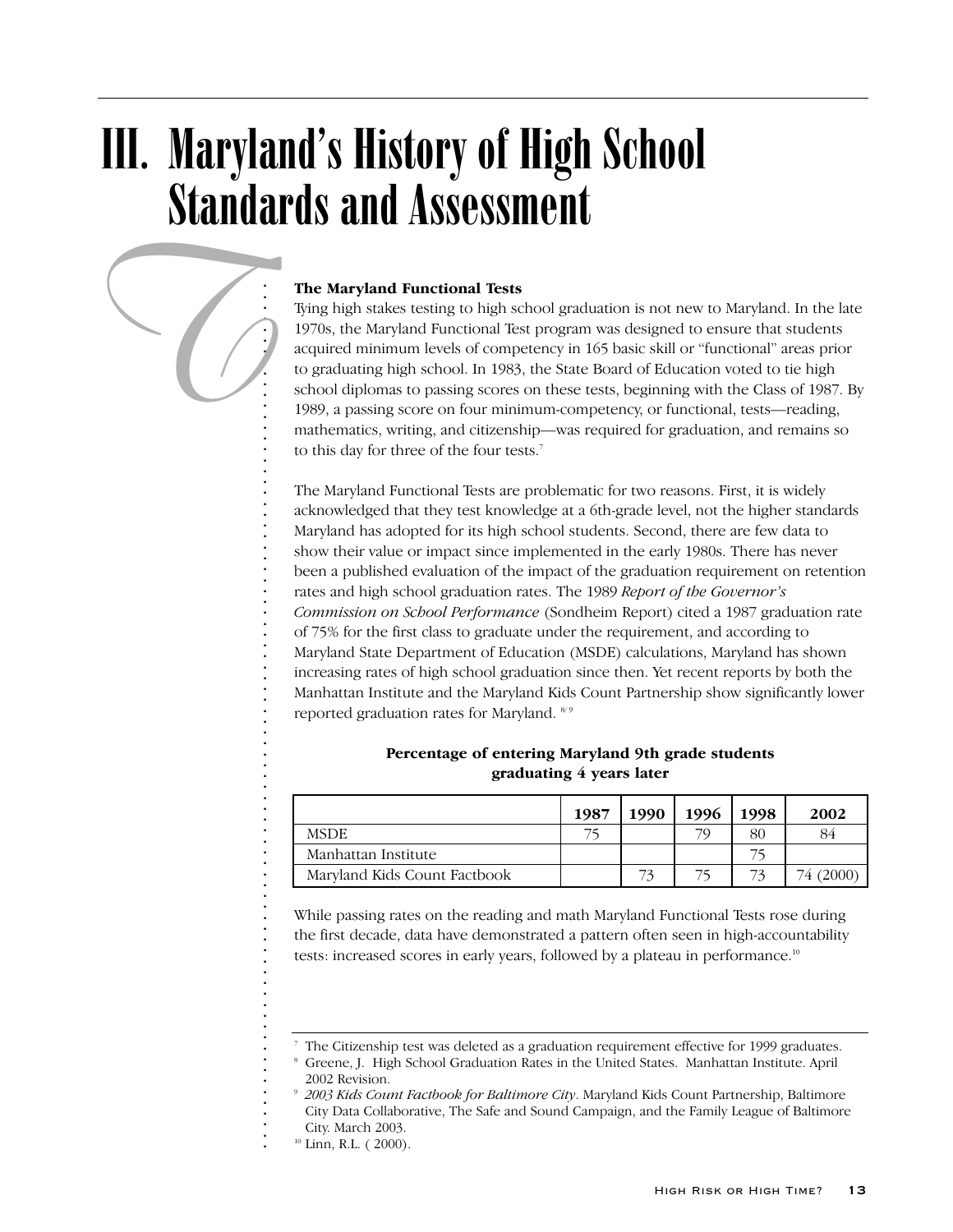| 9th grade          | 1984      | 1987 | 1990 | 1993           | 1996 | 1999           | 2002 |
|--------------------|-----------|------|------|----------------|------|----------------|------|
| Reading            | 93        | 92   | 93   | 97             | O7   | O7             | 97   |
| <b>Mathematics</b> | 61        | 66   | 68   | 70             | 83   | 85             | 82   |
| Writing            | <b>NA</b> | NА   | 88   | Q <sub>7</sub> | O7   | O <sub>7</sub> | 97   |

## **Maryland Functional Tests Percentage of 9th grade students passing**

The percentage of 11th graders passing all Functional Tests has also stabilized, despite the 1998 elimination of the citizenship test that reduced the number of tests students had to pass from four to three.

**Maryland Functional Tests Percentage of 11th grade students passing all Functional Tests**

| 11th grade           | 1984 | 1987 | 1990 | 1993 | 1996 | 1999 | 2002 |
|----------------------|------|------|------|------|------|------|------|
| Reading, Mathematics |      |      |      |      |      |      |      |
| and Writing          | NA   | NA   | NA   | 93   | 92   | 92   | 92   |
| Number of tests      |      |      |      |      |      |      |      |
| required             |      |      |      |      |      |      |      |

. . . . . . . . . . . . . . . . . . . . . . . . . . . . . . . . . . . . . . . . . . . . . . . . . . . . . . . . . . . . . . . . . . . . . . . . . . . . . . . .

National studies on minimum competency exams have found that, by and large, these assessments have not brought about the envisioned changes in public education.<sup>11</sup> Data about Maryland's experience come largely from external sources—because the state did not collect comprehensive, district-level data until the 1990s—and appear to mirror these national findings. The controversial Amrein and Berliner (2002) study looks at the impact of high-stakes testing on student performance and finds that student achievement in Maryland decreased following introduction of the Functional Tests, as measured by SAT, ACT, and AP test participation and scores. Yet it remains unclear how many Maryland 12th graders are actually denied a diploma as a result of not passing all Functional Tests. Amrein and Berliner claim that approximately 4 percent of Maryland's 12th graders were barred from graduation in 2000 for failing to meet test requirements;<sup>12</sup> meanwhile, Gary Heath, Assistant Superintendent for MSDE's Division of Planning Results and Information Management, maintains that this number is not known.<sup>13</sup>

## **Raising the Floor: Demand for Higher Standards in the Early Grades**

A growing clamor for higher standards in the 1980s led then-Gov. William Donald Schaefer to appoint the Commission on School Performance in 1989. That same year

 $\frac{11}{11}$  U.S. Office of Technology Assessment, 1992.

<sup>&</sup>lt;sup>12</sup> Amrein, A. and Berliner, D. (2002). Educational Policy Archives, p19.

<sup>&</sup>lt;sup>13</sup> Telephone interview, May 2003.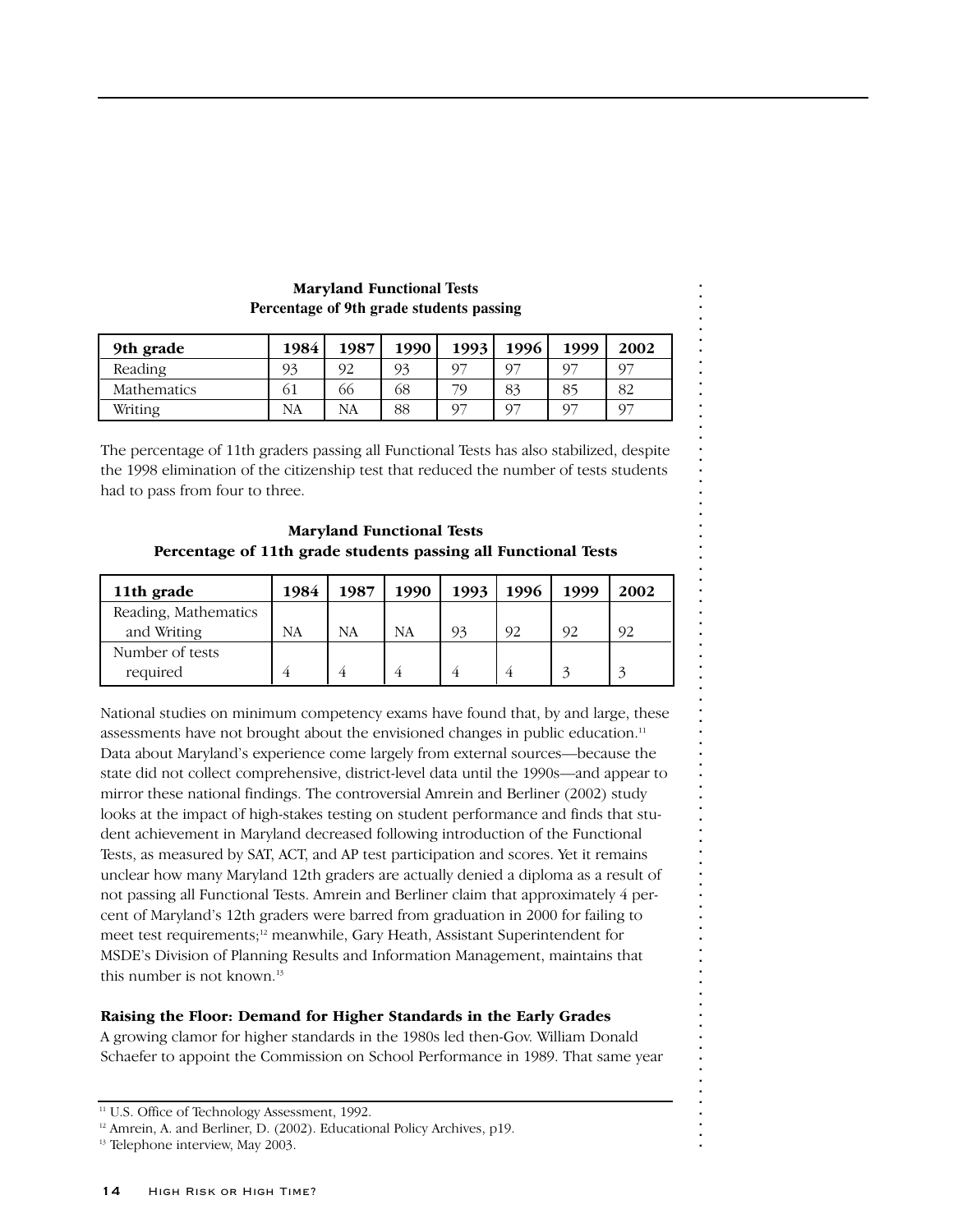the commission issued the Sondheim Report, which called for a new accountability system to hold schools and districts responsible for greater rigor and equality, and thereby push K-12 students beyond minimum-competency levels. Specifically, the Commission recommended that Maryland implement a more demanding, comprehensive, and coordinated system of assessments, performance standards, and accountability, paving the way for various programs that have since emerged in grades K-8:

- the Maryland Learning Outcomes curriculum standards [in grades K-8];
- the Schools for Success program that expanded support to early education and low-performing schools;
- the now-defunct Maryland School Performance Assessment Program (MSPAP) of elementary and middle school testing; and
- the Maryland School Performance Program, a comprehensive system of indicators, monitoring and interventions to measure and improve school performance.

## **Focus Shifts to High Schools**

. . . . . . . . . . . . . . . . . . . . . . . . . . . . . . . . . . . . . . . . . . . . . . . . . . . . . . . . . . . . . . . . . . . . . . . . . . . . . . . .

The Sondheim Report also had implications for reform at the high school level; its recommendations for standards-based tests were the impetus for the High School Assessments.

In the mid-1990s Maryland increased the number and level of courses required for high school graduation, most notably in mathematics and science starting with the class of 1997. To graduate, students had to pass four, 6th -grade-equivalent Functional Tests and earn a requisite number and type of course credits. Even today, however, there is no instrument to determine whether teaching and learning in these courses has met the same academic expectations from school to school, and/or district to district. High school accountability continues to be based on school completion, dropout rates, attendance, and passing the Functional Tests—a far cry from the high standards the Sondheim Report had envisioned.

The Sondheim Report recommended new criterion-referenced<sup>14</sup> tests to measure academic standards within an overhauled state accountability system—tests that would measure "important, fundamental things in the curriculum" with "more than a narrow, low level set of objectives" in a manner that would "not encourage rote teaching of material covered by the test." These tests would also replace the Maryland Functional Tests as a demonstration of student competency for graduation.<sup>15</sup>

<sup>&</sup>lt;sup>14</sup> Criterion-referenced tests are tests that measure student achievement against a specified body of knowledge. They are typically contrasted with norm-referenced tests which measure stu-

dent performance in comparison with the other students who took the same test.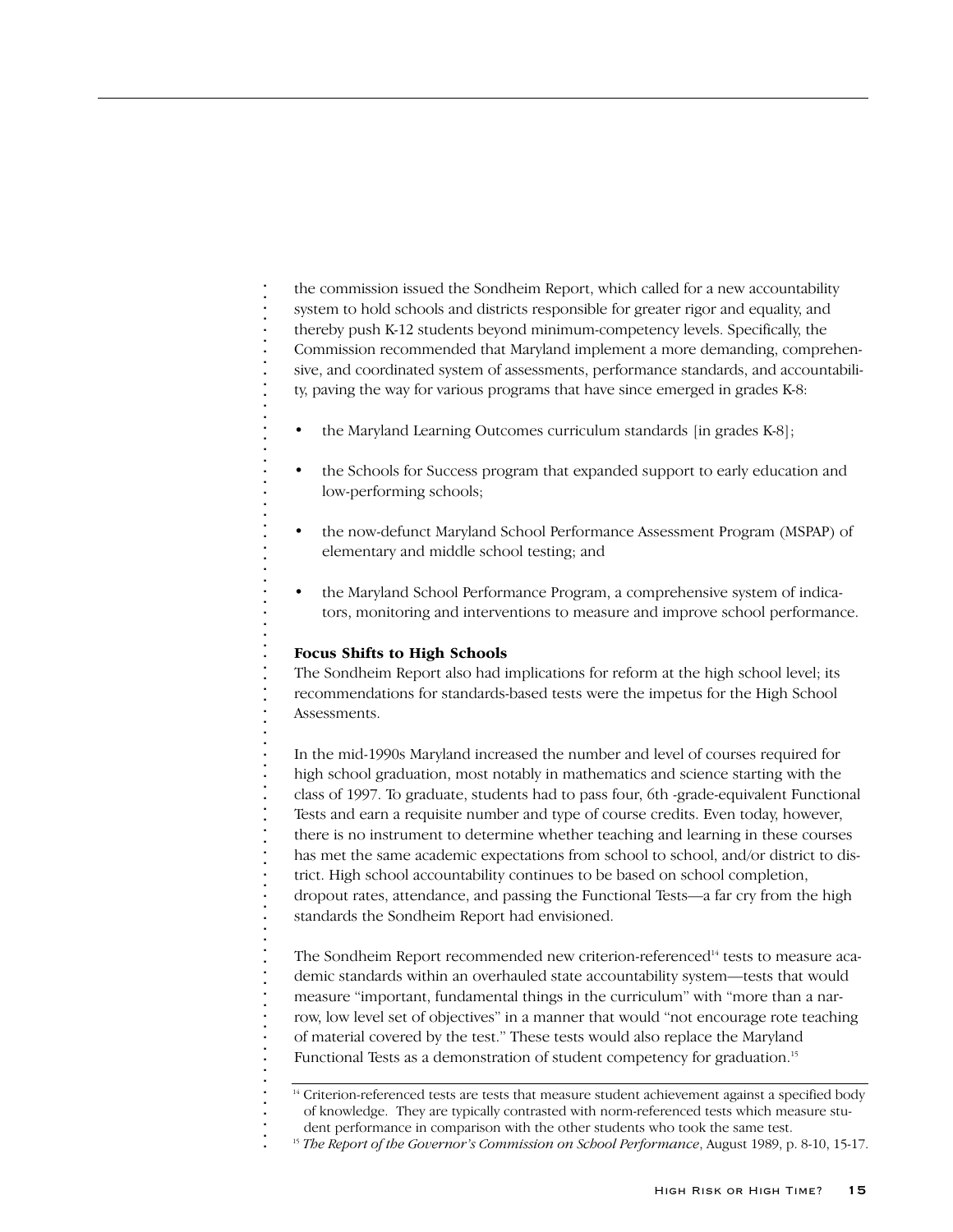With the launch of the MSPAP well underway in 1996, the State Board of Education approved K-12 learning standards in English, math, science, and social studies and the development of new high school assessments to measure student progress toward these "Core Learning Goals." The HSA program was intended to increase expectations for academic performance at the high school level by tying new, rigorous assessments to high school graduation. In MSDE's own words, it was intended to ensure that students "have the higher level skills demanded by the modern workplace and higher education and to gauge both school performance and individual student performance, providing valuable information to students, parents, and school improvement teams."16 MSDE has published its intended purposes for the High School Assessment Program:

- to increase academic rigor;
- to enhance the value of the Maryland high school diploma; and
- to ensure that graduates have skills and content knowledge.<sup>17</sup>

With this as a framework, it was envisioned that the HSA program would make coursework more rigorous and hold students accountable through, in the language of standards-based reform, a test "worth teaching to." A rarely stated premise of the program as it has developed is that high-stakes testing can and should improve high school instruction and learning for all students, particularly in content areas and among students where achievement has typically lagged.

. . . . . . . . . . . . . . . . . . . . . . . . . . . . . . . . . . . . . . . . . . . . . . . . . . . . . . . . . . . . . . . . . . . . . . . . . . . . . . . .

## **How the HSA Program Evolved**

## *Developing Standards to Increase Rigor*

Approved in 1996, Maryland's Core Learning Goals outline the skills and knowledge that Maryland high school students are expected to master, and thus provide the basis for all state assessments. MSDE believed this attempt to "raise the floor" would provide students at poorly performing schools with a more demanding curriculum, without inadvertently imposing an artificial ceiling on students who were high achievers.18 Core Learning Goals in each of the four major academic subject areas provided an outline for the course of study for the entire high school program, rather than for individual courses or grades. In theory, this approach would allow individual districts and schools to develop their own curricula and formative assessments to meet the Core Learning Goals. As implementation progressed, however, more direction was deemed necessary.

<sup>&</sup>lt;sup>16</sup> Maryland State Department of Education, "Raising Expectations for Maryland Students," http:www.mdk12.org/mspp/high\_school/what\_is/raising\_expectations.html

<sup>17</sup> Maryland State Department of Education, *Maryland High School Assessments*, October 2001, http:www/msde.state.md.us/hsimprovement/pdf/HSAPPOct2001v1.ppt

<sup>&</sup>lt;sup>18</sup> Telephone Interview with Ronald Peiffer, MSDE Deputy State Superintendent for Academic Policy, October 24, 2002.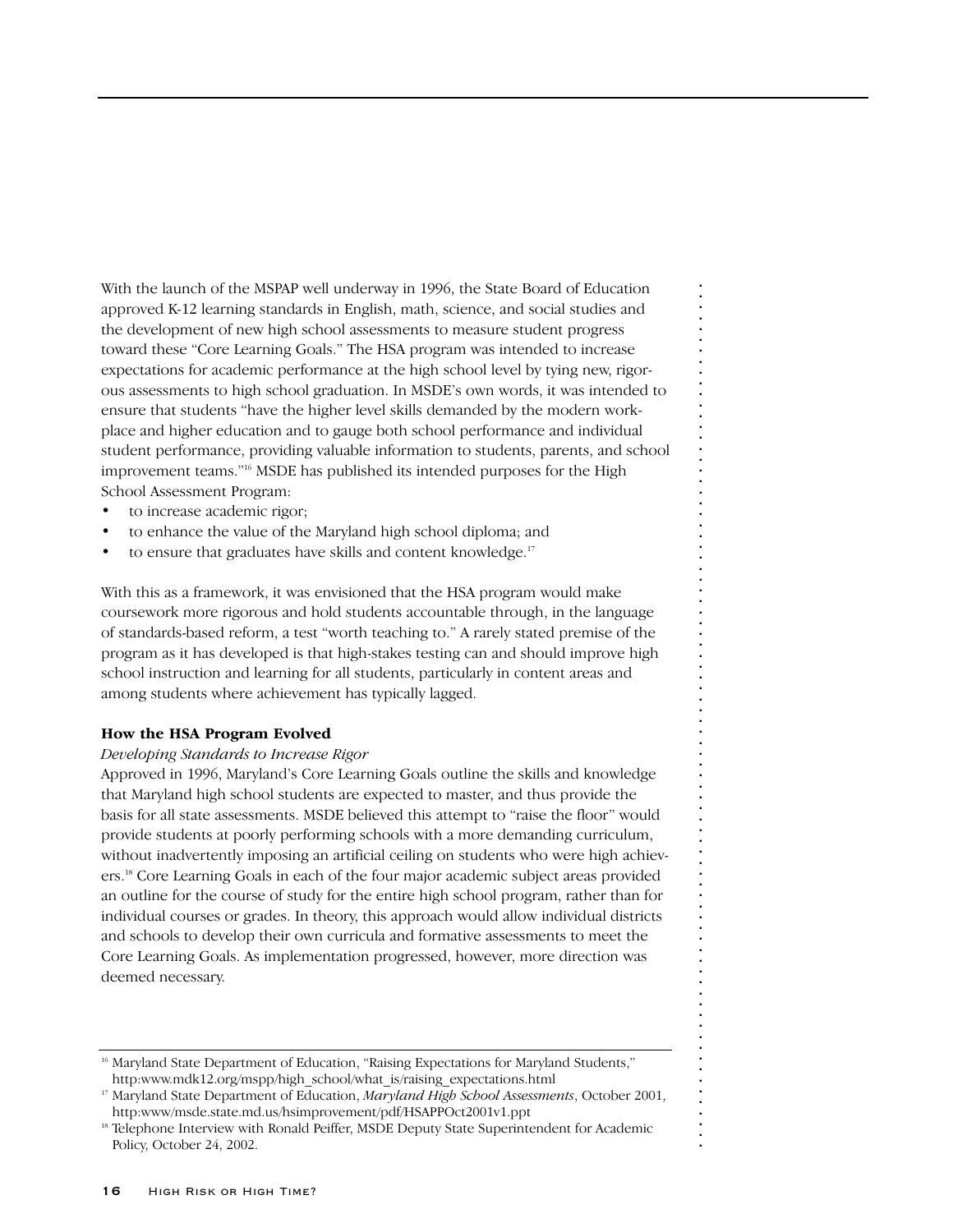In 1998 the State Board of Education, concerned that some schools and school districts were not able to prepare students to pass the HSAs, asked MSDE to develop an "academic intervention plan" and more specific content standards. Again, the original intent of the content standards was to help all schools and teachers—but particularly those with fewest resources—by detailing what was to be taught, when, at each level of schooling, thus drawing a road map for meeting standards and identifying the need for early intervention.

## *How High Are Maryland's Standards?*

. . . . . . . . . . . . . . . . . . . . . . . . . . . . . . . . . . . . . . . . . . . . . . . . . . . . . . . . . . . . . . . . . . . . . . . . . . . . . . . .

 $\begin{bmatrix} 1 \\ 1 \\ 2 \end{bmatrix}$ 

 $\frac{1}{2}$ 

 $\frac{1}{2}$ 

 $\frac{1}{2}$ 

j

l,

 $\ddot{\cdot}$ 

 $\frac{1}{2}$ 

 $\ddot{\cdot}$ 

 $\frac{1}{2}$  $\blacksquare$ 

 $\ddot{\cdot}$ l,  $\ddot{\cdot}$ l,  $\frac{1}{2}$  $\ddot{\cdot}$  $\frac{1}{2}$  In standards-based reform, the assessment can only be as effective in raising the bar as the standards themselves. In 2001, MSDE commissioned Achieve, Inc., a national organization that is clearly pro-standards-based reform, to conduct a general "policy review" of Maryland's reform strategies. Achieve's review praises Maryland's overall efforts, but acknowledges that it did not conduct a full analysis of Maryland's standards. It notes that Maryland's content standards, initiated in part because of criticism by the national organizations cited below, "represent a significant improvement from the learning outcomes" and goals.<sup>19</sup>

Two other evaluations of Maryland's standards find that, in general, they excel in specificity and clarity. In its *Quality Counts 2002* state report card, *Education Week* awarded Maryland its highest score of 98 for standards and accountability, based on the following criteria: clear and specific standards in core subjects, a regular timeline for revising standards, a variety of types of test items, the use of criterion-referenced assessments aligned to state standards, and a wide range of accountability measures. In its *Making Standards Matter 2001* report, the American Federation of Teachers also awarded Maryland high marks for the clarity and specificity of its standards, performance indicators, and state-developed tests based on standards. The group did, however, find the standards lacking in grade-specific instructional strategies, lesson plans, and resources to help teachers align instruction to standards.

Meanwhile, in its *State of State Standards* report issued in 2000, the Thomas B. Fordham Foundation was more critical of Maryland's system, even though it did increase Maryland's overall rating from an F in 1998, before the content standards were in place, to a C+ in 2000. In general, Fordham—which conducts more detailed reviews than other organizations—advocates standards that are specific and measurable, and that emphasize content, comprehensiveness, and rigor. With regard to Maryland, it placed the state among those with "shaky foundations" where vague standards and high stakes accountability can lead to difficulty with implementation in the classroom.

<sup>19</sup> Achieve, Inc., Aiming Higher: *The Next Decade of Education Reform in Maryland*, January 2002.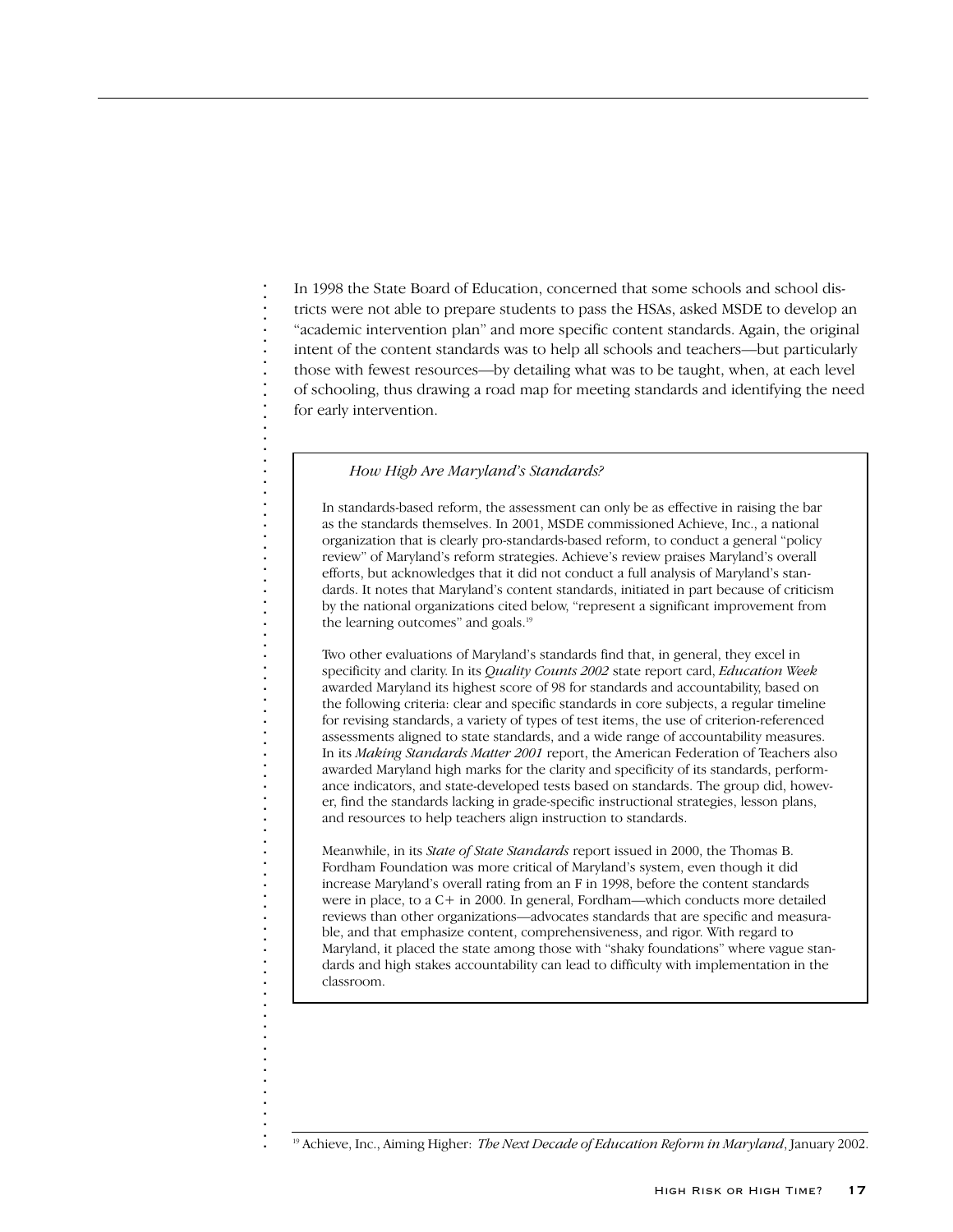## *Developing the HSA Tests*

One of Maryland's earliest decisions in developing the HSA program was to make its tests end-of-course exams rather than the more global, standards-based competency tests favored by many states. This decision has significant implications.

Standards-based exams are aligned with a generic set of standards across a subject area, rather than specific course content.<sup>20</sup> Because standards-based exams are aligned with state standards at the high school level rather than the middle school level, they are deemed more rigorous than the earlier generation of minimum-competency exams, such as Maryland's Functional Tests. Standards-based exams are usually offered for the first time in 10th or 11th grade. They tend to focus on language arts and math skills (although science and social studies are increasingly being added), and test a range of skills and knowledge that students encounter during their high school career.

End-of-course exams, on the other hand, are administered to assess what students have learned in a specific course. By adopting these, Maryland made the choice to test students immediately upon completion of key academic courses, beginning in 9th grade or earlier.

MSDE tapped CTB/McGraw-Hill, a private testing company that reportedly accounts for 40 percent of the test design market, to develop the HSA tests. The process has worked thus: since new test items must continually be developed and tested for each new round of testing, CTB/McGraw-Hill trains high school teachers to develop test questions with MSDE's oversight. Expert content teams composed of secondary and post-secondary educators refine the questions, then items are field-tested to define the level of difficulty based on the proportion of students who correctly answer each question. Finally, testing professionals ensure that the tests meet validity standards (whether they accurately measure student knowledge in a given content area) and reliability standards (the consistency with which they generate the same responses).

. . . . . . . . . . . . . . . . . . . . . . . . . . . . . . . . . . . . . . . . . . . . . . . . . . . . . . . . . . . . . . . . . . . . . . . . . . . . . . . .

## **How the HSA Program Looks Today**

#### *Current HSA Tests and Subjects*

Under MSDE's original plan, 12 end-of-course exams would accompany high school level courses in the four major academic disciplines—English, social studies, science, and math. Students would have to take and pass 10 (with a choice of two of the four science HSAs) to graduate. Thus far exams have been developed for English I, Government, Biology, Algebra/Data Analysis and Geometry, with students taking them upon course completion, typically in either 9th or 10th grade although some students

<sup>&</sup>lt;sup>20</sup> It is important to note that end-of-course exams such as Maryland's are also standards-based in the sense that they are designed to align with state standards.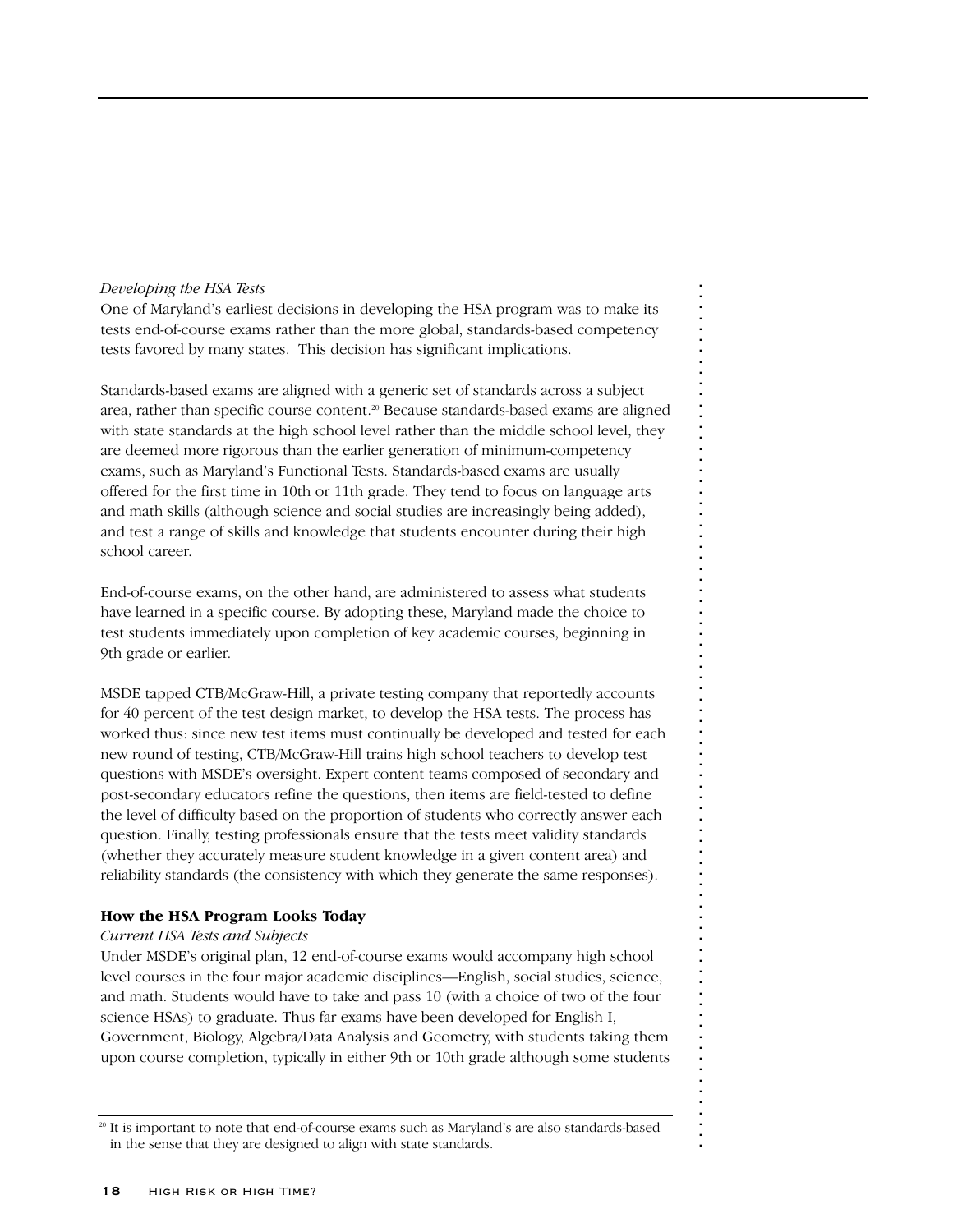take Algebra I as early as 7th or 8th grade. (The Geometry HSA test has also been adopted to fulfill the NCLB 10th grade math requirement; what accountability it will have as an HSA test remains to be clarified.)

| <b>Subject Area</b> | <b>Course Credits</b><br>Required                     | <b>HSA Tests in Place</b><br>to be Required for<br>Diploma                   | <b>HSA Tests Projected</b>                                                                     |
|---------------------|-------------------------------------------------------|------------------------------------------------------------------------------|------------------------------------------------------------------------------------------------|
| English             | 4                                                     | English I                                                                    | English I<br>English II<br>English III                                                         |
| Mathematics         | 3<br>Algebra I<br>Geometry<br>Other                   | Algebra/Data Analysis<br>Geometry (Used for<br>NCLB 10th grade<br>math test) | Algebra/Data Analysis<br>Geometry                                                              |
| Science             | 3<br>Including one lab<br>experience                  | <b>Biology</b>                                                               | Take two of the<br>following:<br>Earth/Space Science<br><b>Biology</b><br>Chemistry<br>Physics |
| Social Studies      | 3<br>Government<br>World History<br><b>US History</b> | Government                                                                   | Government<br>World History<br><b>US History</b>                                               |

## **Maryland's High School Assessment Program**

## *Test Format*

. . . . . . . . . . . . . . . . . . . . . . . . . . . . . . . . . . . . . . . . . . . . . . . . . . . . . . . . . . . . . . . . . . . . . . . . . . . . . . . .

Maryland adopted a mixed-item format for the HSA tests, incorporating both "selected response" (multiple choice) items and "brief" or "extended constructed response" items (open-ended; requiring a written response by the student). This way tests can be graded more quickly and objectively than the performance-oriented MSPAP tests (though not as quickly and objectively as an entirely multiple choice format), while also requiring students to demonstrate critical analysis and evaluation skills.

According to Ron Peiffer, Assistant Superintendent, MSDE's Office of Academic Policy, the more multiple-choice items, the more efficient the grading process and the faster the results, by a margin of four to six weeks. Such a format would be more objective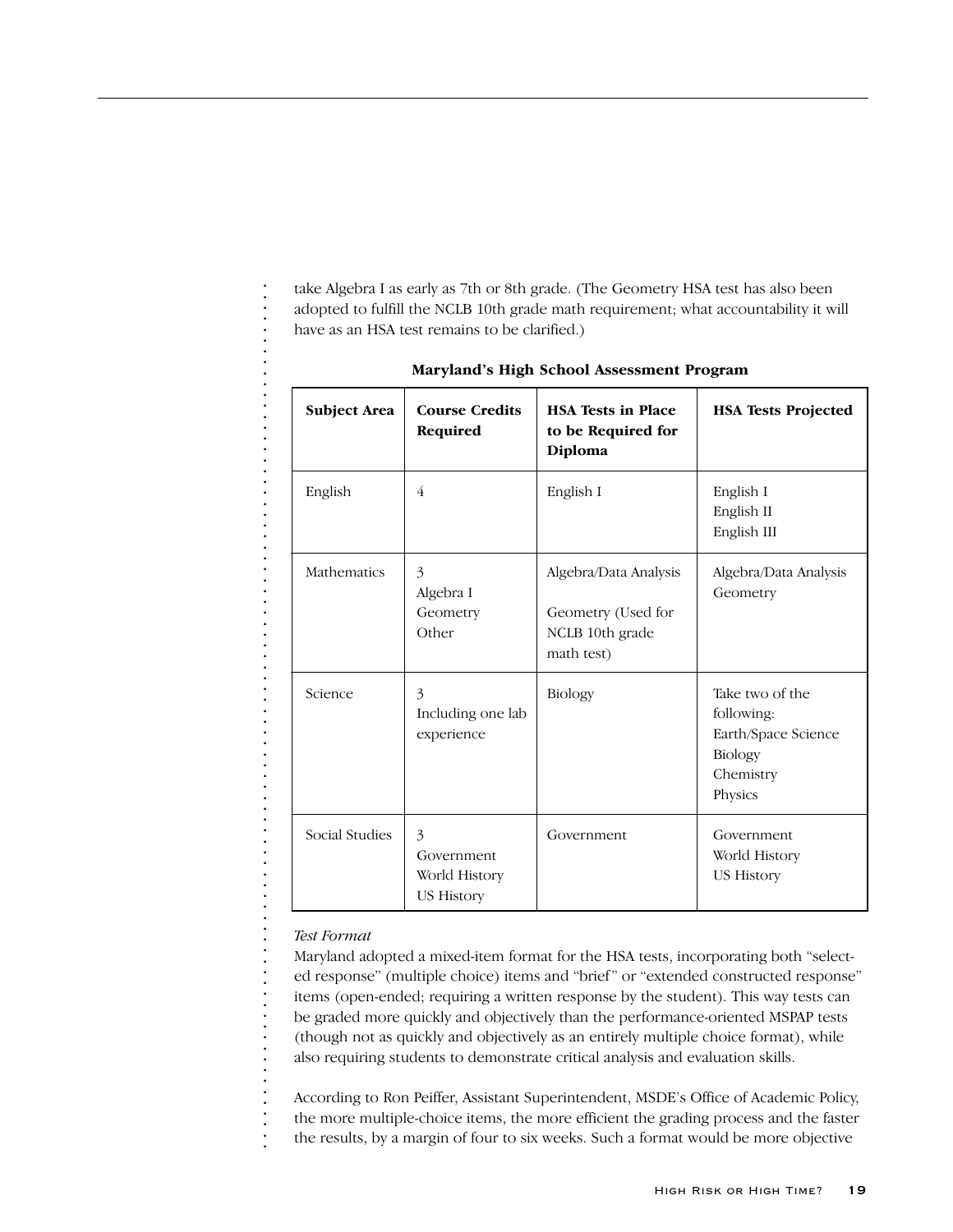and less expensive as well. Yet Maryland opted to include a substantial proportion of constructed response questions out of questionable concern that a purely "objective" test would force instruction to focus on factual information and rote learning, versus higher-level thinking skills.

## **Samples of Question Types from the Algebra 1/Data Analysis Assessment (MSDE)**

## **Selected Response Question**

Mary graphed the system of equations below. Which of these best describes the relationship between the two lines? A. They have no point in common B. They have one point in common C. They have two points in common 2 3  $y = \frac{2}{3}x + \frac{7}{3}$ 3 2  $y = \frac{3}{2}x + \frac{7}{2}$ 

D. They have infinite points in common

## **Extended Response Question**

## **The table below shows the sales for a greeting card company for the years 1990 through 1998**

| Year | Sales<br>(in thousands) |
|------|-------------------------|
| 1990 | \$205                   |
| 1991 | \$230                   |
| 1992 | \$245                   |
| 1993 | \$270                   |
| 1994 | \$295                   |
| 1995 | \$320                   |
| 1996 | \$340                   |
| 1997 | \$350                   |
| 1998 | \$365                   |

## **Complete the following in the Answer Book:**

- Write an equation for the line of best fit for this data. Let x represent the years since 1900 and y represent the sales, in thousands of dollars. (If you choose to draw a graph, use the grid provided in the Answer Book.)
- According to your equation, what were the sales in 1999? Use mathematics to explain how you determined your answer. Use words, symbols, or both in your explanation.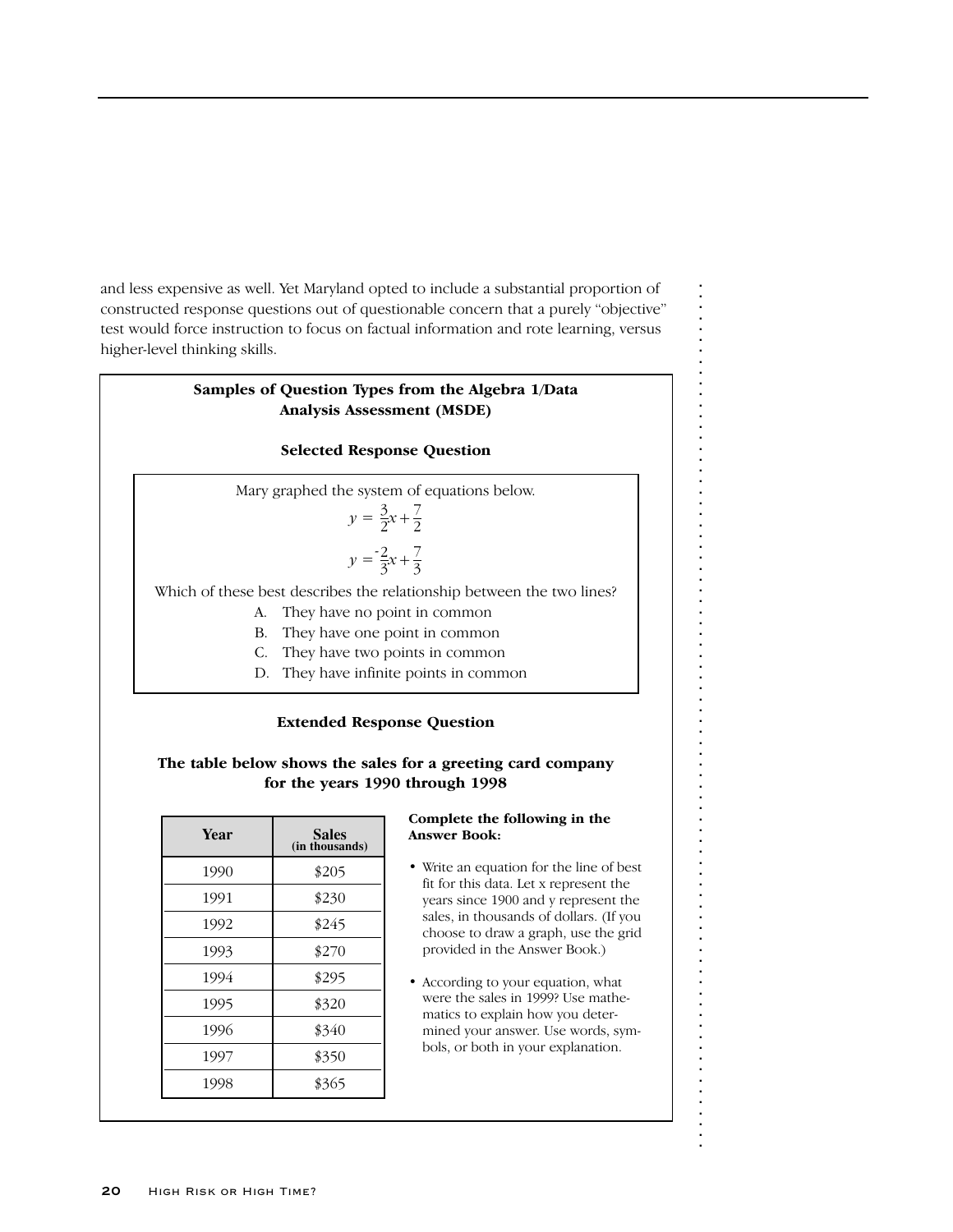## *Test Scoring*

Maryland contracts with a private company, Measurement Inc., to score the tests.

While multiple choice items are scored mechanically, the open-ended responses and essays are scored by pairs of educators using set criteria to judge student answers; if a pair disagrees on a student's score, the item in question is turned over to a supervisor to score. According to estimates by the U.S. General Accounting Office, a test with only multiple-choice items that can be scored by computer is one-third the cost of the mixed-item test that Maryland has adopted.21 Based on current costs, estimated at \$24 per student per HSA test, $^{2}$  this shift could save Maryland more than \$2 million annually at the onset and savings would increase exponentially if HSAs are added.

## *Testing Schedule*

The HSA tests are offered twice a year: in May and in January, in order to accommodate schools on a block schedule where students take four courses each semester (eight courses in a year). Summer administration of the tests is in the offing, but more frequent administration may be required.

## *Reporting of Test Scores*

Once the HSA program becomes fully operational, Maryland expects to release student scores from the mid-May testing in late August. This timeline, adopted in part to comply with federal NCLB regulations, will represent a significantly shorter timeline for results than during the 2001- 2002 school year, the first year the tests were officially administered, when results of May testing were not released until December 2002. Ideally, the HSA would play an integral role in determining student promotion and other instructional decisions. This scoring procedure will not, however, allow schools to use the exam for promotion or course grade purposes, or permit students to take a remediation course and retest during the summer.

#### *Accountability*

. . . . . . . . . . . . . . . . . . . . . . . . . . . . . . . . . . . . . . . . . . . . . . . . . . . . . . . . . . . . . . . . . . . . . . . . . . . . . . . .

**Student accountability:** Students currently enrolled in HSA courses are required only to take, not pass, the HSAs to graduate. While scores are reported in percentile rank form on student transcripts, passing the HSAs is not currently a graduation requirement, nor has the State Board of Education set proficiency standards or passing scores for HSA performance.

**School and district accountability:** The Maryland Report Card that the state currently uses to evaluate high schools is based on attendance rates, dropout rates, and Maryland Functional Test pass rates. As it phases out the Functional Tests, the State

<sup>&</sup>lt;sup>21</sup> Title I: Characteristics of Tests Will Influence Expenses; Information Sharing May Help States Realize Efficiencies GAO-03-389, May 8, 2003.

<sup>&</sup>lt;sup>22</sup> Estimate provided by Ron Peiffer, MSDE, April 16, 2003.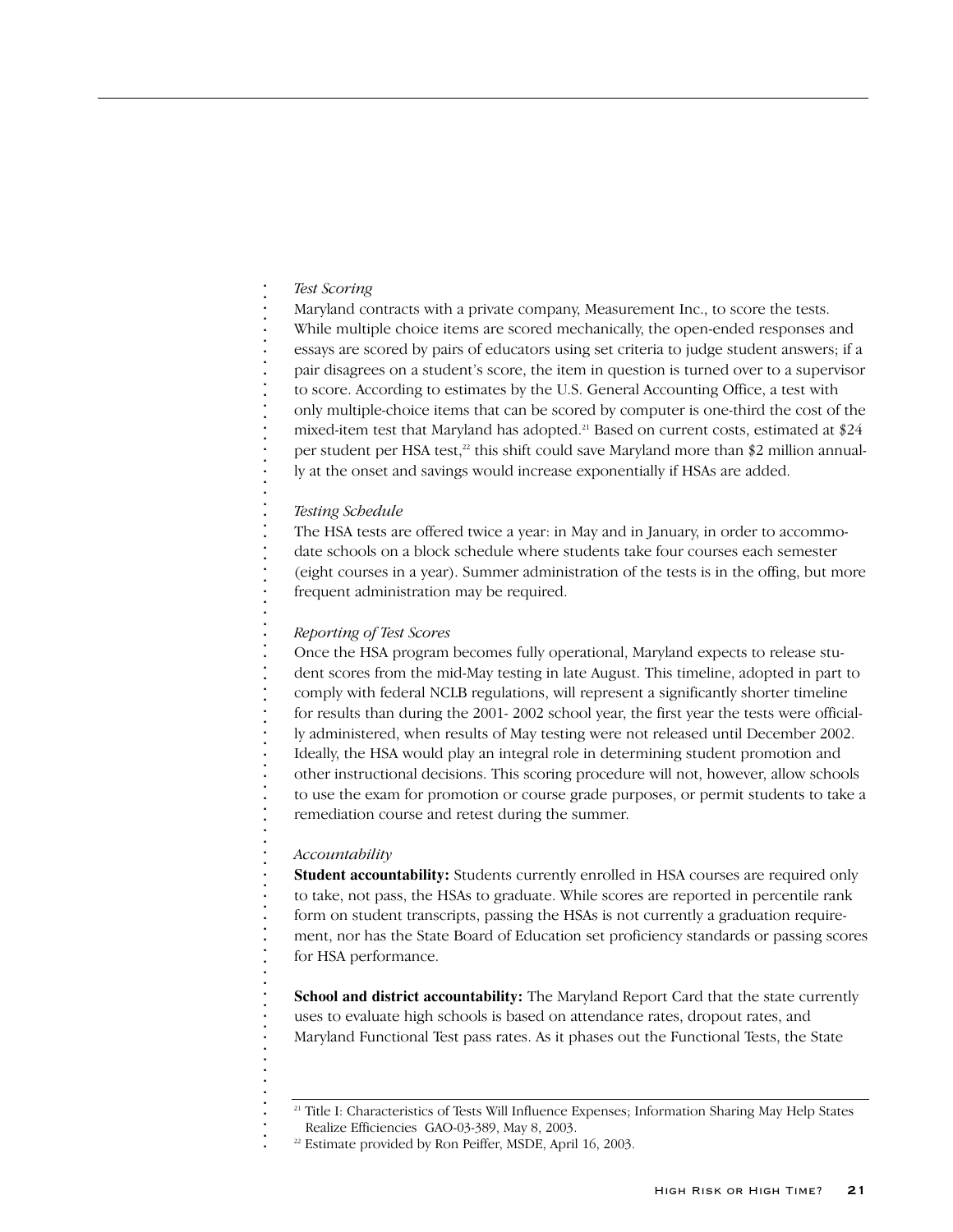will presumably incorporate and weight the HSA results, as well as federal NCLB requirements (i.e., reporting of 10th grade reading and math performance), in its annual school performance index for high schools.

**State accountability:** Currently, no formal legal mechanism exists to evaluate whether the HSA program itself achieves the state's broader goal of improving high school outcomes for all students, other than the cumulative Maryland Report Card that the state uses. National organizations such as the American Federation of Teachers and Thomas B. Fordham Foundation will continue to report on state standards, while NCLB requirements make continued federal funding contingent on specific reporting and demonstrated progress from states.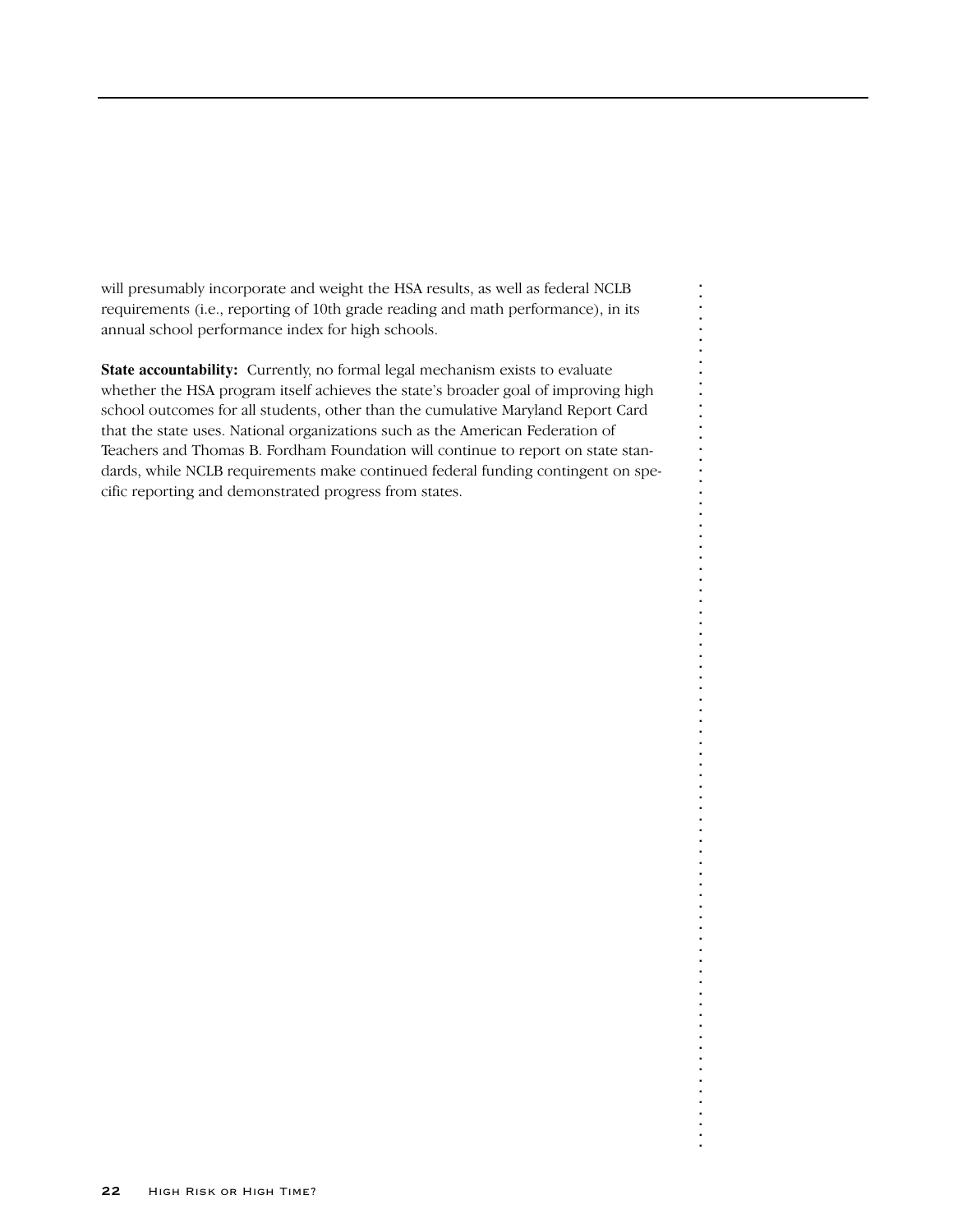# IV. High-Stakes Testing: An National Challenge

## **The High-Stakes Trend**

. . . . . . . . . . . . . . . . . . . . . . . . . . . . . . . . . . . . . . . . . . . . . . . . . . . . . . . . . . . . . . . . . . . . . . . . . . .

State testing and accountability programs in general—and what is now known as "standards-based reform"—originated with the 1983 publication of *A Nation at Risk: The Imperative For Educational Reform*. This report, commissioned by then-Secretary of Education T. H. Bell and authored by the National Commission on Excellence in Education, raised the red flag that students in the United States were falling behind their international peers. What followed was a wave of state education reform efforts that centered on setting higher standards for student learning, measuring student progress against those standards, and holding administrators, educators, and students accountable for performance. *S*

> In the early years of standards-based reform, many states, including Maryland, adopted "minimum competency exams" that sought to ensure that all students acquired basic skills in math, reading, writing, and, in some cases, other subject areas such as citizenship and science. Over time, standards-based reform has emphasized the twin goals of increasing academic rigor and ensuring equal educational opportunity—that "the only way to be fair to all students is to expect the same thing of all students."23 As a result, New York State, which had traditionally offered a two-tiered testing and diploma system, is now moving to adopt a single Regents exam that all students must pass in order to graduate. Other states, including Maryland, are eschewing minimum competency tests in favor of end-of-course or standards-based exams.

> While the individual states have distinct strategies and policies driving their high school reforms, the common trend is clearly toward greater student, school, and district accountability. Eighteen states currently require students to pass exit exams before they graduate from high school; within the next six years, such tests are expected to be required for graduation in at least  $24$  states.<sup>24</sup> More specifically, of the 24 states profiled, 10 had minimum competency exams, seven had standards-based exams, and two had end-of-course exams; by 2008, only three of the 24 states will use minimum competency exams, 16 states will have standards-based exams, and five will use end-of-course exams.<sup>25</sup>

<sup>23</sup> "Making Standards Work: An Interview with Lecturer Paul Reville." *Harvard Graduate School of Education News* (March 21, 2002).

<sup>&</sup>lt;sup>24</sup> Center on Education Policy (CEP). (2002).

<sup>&</sup>lt;sup>25</sup> CEP. (2002). CEP excludes from its analysis states that have tests but do not require them

statewide, that have differentiated diploma systems, or where student accountability is not a part of the system.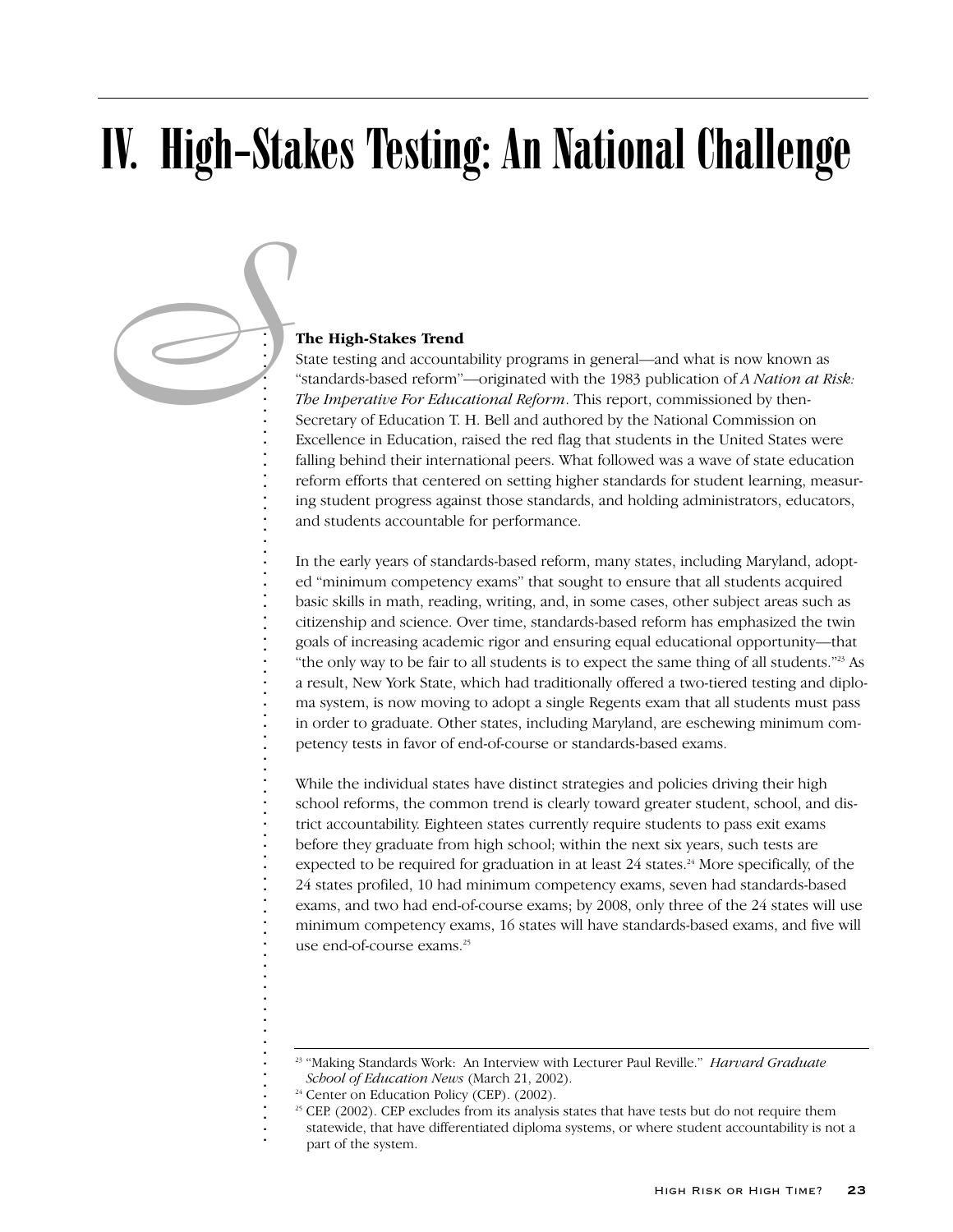Because this new generation of high standards, high-stakes testing is still very much in its infancy, evidence of its impact is mixed and inconclusive, providing few, if any, clues to how Maryland's HSA program should proceed. But in making key decisions about the new tests, Maryland cannot afford to ignore what is known today (and accumulating daily) about how high-stakes testing can best be implemented to increase student learning. Given that the various states are at different points along the standards-based reform continuum and have faced a range of consequences and challenges, their experiences would be instructive to the State Board of Education as it seeks to advance the HSA program this summer.

Furthermore, as more and more states have entered the high-stakes testing arena, numerous studies and reports with conflicting evidence give the Board even more fodder for its decision-making this summer and beyond. It is clear from the lack of concrete answers to the questions posed to and by the Board that high-stakes testing is still an arena for pioneers.

## **The Graduation Requirement Dilemma**

Maryland is not alone in delaying its new graduation requirement, nor is it to be admonished for doing so, given the potential impact it will have on many students. Indeed below is a sampling of states at similar impasses in implementing graduation requirements:

- **Alaska** has postponed requirement due to high failure rates.
- **Arizona** has postponed implementation of the requirement four times.
- **California** has just decided to postpone its requirement for two more years.
- **Florida** lowered the passing scores for math and reading, and waived requirement for special education.
- **Massachusetts** also lowered scores for passing and issued waivers.
- **Michigan** offers multiple types of diplomas for different levels of achievement.
- New York has added a waiver/appeal process.
- **Wisconsin** has made the requirement optional for school districts.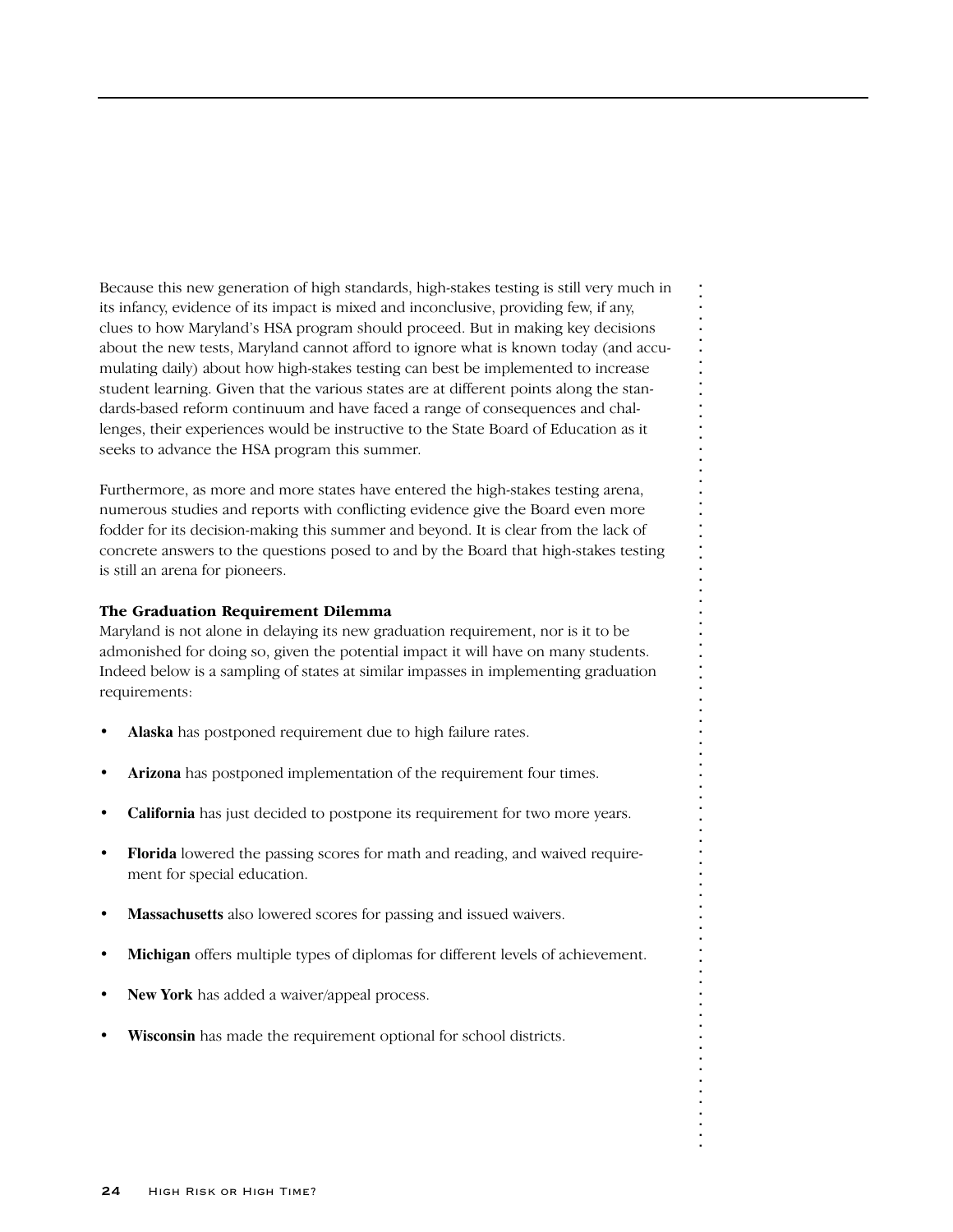#### **Different Impact on Different Students**

. . . . . . . . . . . . . . . . . . . . . . . . . . . . . . . . . . . . . . . . . . . . . . . . . . . . . . . . . . . . . . . . . . . . . . . . . . . . . . . .

Data show that low-income, minority and otherwise disadvantaged students have traditionally performed worse on high-stakes tests than their white, more affluent counterparts. During the early years of minimum competency tests in the 1970s, 20% of African American students failed graduation tests in the state of Florida and were denied high school diplomas, compared to 2% of white students. More recently, researchers have asserted that high-stakes testing not only hurts and holds back lowincome and minority students, but that it is also linked to high dropout rates among these groups. According to Gary Orfield, professor of education and social policy at the Harvard Graduate School of Education and Kennedy School of Government and co-director of Harvard's Civil Rights Project, African Americans and Hispanics are three to four times more likely to be held back as a result of high-stakes test scores than whites. Tests, Orfield warns, can lead to "the punishment of innocent victims of unequal education."26

Nationwide, outcomes have cultivated opposition to high-stakes testing, and support for the notion that standards that are too high lead to large failure rates. Court challenges to high-stakes testing have argued that this type of testing unfairly penalizes groups of students who have not received an adequate education or opportunity to learn. The landmark case, *Debra P. v. Turlington* ruled that such tests are legal, but must be a fair measure of what students have been taught; that students must have adequate advance notice of high-stakes testing requirements; and that the burden of proof is on the state to show that students are being taught the appropriate material.27 This legal "test" of high-stakes has become known by the phrase "opportunity to learn." Ensuing court decisions have validated the premise that not only must test questions correspond to the required curriculum, but tests must correspond to material that was actually taught to the students. States have met this mandate simply by showing a strong connection among content standards, the courses students take, and the testing system.

A legal challenge to the new high-stakes Massachusetts Comprehensive Assessment System (MCAS) exam and its use as a graduation requirement, now before a U.S. District Court, argues that minority, disabled, bilingual, and vocational students, and students in the Holyoke school district have not had adequate time and opportunity to learn. The MCAS exam is a high-stakes test that public school students must pass to receive a high school diploma. Beginning with the Class of 2003, all Massachusetts

<sup>26</sup> American Youth Policy Forum Presentation. *Impact of High Stakes Testing Policies on Minority and Disadvantaged Students*. Washington: June 7, 2000. Retrieved from http://www.aypf.org.forumbnets/2001/fb0107700.html.

 $27$  Debra P. v. Turlington,  $474$ F,Supp.244(M.D.Fla, 1979), aff'd in part, rev'd in part;

<sup>644</sup>F,2d397(5th cir,1981), on remand; 564F,Supp.177(M.D.Fla,1983), 730F,2d1405(11th

Cir,1984), aff 'd. http://www.faculty.piercelaw.edu/redfield/library/Pdf/case-debrap.dct.pdf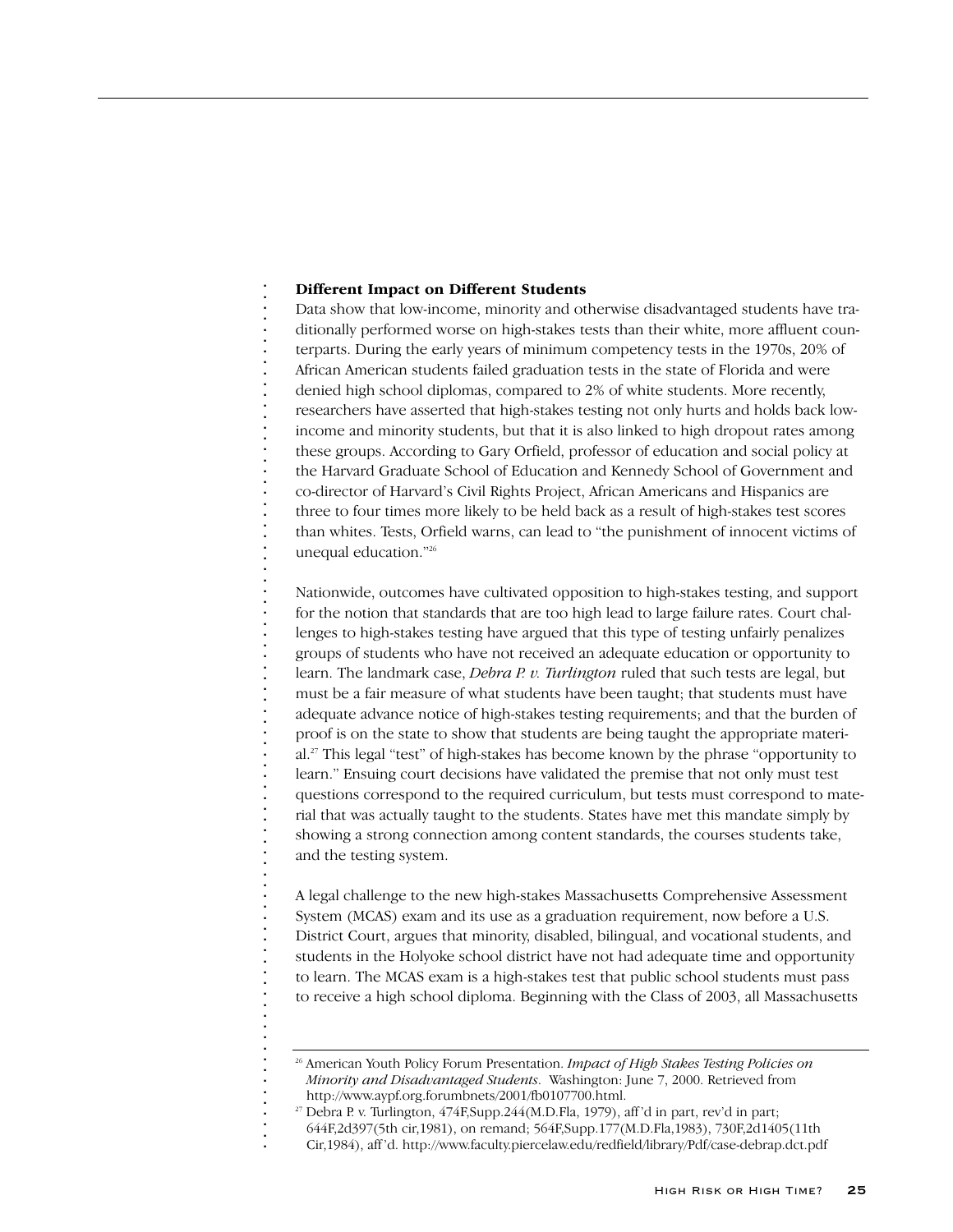public school students must pass both the 10th grade MCAS English language arts and math sections of the exam to graduate, even if they have met all other graduation requirements. As of May 2003, 8% of the graduating class of 2003 had not yet passed MCAS. The majority of the lawsuit's plaintiffs, Class of 2003 students who failed the exam, are minorities, reside in poor school districts, attend low- or under-performing schools, attend vocational technical schools, or have limited English proficiency or disabilities. Most also attend schools targeted for financial and educational assistance after a 1993 state court ruling found the state had not met its constitutional obligation to provide an adequate public education in urban centers.<sup>28</sup>

Based on the experience of other states, the Board would benefit by understanding the projected impact of instituting a high school exit exam, particularly in jurisdictions with traditionally-low test performances.

## **Graduation Requirements and Dropout Rates**

One of the most critical issues to examine in high-stakes testing is the potential impact upon dropout rates, particularly among disadvantaged populations. Albeit controversial, research has shown a positive relationship between high-stakes tests and dropout rates, particularly for at-risk students. High-stakes testing and subsequent grade retention practices are associated with a decrease in high school completion rates (Clarke, Haney and Madaus, 2000). Jacob (2001) finds that low-achieving students in states using exit exams were 25 percent more likely to leave school than their peers in states without high-stakes tests. More specifically, Haney's (2000) largescale study of the Texas Assessment of Academic Skills (TAAS) found that dropout rates, particularly among African-American and Hispanic students, increased as a result of the high-stakes exit exam. Advocates of these tests, meanwhile, cite weak correlations in the research, and conclude that higher drop out rates are related to a variety of factors that go well beyond the introduction of high-stakes assessments.

In contrast to these, a new study by Carnoy and Loeb (2003) finds that a high degree of student accountability has no negative effect on student retention or high school graduation rates.<sup>29</sup> In fact the study, which focuses on 8th-grade achievement in math, suggests that the higher the stakes in a state, the better the academic performance of its minority students. "If I were gambling on whether to put in a high-stakes system or not, I would put one in," states researcher Martin Carnoy of Stanford University.<sup>30</sup>

**"If I were gambling onwhether to put in a highstakes systemor not, I would put one in," states researcher Martin Carnoy of Stanford University.**30

<sup>28</sup> Vaishnav, A. "Holyoke's Test Case." *The Boston Globe*, (October 3, 2002).

<sup>29</sup> Raymond, M. and Hanushek, E. (2003). High Stakes Research. *Education Next*, Summer 2003 www.educationnext.org.

<sup>30</sup> Winter, G. "New Ammunition for Supporters of Do-or-Die Exams." The New York Times (April 23, 2003).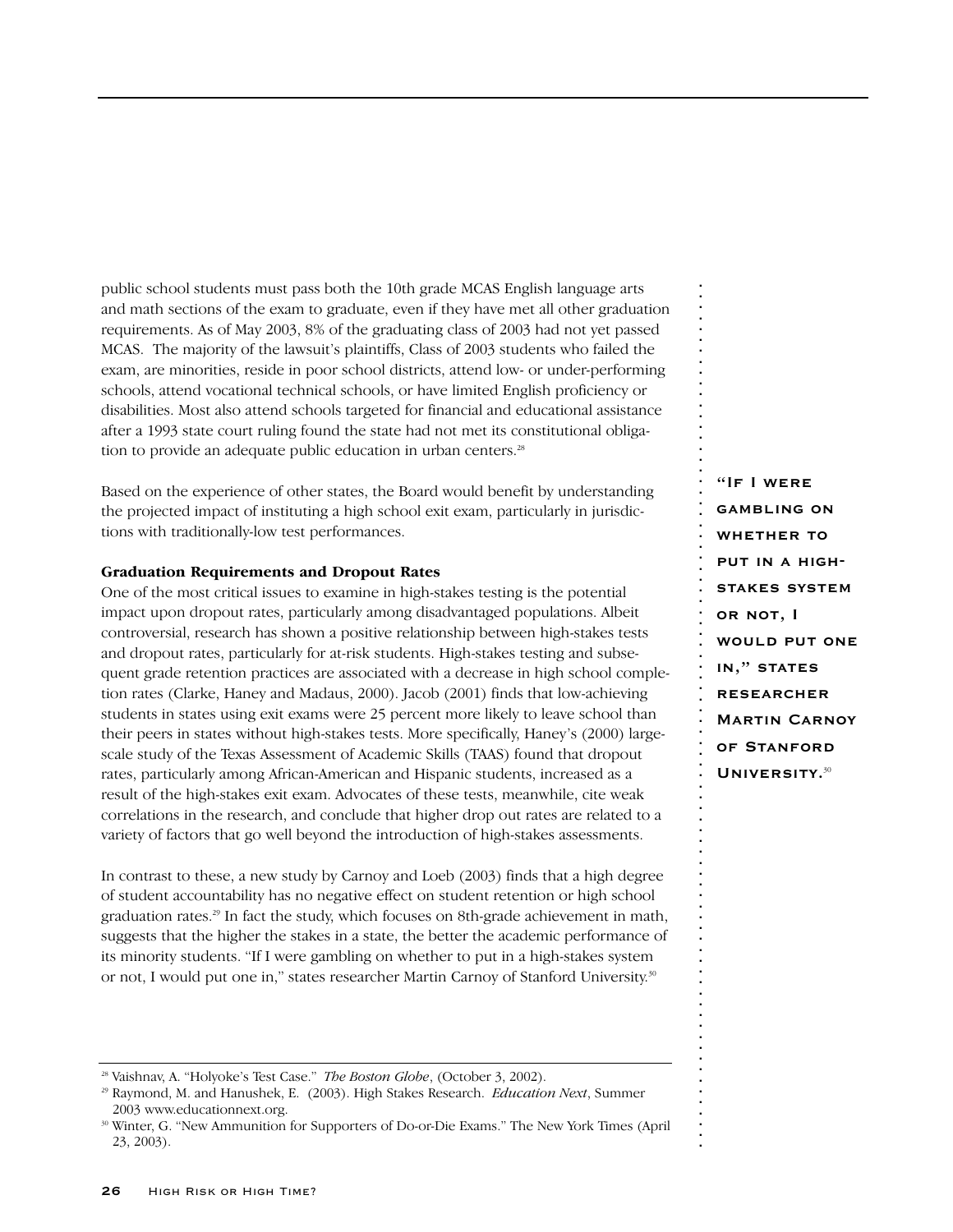In Massachusetts, meanwhile, where activists blame MCAS for fueling the dropout rate, education officials point to a declining dropout rate between junior and senior year (from 3.9% to 3.6%) as evidence that the graduation requirement is helping students stay in school.<sup>31</sup> Critics, however, contend that the more likely factor is pressure in earlier grades to retain under-performing students before they drive up schools' failure rates or drive down measures of progress required for state and federal accountability. In Boston, 16% of the Class of 2002, which was not subject to the MCAS exam, was retained in 9th grade, compared to more than 25% of the Class of 2004, which must pass the MCAS to graduate.<sup>32</sup> In theory, identifying failing students early can push schools to help those students meet standards, but research has shown strong evidence that retention in a school grade is more likely to lead to dropping out.<sup>33</sup>

## **Cut Scores: A Volatile Mix of Science and Politics**

One of the most critical—and politically charged—decisions state educators make in designing high-stakes tests is where to establish the initial passing, or "cut," score. Unless standards are set fairly low there will likely be many students who do not initially meet them, raising the question: Should standards be set low so fewer students fail (a more politically acceptable scenario than massive failures) at the expense of increased rigor? Or, should standards be set high to increase academic rigor, with the likely result that a politically unacceptable number of students will fail?

To illustrate the controversy, when New York State set its initial Regents scores low to avoid massive failures at disadvantaged schools, parents in the more affluent town of Scarsdale complained that it caused teachers "to narrow and simplify instruction."34 The state proceeded with its plan to raise its original cut score of 55% to 65% over two to four years. The impact of this incremental increase in the pass rate is seen in the percentage of students who actually passed the lower initial cut score in the first year versus those who would have passed under the longer-term goal. As a result of this phased-in stakes, 72% of students in schools with largely minority students passed in the first year versus 44% who would have passed had the initial rate been set at 65%.

<sup>&</sup>lt;sup>31</sup> Kevin Rothstein, "MCAS credited for state's decreasing dropout rate." The Boston Herald, (February 14, 2003). BostonHerald.com

<sup>&</sup>lt;sup>32</sup> Rothstein.

<sup>33</sup> Cites in Dan Goldhaber, "What Might Go Wrong with the Accountability Measures of the 'No Child Left Behind Act?'" Paper prepared for *Will No Child Truly Be Left Behind: The Challenges of Making This Law Work, A Conference sponsored by the Thomas B Fordham Foundation* (February 13, 2002), p. 6. Also cites in Christopher Edley Jr. and Johanna Wald, "The Grade Retention Fallacy," *Boston Globe* (12/16/02), p. A17.

<sup>&</sup>lt;sup>34</sup> Lynn Olson, "States Turn to End-of-Course Tests to Bolster High School Curriculum,"

*Education Week* (June 6, 2001).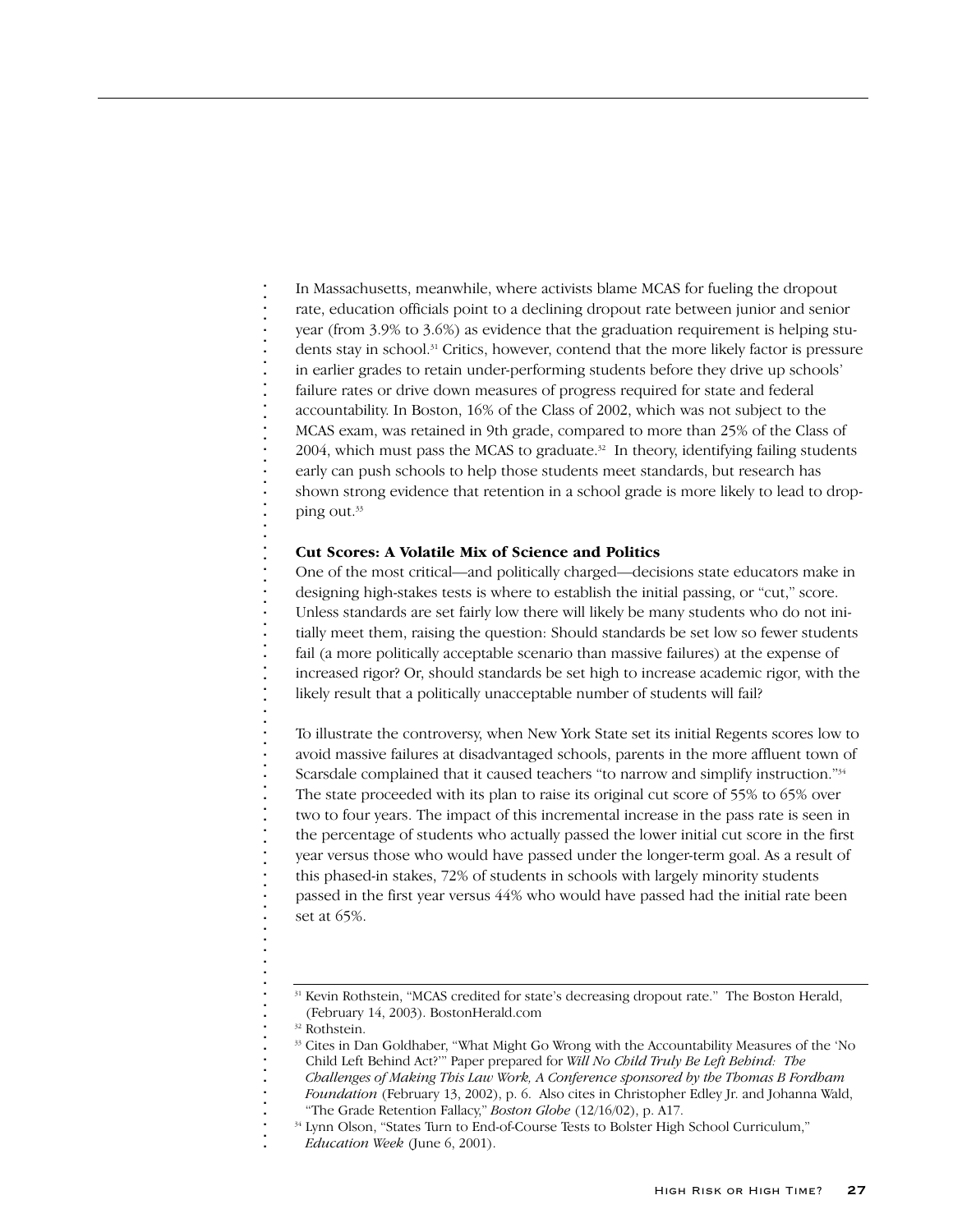|                                   | Current pass<br>score<br>55 or higher | <b>Eventual pass</b><br>score<br>65 or higher |
|-----------------------------------|---------------------------------------|-----------------------------------------------|
| General Education students        | 90                                    | 75                                            |
| Students with disabilities        | 63                                    | 36                                            |
| Students in schools with 0-20%    |                                       |                                               |
| minority populations              | 98                                    | 88                                            |
| Students in schools with 81%-100% |                                       |                                               |
| minority populations              | 72                                    | 44                                            |

## **Percentage of general education students from the 1996 cohort who passed the Regents examination in English after 4 years**

*Source: Center on Education Policy, 2002: based on information from http//www.nysed.gov (July 2002)*

Many states have taken a similar approach to phasing in higher standards and/or revising cut scores over a period of time. Virginia adopted cut scores in Fall 1998 and, after the first administration of the test, showed that only 2% of schools met accreditation requirements; following the second administration, only 7% met standards. Public alarm ensued, and state education officials made mid-course corrections; for example, the history exam was amended after teachers complained about the amount of content being tested. Acknowledging the difficult standards of its own exit exam, Massachusetts adjusted its cut score so that students have to answer only 40% of the questions correctly to pass. Texas, meanwhile, raised cut scores for passing from 60% to 70% over a two- to three-year period.

. . . . . . . . . . . . . . . . . . . . . . . . . . . . . . . . . . . . . . . . . . . . . . . . . . . . . . . . . . . . . . . . . . . . . . . . . . . . . . . .

## **The Narrowed Curriculum**

As illustrated in Scarsdale, critics of statewide testing have charged that it has a profound effect on the curriculum: what is taught and how it is taught. A new study by J. J. Pedulla et al.(2003) finds that state testing programs have caused a "narrowing of the curriculum," particularly in states with high-stakes for students and schools.35 80% of teachers in these states report that the pressure to produce high scores means that they teach little content beyond the test. Such unintended consequences of largescale policy at the classroom level are often the most difficult to identify and the most critical to success.

<sup>35</sup> Pedulla, J., Abrams, L., Madaus, G.F., Russell, M.K., Ramos, M.A. and Maiao, J. (2003). "Perceived Effects of State-Mandated Testing Programs on Teaching and Learning: Findings from a National Survey of Teachers." Chestnut Hill, Mass: National Board on Educational Testing and Public Policy, Boston College.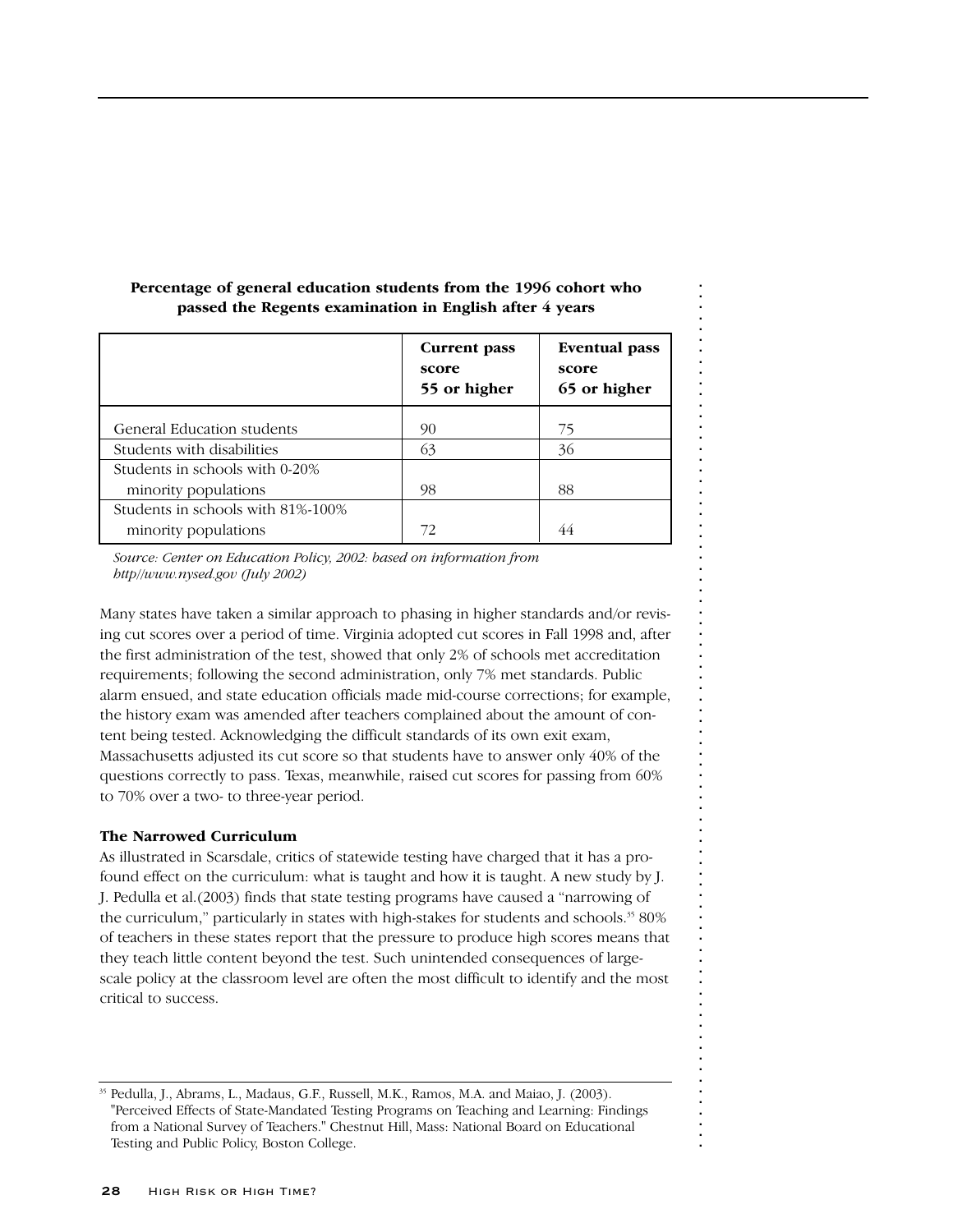## **Student Stakes and Performance**

The student accountability of many high-stakes exams is based on the premise that student, and thus school, performance will increase with higher levels of individual stakes. John Bishop (1998) notes that student performance in countries with medium and high stakes for students is higher than in countries without stakes. He finds, for example, higher overall achievement levels in New York State with its high-stakes Regents exams than comparable states without such tests. The Achieve Benchmarking Institute points to Massachusetts, where 82% of the Class of 2003 passed MCAS English and 75% passed math on the first try once it became a graduation requirement, versus 66% and 55% respectively, before the stakes were attached.<sup>36</sup>

Yet an older study cautions policy makers about the impact of these stakes on poorlyperforming students. Kellaghan, Madaus, and Raczek (1996) posed the questions: "Do high-stakes tests motivate all students?" and "What do tests motivate students to do?" They found that high-stakes testing can actually undermine motivation, especially among students who are struggling with school.

### **Testing Models and the Need for Alternatives**

#### *Conjunctive Testing*

. . . . . . . . . . . . . . . . . . . . . . . . . . . . . . . . . . . . . . . . . . . . . . . . . . . . . . . . . . . . . . . . . . . . . . . . . . . . . . . .

The American Educational Research Association has asserted that no decision or characterization that will have a major impact on a student should be made on the basis of a single test score.37 Although students have numerous opportunities to take and pass high-stakes graduation tests, the bottom line remains that they must pass a single test (or series of tests) to graduate, despite performance on other measures. Others argue that various tests and grades factor into graduation decisions; while this is true, it ignores the "conjunctive" nature of the graduation model—that is, students must perform on all indicators to graduate, such that failure on any single measure can prevent graduation.

Using end-of-course exams as graduation requirements is a conjunctive model, and as such, it raises concerns. Without a careful balance between school and student accountability, students in poorer areas may be less prepared, academically and otherwise, to pass these very specific content exams. For students who fail several tests early on, the high school years may amount to a cycle of constant test re-taking, trying to catch up. Critics also question whether the high level of detail in end-of-course exams is a fair measure of what students really need to know and do as a result of high school education.<sup>38</sup> Should a student who cannot pass a statewide chemistry test be denied a diploma despite otherwise satisfactory course grades?

<sup>&</sup>lt;sup>36</sup> "Aiming Higher: The Next Decade of Educational Reform in Maryland." Achieve's Benchmarking Institute, January 2002, p.37-38.

<sup>&</sup>lt;sup>37</sup> American Educational Research Association et.al., 1999, Standard 13.7, p.146

<sup>&</sup>lt;sup>38</sup> Lynn Olson, "States Turn to End-of-Course Tests to Bolster High School Curriculum,"

*Education Week* (June 6, 2001).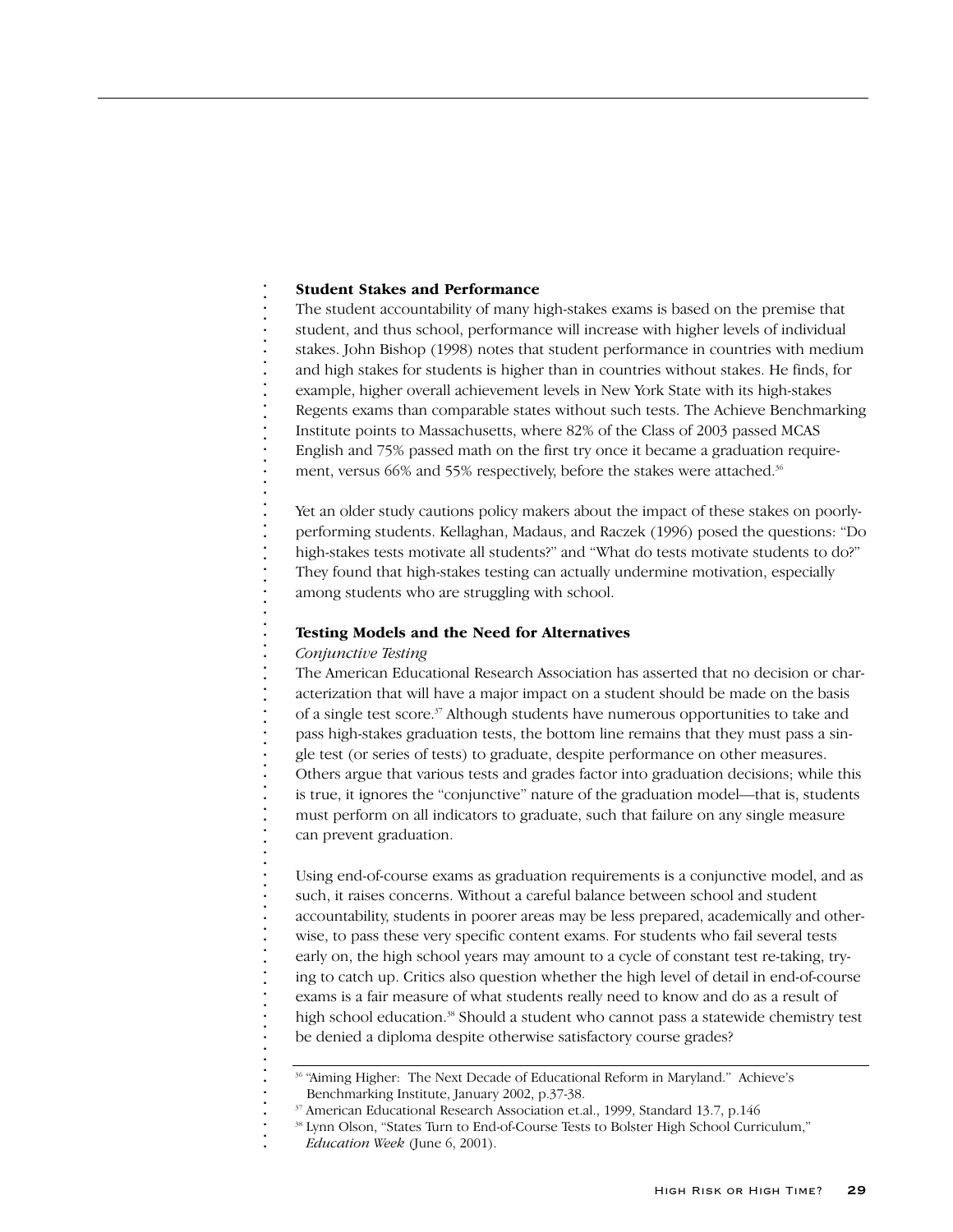There are also good reasons for using end-of-course exams to improve the quality of education. A range of tests provides schools the opportunity to cover content areas beyond reading and mathematics. Perhaps more importantly, they can serve to highlight inequities in course curricula and instruction between schools in poor areas and wealthier areas, and provide an impetus for rectifying these.

## *Compensatory Testing*

A "compensatory" testing model, on the other hand, allows poor performance on one measure to be offset by good performance on another. In the high-stakes environment, this could translate into alternative modes of evaluation that give students more flexibility in attaining a diploma by providing a safety valve. In reality, unacceptable failure rates on high-stakes tests have compelled many states to seek alternatives to graduation.

## **Providing Alternative Pathways to Diplomas**

Requiring passing scores on multiple end-of-course exams for graduation raises serious concerns about how students who fail will have adequate opportunity to relearn and retest. The state of Massachusetts launched its graduation requirement with the Class of 2003 without alternative options in place. Though only two standards-based exams (English and math) are required for graduation, students have had five opportunities to pass the exams, starting in the 10th grade. As of May 2003, three years into the requirement, 8% of Massachusetts' high school seniors had not yet passed the high-stakes test a month before their planned graduation dates.

. . . . . . . . . . . . . . . . . . . . . . . . . . . . . . . . . . . . . . . . . . . . . . . . . . . . . . . . . . . . . . . . . . . . . . . . . . . . . . . .

Many states have taken steps to avoid what happened in Massachusetts and ensure that students all along the achievement spectrum have alternative means of earning diplomas. The following strategies have been implemented to accommodate students with multiple test failures as well as those at the highest levels of achievement:

- **Provide multiple options to retake the test several times annually during and after leaving high school.** In many cases, students are permitted to simultaneously pursue a higher-level course in the designated discipline. Some states with graduation requirement exams, such as Massachusetts, allow students to retest anywhere from two to 11 times, some up to the age of 21.<sup>39</sup>
- **Offer a lower-level diploma** such as a Certificate of Completion. Alabama, Georgia, New York, New Mexico, North Carolina, and Vermont do this now.
- **Offer a proficiency assessment** for those who have failed high-stakes exams. Arizona has plans for a comparable equivalent demonstration test titled Arizona's Instrument to Measure Standards.

<sup>39</sup> CEP, p.48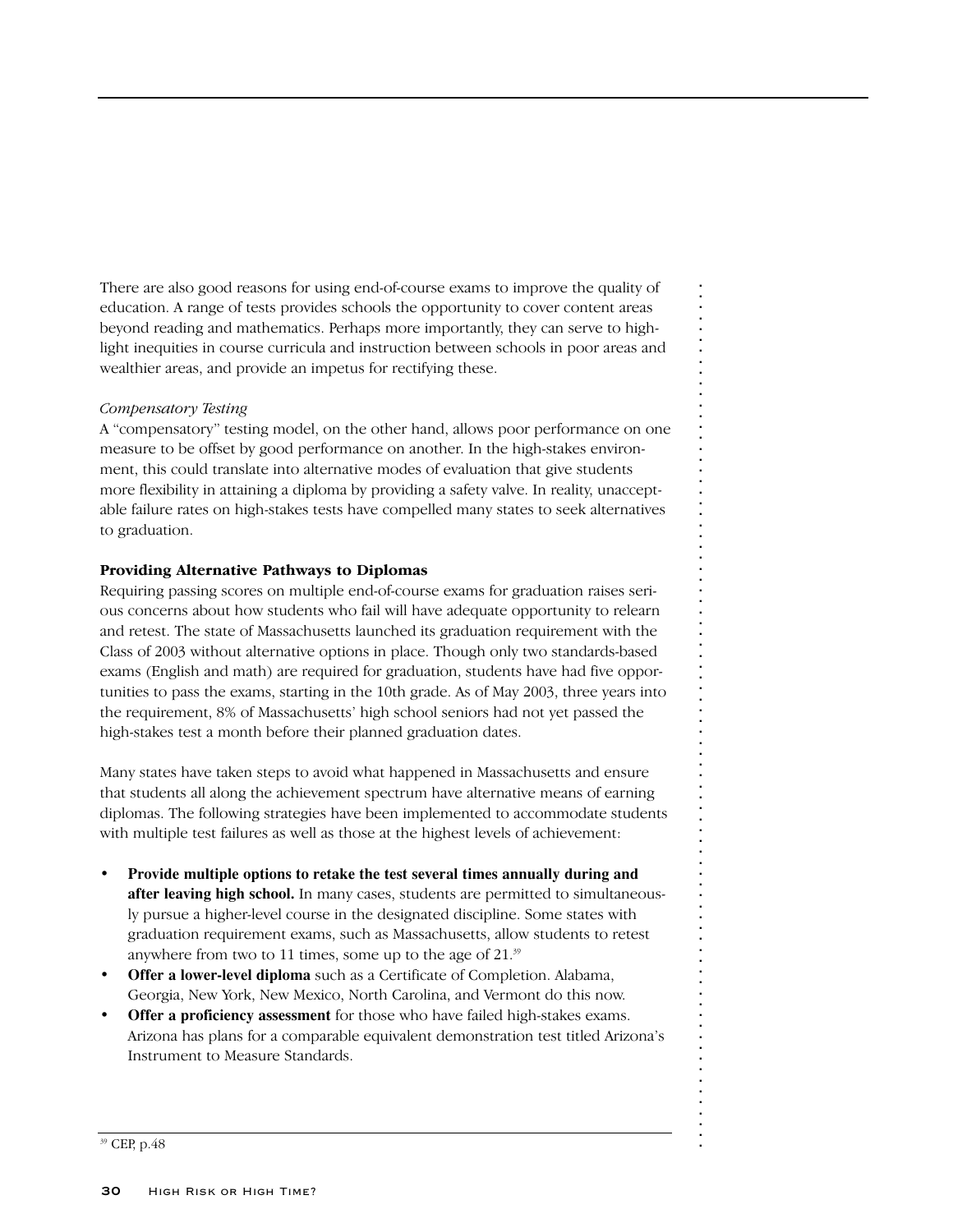- **Establish a waiver or appeals process.** Students and their parents can make a case for graduating based on grade point average or other specified criteria in Indiana, Minnesota, and Mississippi. Massachusetts has granted more than 1,000 waivers to 12th-graders in its first year.
- **Provide multiple accommodation options for students with disabilities and English language learners** (a majority of states, including Maryland).
- **Substitute an alternative curriculum in lieu of tests.** Indiana's Core 40 curriculum is a rigorous high school-level curriculum that can be substituted for traditional graduation requirements provided students pass each course with a "C".
- **Allow substitute test scores.** Some states accept other test scores, though this typically applies to high-achieving students. In New York and Virginia, students can substitute Advanced Placement, SAT II, and International Baccalaureate scores for relevant content areas on exit exams, thus relieving concerns about tests that "dumb down the curriculum."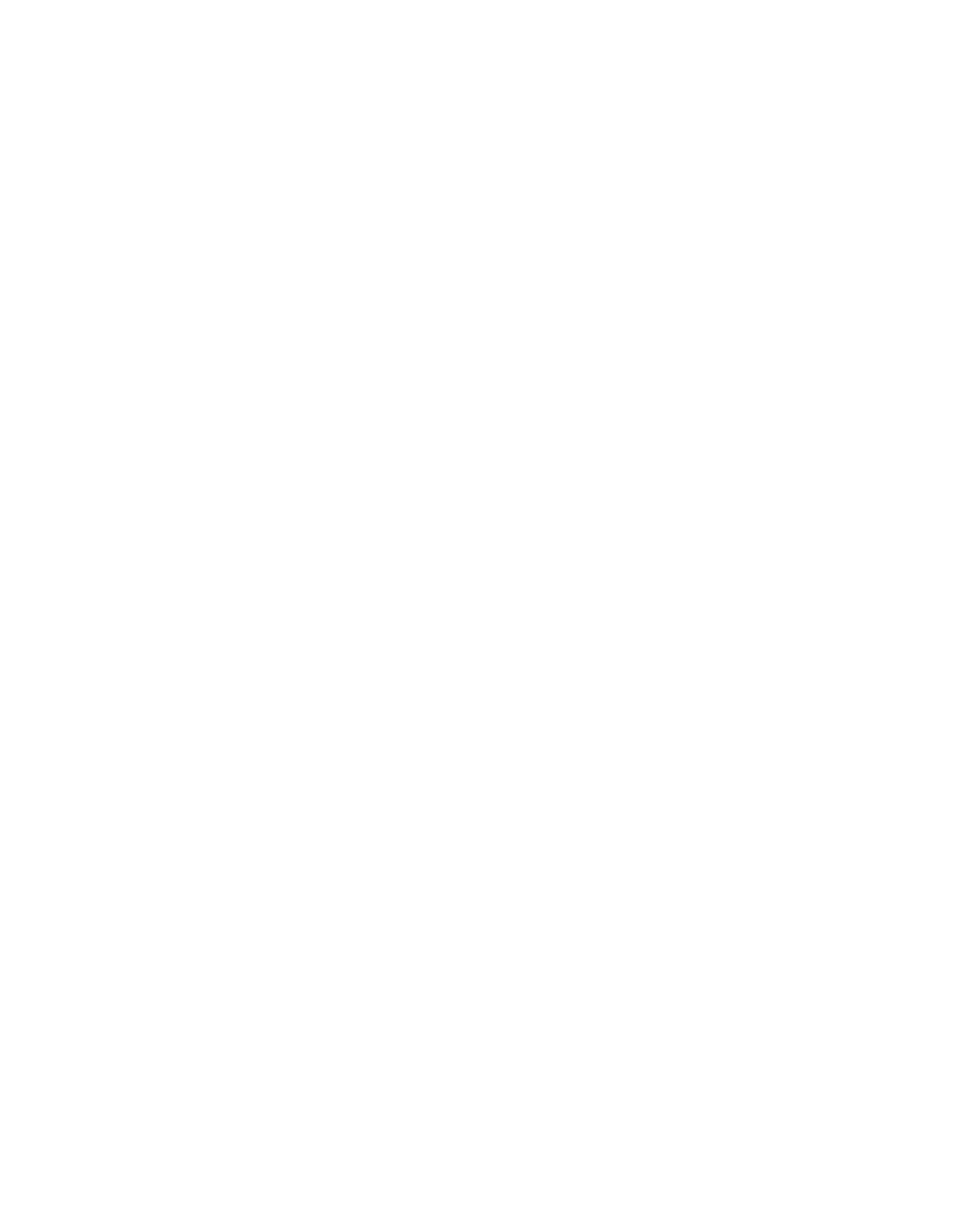# V. New Federal Mandate Complicates the HSA

The various requirements and timelines imposed on states by the No Child Left Behind Act of 2001 have created yet another set of issues for Maryland's State Board of Education to consider as it weighs the future of the HSA program this summer.

Signed into law by President George W. Bush in January 2002, NCLB aims to raise achievement among all students and eliminate gaps among different groups of students—not unlike the goals of Maryland's HSA program. Moreover, NCLB is designed to allow states flexibility in setting standards and designing assessments that meet those standards. NCLB is less flexible, however, in its goal to hold schools and districts accountable for ensuring that no child and no group of children categorized by race, income, or ability level—is left behind.<sup>40</sup>

## **Assessments: Maryland on Track**

. . . . . . . . . . . . . . . . . . . . . . . . . . . . . . . . . . . . . . . . . . . . . . . . . . . . . . . . . . . . . . . . . . . . . . . . . . . . . . . .

*T*

In the area of assessment, it appears that Maryland is on track to satisfy NCLB requirements at the high school level.<sup>41</sup> By 2005-2006, NCLB will require states to assess all high school students in reading and math once in the 10th, 11th or 12th grades; beginning in 2007-2008, states must administer a science test at least once during that same time frame. Unlike MSPAP (which has been replaced by the new Maryland State Assessment Program in the elementary and middle grades), the HSA tests were designed to report individual student data with test results disaggregated by race, ethnicity, income, and special services as required under the new federal law. Maryland uses the existing HSA in Geometry to meet the NCLB 10th-grade math mandate and plans to use the Biology HSA in 2005 to meet NCLB's science requirement—although in both cases the test may be administered before the 10th grade. To comply with the federal high school reading requirement, Maryland has again contracted with CTBS/McGraw-Hill to create the NCLB reading test that was administered to 10th graders for the first time in March 2003.

## **Accountability Means Progress at Aggressive Pace**

For Maryland and most other states, the greatest potential impact of NCLB is likely to be in the area of school accountability. States must now define standards in reading, math and science that all students must reach by the end of the 2013-2014 school year. Schools must also set "average yearly progress" goals and test students regularly to bring groups categorized by race, ethnicity, income, disabilities, and English proficiency up to those standards at designated intervals. Groups that perform poorly on these assessments early on will have farther to go to meet the long-term standards, and far more aggressive targets each year as a result.

<sup>40</sup> Neill, M. "High Stakes, High Risk," *American School Board Journal* (February 2003).

<sup>41</sup> No Child Left Behind. Education Commission of the States. Retrieved from

http://nclb.ecs.org/nclb/.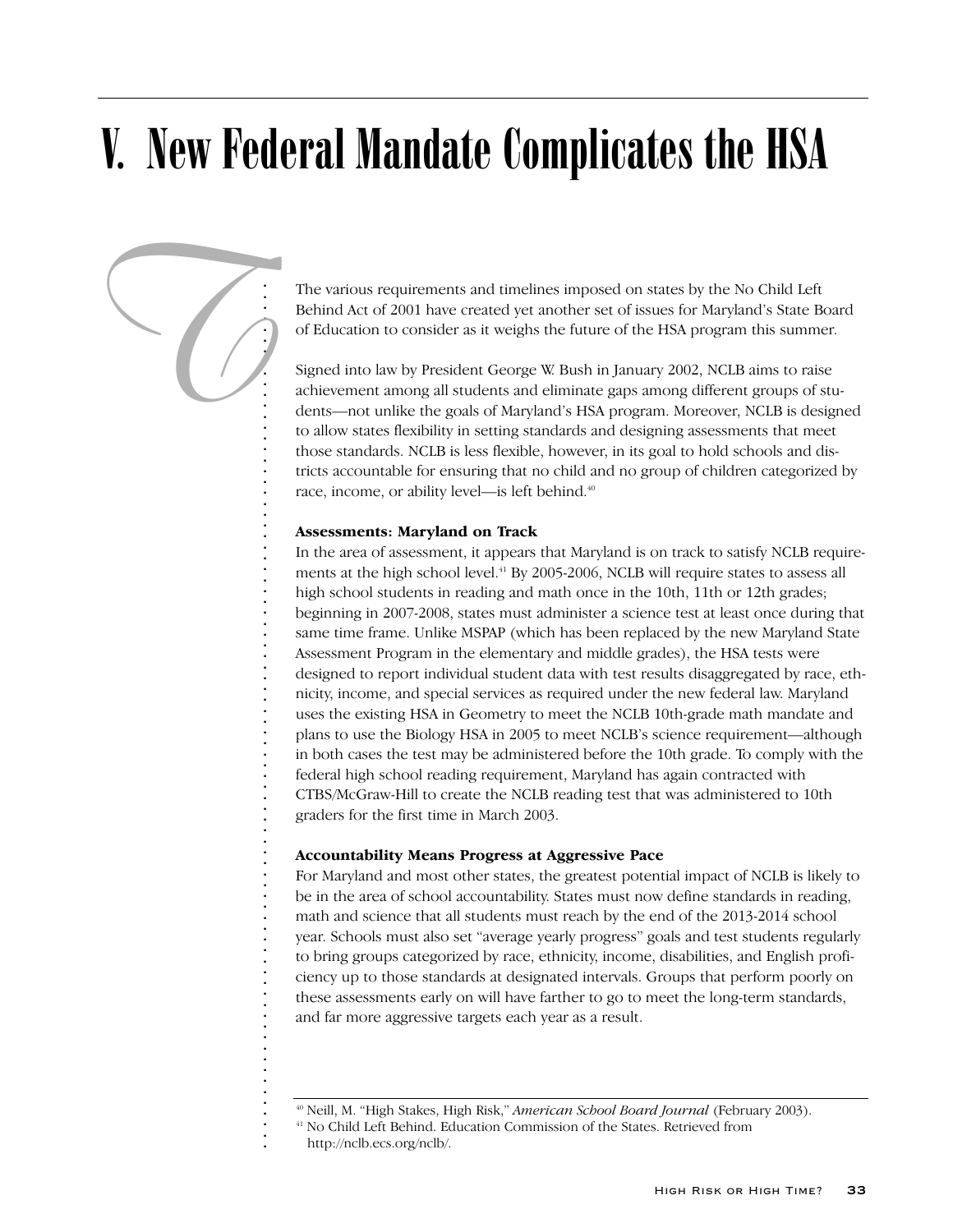Schools and districts where any group of students fails to meet targets on either math or reading for two consecutive years will be designated as "needing improvement."42 Most likely to fall into this category are Title I recipients, $4^3$  more than half—58%—of the nation's public schools. For their failure to stay on track, these schools will be subject to corrective action such as revising instruction, receiving technical assistance, providing public school choice, offering students supplemental education services, reorganizing or replacing staff, and restructuring the school—all of which become more severe if schools fail to show improvement over multiple years.<sup>44</sup> After three years of failure to make yearly progress, for example, schools must allow students to use Title I funds for private tutoring and other supplemental services. Meanwhile, in some cases, districts have already been forced to offer transfer options to students in failing schools.

## **Accountability May Also Mean More Failures and/or Lower Standards**

Because NCLB requires that all groups of students show annual progress, many state educators anticipate large numbers and ranges of schools will be classified as "needing improvement," even those in relatively affluent areas. According to a simulation by the Council of Chief State School Officers using data from eight states, between 49% and 88% of schools would be categorized as needing improvement after two years.45 As a result, some state education officials are warning that NCLB's lack of flexibility in assessing performance standards will eventually lead to a majority of American schools being defined as "needing improvement."

. . . . . . . . . . . . . . . . . . . . . . . . . . . . . . . . . . . . . . . . . . . . . . . . . . . . . . . . . . . . . . . . . . . . . . . . . . . . . . . .

A more immediate concern is that states with truly challenging standards may have the largest number of under-performing schools, because their students will have farther to go to become "proficient." According to Robert Linn, Distinguished Professor of Education at University of Colorado, "The ambitious adequate yearly progress targets required by NCLB . . . will pose major challenges to all states, but the challenges will be greatest for states that have adopted or are putting in place rigorous assessments aligned with challenging content standards with demanding performance standards for students to be identified as proficient."46

<sup>42</sup> Center on Education Policy, *From the Capital to the Classroom: State and Federal Efforts to Implement the No Child Left Behind Act* (January 2003). There are "safe harbor" provisions that secondary schools can be considered to make AYP if the percent of students below proficiency is at least 10% less than the previous year and the school makes its target for improved graduation rates.

<sup>43</sup> Business Week, 11/25/2002.

<sup>&</sup>lt;sup>44</sup> Center on Education Policy, 2003. States may elect to apply these strategies to non-Title I schools.

<sup>45</sup> Center on Education Policy, 2003, p.30. Citations- Smole and Riddle, 2001; CCSSO, 2002b.

<sup>46</sup> "NCLB: Interview with Robert Linn about Assessment," National Governors' Association, www.nga.org/common/issue/BriefDetailPrint/1,1434,4154,00.html.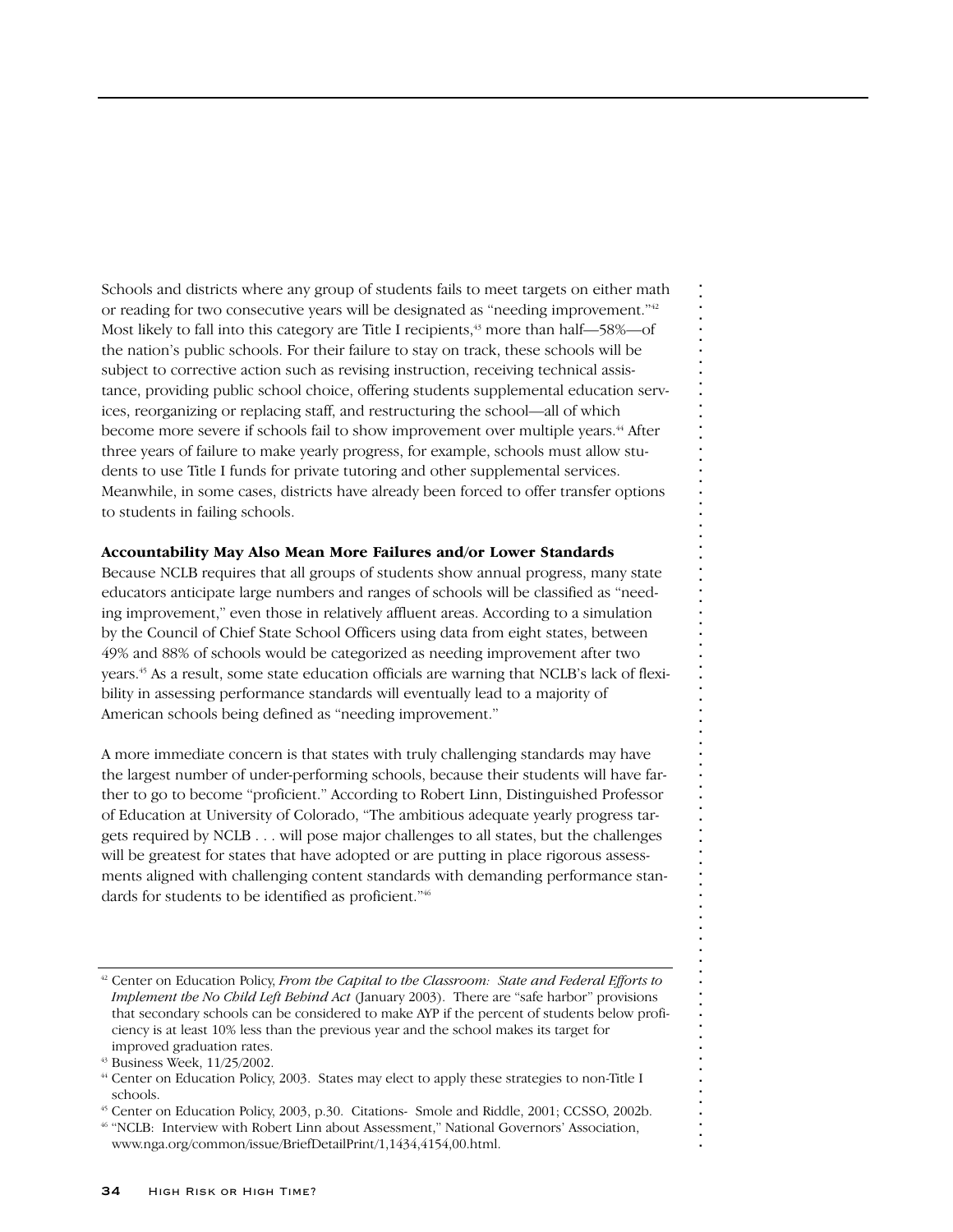The concern isn't unfounded. Of the 8,652 Title I schools identified in 2002 as having failed to make progress on test scores for two consecutive years, the greatest number—1,513—were located in Michigan, considered by experts to be among those states with the highest standards.<sup>47</sup> As a result, Michigan recently adjusted its NCLB targets, lowering from 75% to 42% the percentage of students who must pass its English test in order to "certify" a high school.<sup>48</sup> By contrast, Maryland had 118 Title I schools that failed to make "average yearly progress."<sup>49</sup>

## **Under NCLB, High School Completion Rates Count**

Upping the ante even more, NCLB requires that each group of students within a school meet average yearly targets on graduation rates, such that a school where a specific subgroup makes its assessment target can still be designated as "needing improvement" if that group does not meet the graduation target.<sup>50</sup> In other words, states must ensure that their high-stakes assessment system does not negatively impact the rate at which students graduate from high school. This means schools must find solutions to the current practices of pushing failing students out the door or retaining them in lower grades, given the effect such actions would have on dropout and graduation rates.

The concern, even among high-stakes testing proponents, is that the federal law will have a dampening effect on states that were attempting to raise standards, providing them instead with incentives to set more attainable progress targets and low performance standards overall. Connecticut, for example, set proficiency standards so low that 80% of students are slated to pass its tests, and Wyoming's goals ensure that no school will be designated as "needing improvement."51 U.S. Secretary of Education Roderick Paige acknowledged this trend in an October 2002 memo admonishing district administrators who sought to lower their standards.<sup>52</sup>

Clearly, lower performance standards on the HSAs will lead to fewer Maryland schools designated as "needing improvement". Thus, NCLB offers strong incentive—atop existing concerns about disproportionately low achievement among minority, disadvantaged, and special education students—to set low HSA performance standards.

<sup>47</sup> Dillon, Sam. The New York Times, 2/16/03.

<sup>48</sup> Dillon, Sam. The New York Times, 5/25/03.

<sup>49</sup> USDOE, "Paige Releases Number of Schools in School Improvement in Each State,"

http://www.nochildleftbehind.gov/media/news/070102.html (July 1, 2002).

<sup>50</sup> Center for Education Policy, 2003, p. 23.

<sup>51</sup> Alexandra Starr, "Why Johnny Can't Fail," *Business Week* (November 25, 2002).

<sup>&</sup>lt;sup>52</sup> US Department of Education. "Letter Released from US Education Secretary Paige to State

School Chiefs on Implementing No Child Left Behind Act." press release (October 23, 2002).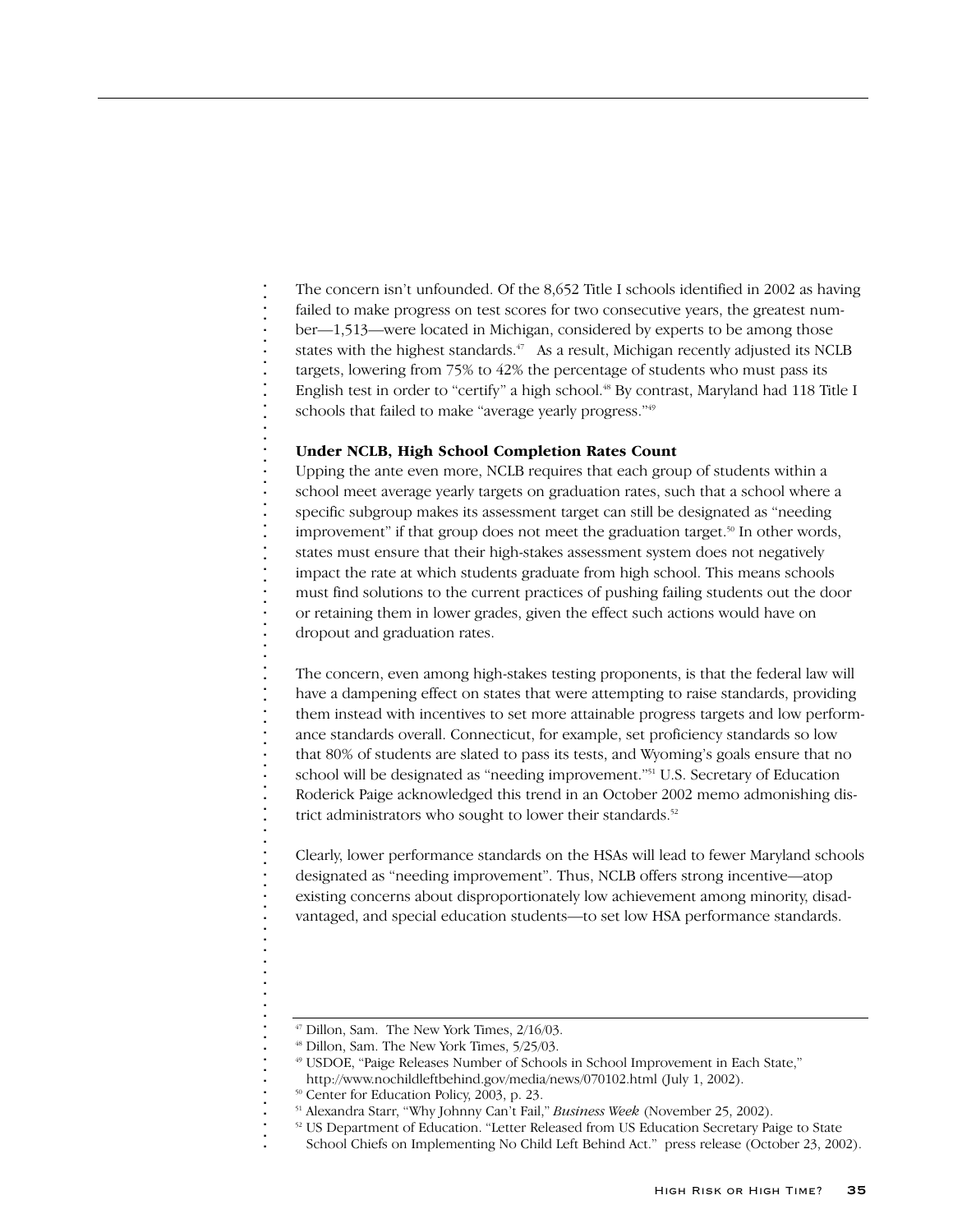## **Many Rules, But Little Funding**

Heightened by the uncertain economy, a very real concern in Maryland is that implementing a graduation requirement while retaining high standards could result in a large number of schools being categorized as "needing improvement." Under NCLB, Maryland would potentially have higher numbers of failing schools and greater responsibility for providing educational resources to improve these schools, yet no additional funding to do so. Despite its many and difficult mandates, NCLB allocated just \$490 million a year nationally in federal funding to cover state testing and other costs. A U.S. General Accounting Office report estimates that Maryland will receive an NCLB appropriation totaling \$35 million for K-12 assessments between fiscal years 2002 and 2008. The report further projects that Maryland will spend \$91 million on state testing during that same time frame, based on its choice of format for assessments: a combination of multiple choice and open-ended response items,<sup>53</sup> the latter being significantly more costly.

This scenario raises a host of difficult questions for the State Board of Education: Will large numbers of schools categorized as "needing improvement" under NCLB spread resources so thinly that the additional funding for a truly needy school is inadequate? Will the financial burdens of implementing the many other federal requirements of NCLB further reduce the resources currently available to needy schools and students? Will the state's focus on and funding for the HSA program be eclipsed by concerns about ensuring success on the NCLB 10th grade reading and math tests?

<sup>53</sup> Title I: Characteristics of Tests Will Influence Expenses; Information Sharing May Help States Realize Efficiencies GAO-03-389, May 8, 2003.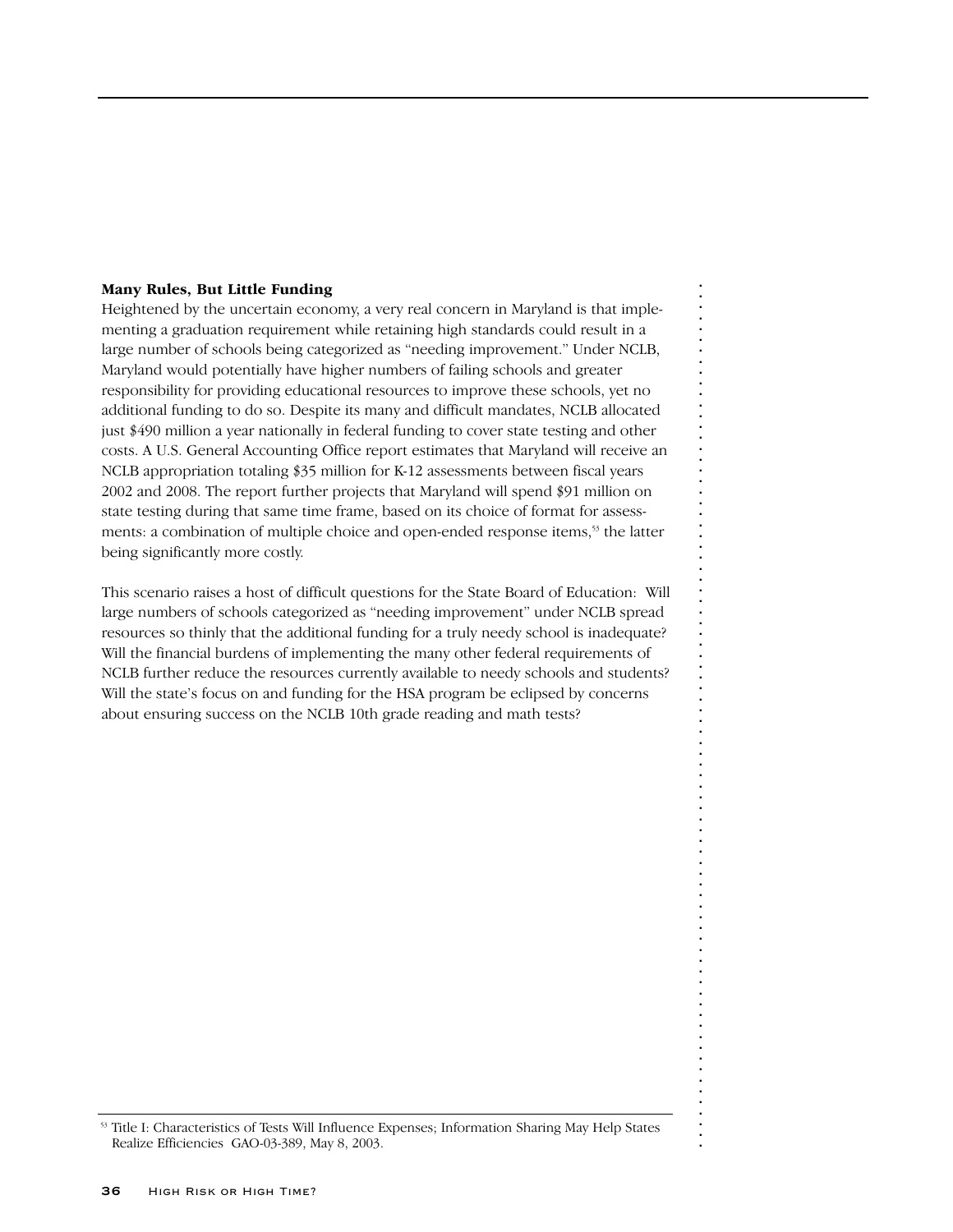# VI. What We Know from Experience with the High School Assessment Program

## **Achievement Gaps Are Already Evident**

The most recent HSA percentile rank scores from 2002 indicate performance gap patterns among students, schools and districts based on race, family income and special education status. Given the link between high-stakes tests and dropout rates, particularly among at-risk students, this is a critical gap for Maryland education officials to confront in order to improve high school learning. These gaps are important because they demonstrate precisely the inequities that standards and accountability measures allegedly seek to alleviate. At the same time, they highlight the difficulty of setting performance standards that hold all students accountable without penalizing those students the program purports to help.

Median percentile scores were reported for all Maryland schools and districts, and broken down according to racial and ethnic groups, students with disabilities, English language learners, and low-income students who qualify for free and reduced lunch and Title I funds. The median is the middle score in a set of ranked scores. A score of 50 is an average score; if a group has a median percentile score above 50, that group is above average compared to all other Maryland students.

## **"Regular" education students outperformed recipients of special education services by an overall median percentile of 53 versus 19.**

| <b>HSA</b> score by<br>median percentile | Algebra | English | <b>Biology</b> | Government | Geometry |
|------------------------------------------|---------|---------|----------------|------------|----------|
| Regular education students               |         |         |                |            |          |
| Students receiving                       |         |         |                |            |          |
| special ed services                      | 20      | 16      | 10             |            | າາ       |

#### **2002 HSA Performance – Student Receiving special education services**

**Low-income students who qualified for free and reduced-priced meals performed on average at the 31st percentile, while more affluent students who did not qualify for assistance performed at the 54th percentile.**

**2002 HSA Performance by free/reduced lunch status**

. . . . . . . . . . . . . . . . . . . . . . . . . . . . . . . . . . . . . . . . . . . . . . . . . . . . . . . . . . . . . . . . . . . . . . . . . . . . . . . .

*T*

| <b>HSA</b> score by<br>median percentile | Algebra | English | <b>Biology</b> | Government | Geometry |
|------------------------------------------|---------|---------|----------------|------------|----------|
| Non free- and                            |         |         |                |            |          |
| reduced-meal students                    | 54      | 55.     |                |            |          |
| Free- and                                |         |         |                |            |          |
| reduced-meal students                    | 32      | 32      |                | 32         | 30       |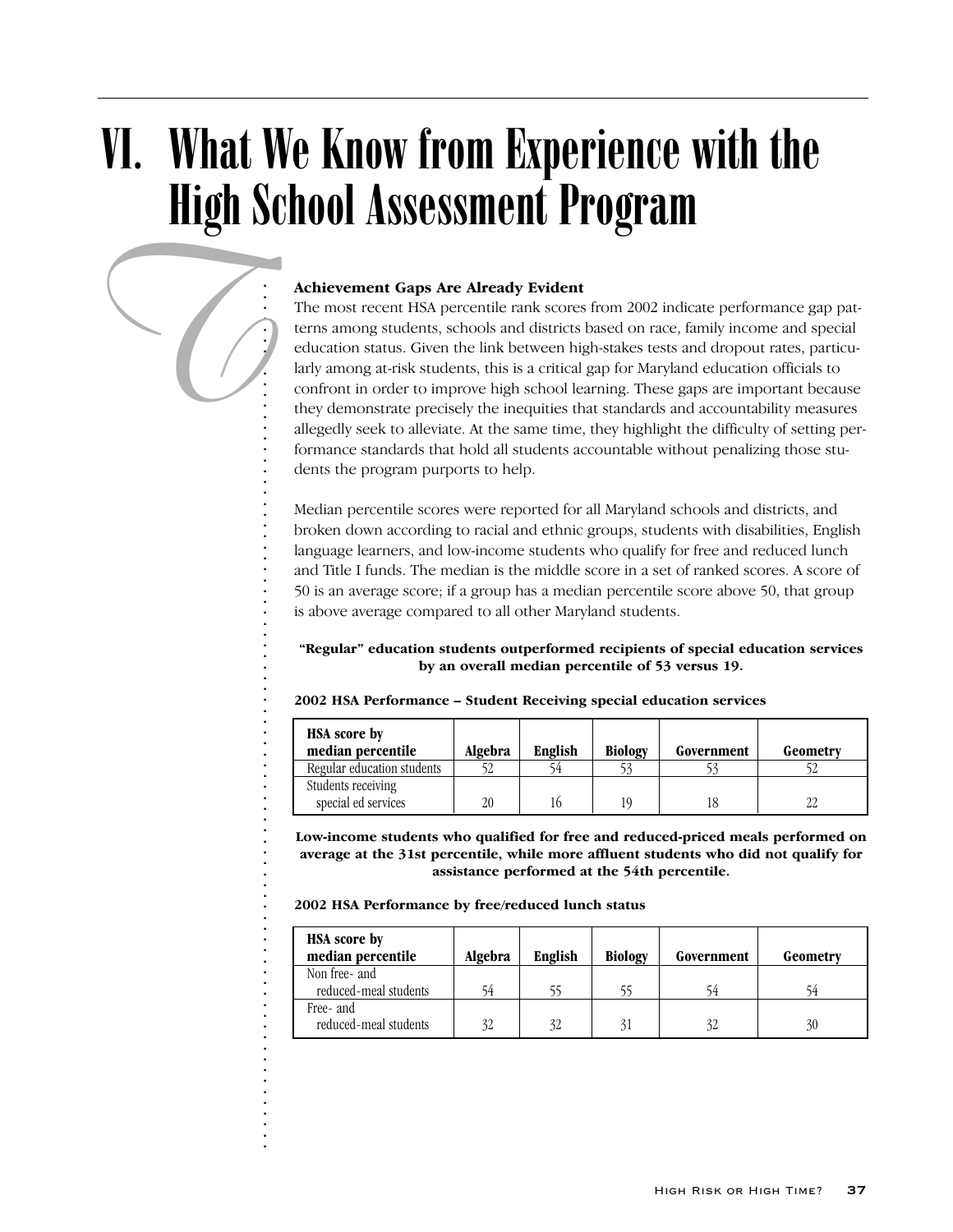**Asian-American and white students noticeably outperformed Hispanic-, African-, and Native- American students, with the greatest disparity between Asian-American students who performed at the 73rd percentile and African American students at the 32nd percentile.**

**2002 HSA Performance by ethnicity**

| <b>HSA</b> score by<br>median percentile | Algebra | <b>English</b> | <b>Biology</b> | Government | Geometry | <b>Overall</b><br>Mean% |
|------------------------------------------|---------|----------------|----------------|------------|----------|-------------------------|
| Asian                                    |         |                | 74             | 68         | '∪       |                         |
| White                                    | 03      | 61             | 03             | οI         | 01       |                         |
| Hispanic                                 | 39      |                | 4 <sub>1</sub> | 41         | 40       | 40                      |
| American Indian                          | 35      | 36             | 37             | 36         |          | 38                      |
| African American                         | 28      | 34             | 30             | 34         | 33       | 32                      |

**Baltimore City and Prince George's County populations are predominantly African-American and, in the case of Baltimore City, both poor and urban. Students in these jurisdictions performed below students in suburban and rural counties, regardless of the poverty level.**

**HSA Performance by County with Free/Reduced Lunch Rate** 

| <b>HSA</b> score by<br>median<br>percentile | Free/reduced   Algebra<br>lunch rate<br>high school |    | English | <b>Biology</b> | Government | Geometry | <b>Overall</b><br>percentile |
|---------------------------------------------|-----------------------------------------------------|----|---------|----------------|------------|----------|------------------------------|
| <b>Baltimore City</b>                       | 45.8%                                               | 23 | 34      | 24             | 37         | 20       | 28                           |
| Prince George's<br>County                   | 26.8%                                               | 28 | 34      | 31             | 32         | 25       | 30                           |
| Somerset County                             | 45.8%                                               | 43 | 46      | 40             | 45         | 31       | 41                           |
| Montgomery<br>County                        | 11.1%                                               | 72 | 67      | 70             | 70         | 70       | 70                           |

. . . . . . . . . . . . . . . . . . . . . . . . . . . . . . . . . . . . . . . . . . . . . . . . . . . . . . . . . . . . . . . . . . . . . . . . . . . . . . . .

**Even in higher-performing schools and districts such as those in Montgomery County, there are significant achievement gaps among races when controlling for income by deleting the free- and reduced-lunch population.** 

> These scores for middle and upper income students suggest that the achievement gap may not be determined by income alone.

## **2002 HSA Performance – Montgomery County Non-Free/Reduced Lunch Population**

| <b>HSA</b> score by<br>median percentile | Algebra | <b>English</b> | <b>Biology</b> | Government | Geometry | <b>Overall</b><br>Percentile |
|------------------------------------------|---------|----------------|----------------|------------|----------|------------------------------|
| Asian                                    | 85      |                | 83             | 78         | 83       | 82                           |
| White                                    | 82      |                | 80             | 81         |          | 80                           |
| African-American                         | 48      | 48             | 49             | 52         |          | 49                           |
| Hispanic                                 | 46      | 46             | 48             | 44         | 47       | 46                           |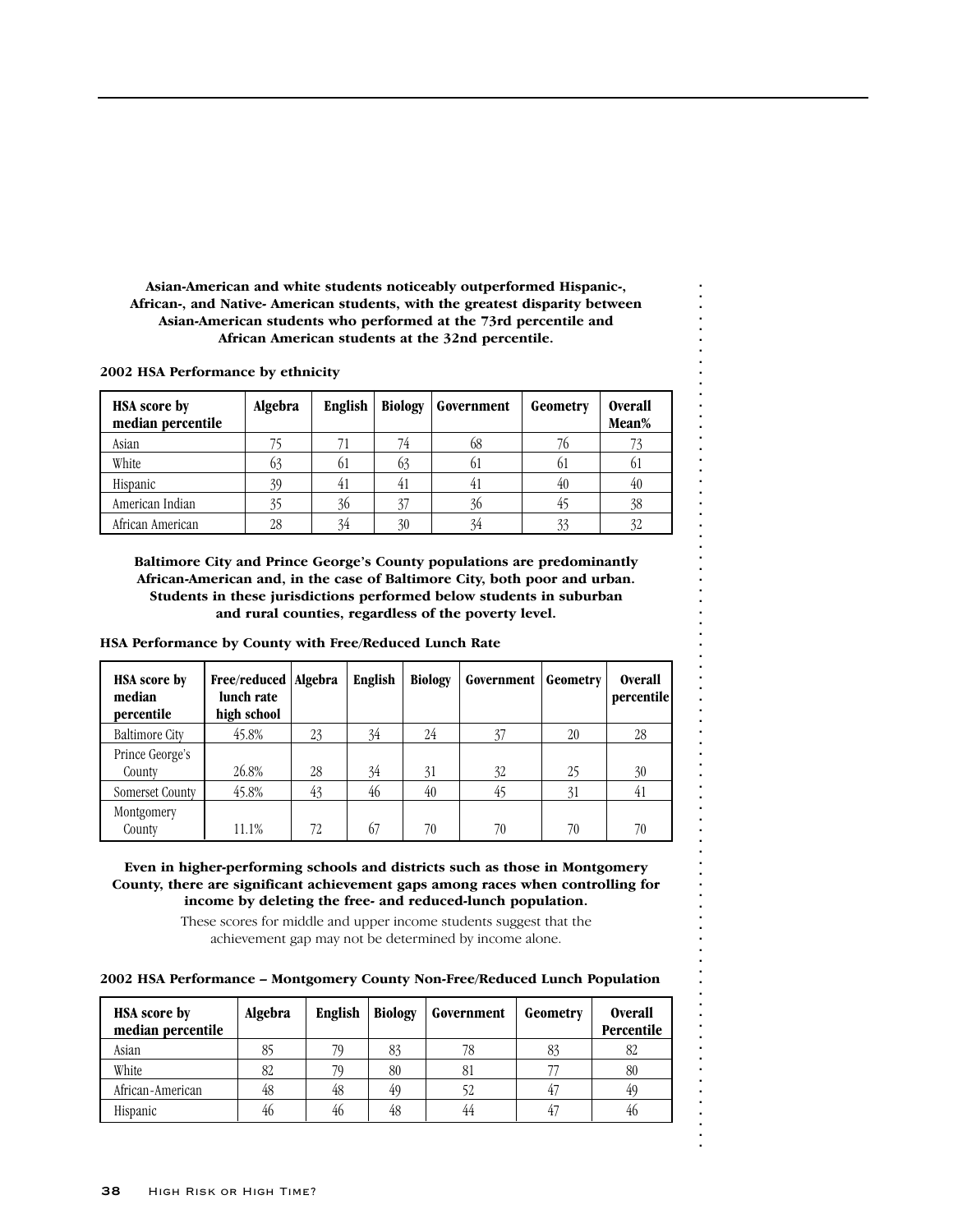**Females generally perform slightly better than males on HSA tests**, most notably in English where they scored at the mean 58th percentile compared to the 41st percentile for males. The gender gaps become more accentuated when disaggregated by race and income, raising red flags about the overall performance of African-American males:

| <b>HSA</b> score by<br>median percentile                 | Algebra | <b>English</b> | <b>Biology</b> | Government | Geometry | <b>Overall</b><br>Percentile |
|----------------------------------------------------------|---------|----------------|----------------|------------|----------|------------------------------|
| Female                                                   |         | 58             |                | 53         | 50       |                              |
| Male                                                     | 48      | 41             | 48             | 47         | 50       |                              |
| African American males<br>free/reduced lunch<br>eligible | 22      | 22.            | 23             | 25         | 21       | 23                           |

**2002 HSA Performance by Gender**

. . . . . . . . . . . . . . . . . . . . . . . . . . . . . . . . . . . . . . . . . . . . . . . . . . . . . . . . . . . . . . . . . . . . . . . . . . . . . . . .

J.

Two of these performance gaps demand the most critical attention.

First, testing accommodations on the HSA already exist for students with learning disabilities,<sup>54</sup> yet their relative performance is extremely low. The state must set performance standards that treat these students fairly. In Virginia, for example, special education students are allowed to earn a "modified standard diploma" that does not require them to pass its exit exams. While this idea has been floated in Maryland as well, many parents and advocates are concerned that a different diploma would consign special education students to a second-class education and weaken efforts to ensure that students with disabilities receive an equal education. Whether this differentiated diploma would affect a student's employment prospects is unclear.

Second, the achievement gaps among races are stark. Poor performance trends among minority and low-income populations within districts and schools, and for the majority-minority districts of Prince George's County and Baltimore City, are longstanding and appear to continue unabated under the new HSA system.

## **Still in the Dark: How Did Maryland Students Perform vs. Standards?**

The limited reporting of HSA scores to date confirms predictable achievement gaps in performance, but offers no insight into whether students are meeting state expectations in terms of academic achievement. While such information is slated to be available later this year, its absence now severely limits the opportunity to learn from the HSA implementation thus far in a way that impacts classroom instruction.

<sup>54</sup> "Accommodations will be consistent with those provided during classroom instruction and testing and designated in the IEP for a student with a disability, or in the plans for eligible 504 or limited English proficient students." Message to Maryland Parents from Dr. Nancy Grasmick, December 2002. Retrieved from

http://www.msde.state.md.us/testing/Dec2002HSAletter.pdf.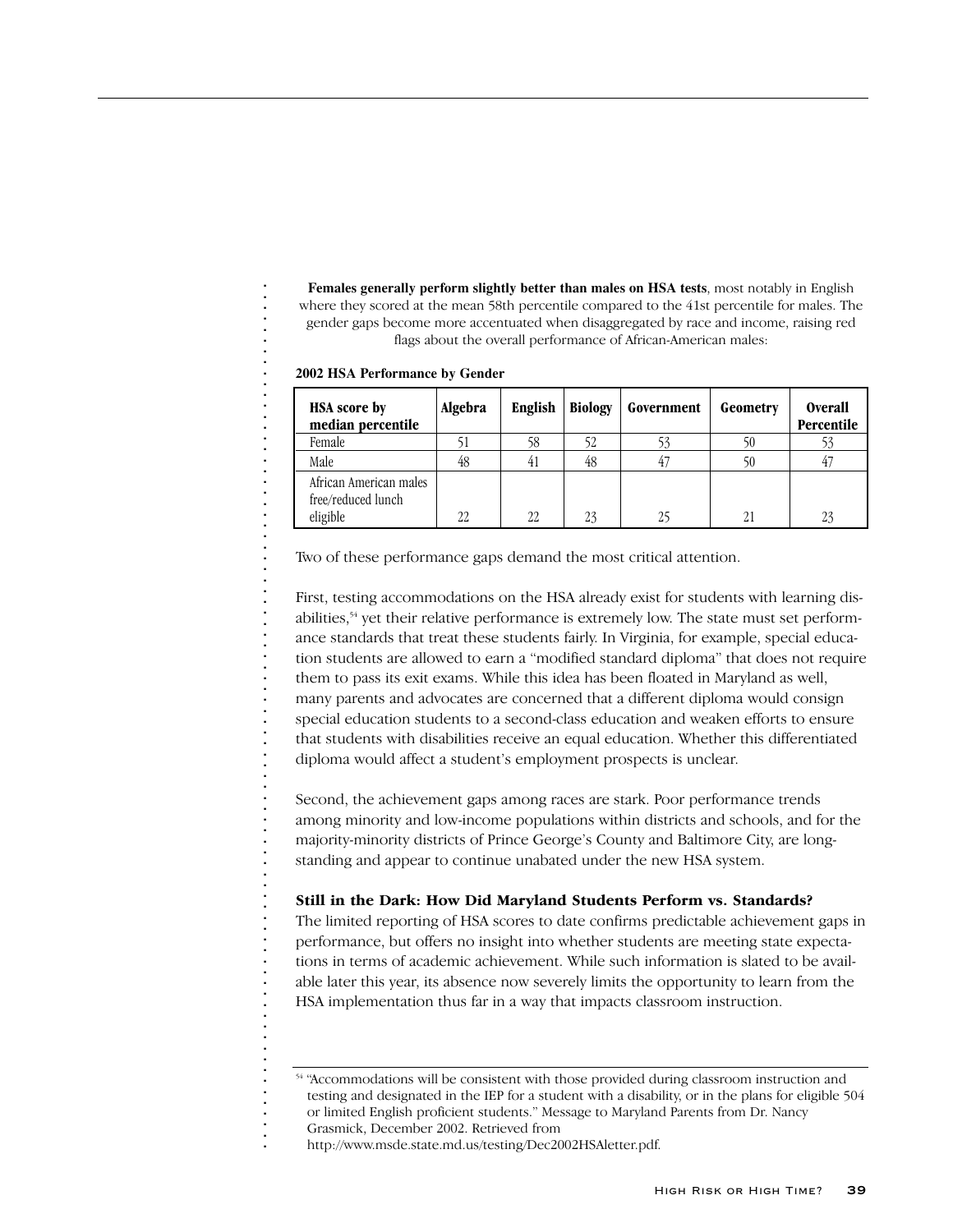The HSA test scores released in December 2002 do not demonstrate how students performed against the very Maryland standards the HSA program was created to apply. Further complicating score interpretation, the state has chosen to release scale scores rather than raw scores (which would have made more sense to the public) because these allow performance comparisons among the different HSAs.

Both sets of data—percentile rankings and scale scores—are normative measures of student performance; they show how students performed in relation to each other. Yet the HSA tests were designed as criterion-referenced tests, to show how students perform against an objective state-determined measure of what they should know and be able to do. So, although scale scores and percentile rankings suggest that an achievement gap exists, they do not illustrate the extent of the gap, nor how high and low performers measure against what the state expects them to do and know.

Most importantly, without more substantive feedback on how students are faring against standards, teachers, schools, parents, and students are largely constrained in their collective ability to make changes at the classroom level.

## **Reporting Lag Further Limits Usefulness of Data**

A report by Achieve, Inc. asserts that statewide testing results for high-stakes assessments must be released in a timely and informative manner in order to be fully useful to students, parents, and educators. To date, Maryland's HSA program has fallen far short of that goal.

Student data from the 2001 HSA field tests that was promised to districts and schools never arrived; the release of Spring 2002 data, slated for September 2002 was not released until December 2002. Furthermore, state officials were unaware that Baltimore City Public School System, for one, had yet to release scores on transcripts or otherwise (as of June 2003) to schools and students from the Spring 2002 HSAs given a year earlier. This is a breakdown at the local district level, but it signals a critical gap in execution at the state level. Even when performance standards are in place, the lag time between HSA tests and scores will continue to be about three to four months—far too long for the test results to be integrated with course grades, promotion decisions, and summer remediation.

## **Little Indication of Post-Secondary Alignment**

Not only is it impossible to know from HSA test scores whether Maryland students are meeting state standards, but it is also unclear whether they are meeting the expectations of post-secondary institutions. Despite Maryland's high college remedial instruction rates, its post-secondary institutions are noticeably absent from efforts to align the high school assessments with college expectations and admissions.

**Furthermore, state officials were unawarethat BaltimoreCity Public School System, for one, had yet to release scores ontranscripts or otherwise (as of June 2003) to schools and students from the Spring2002 HSAsgiven a year earlier.**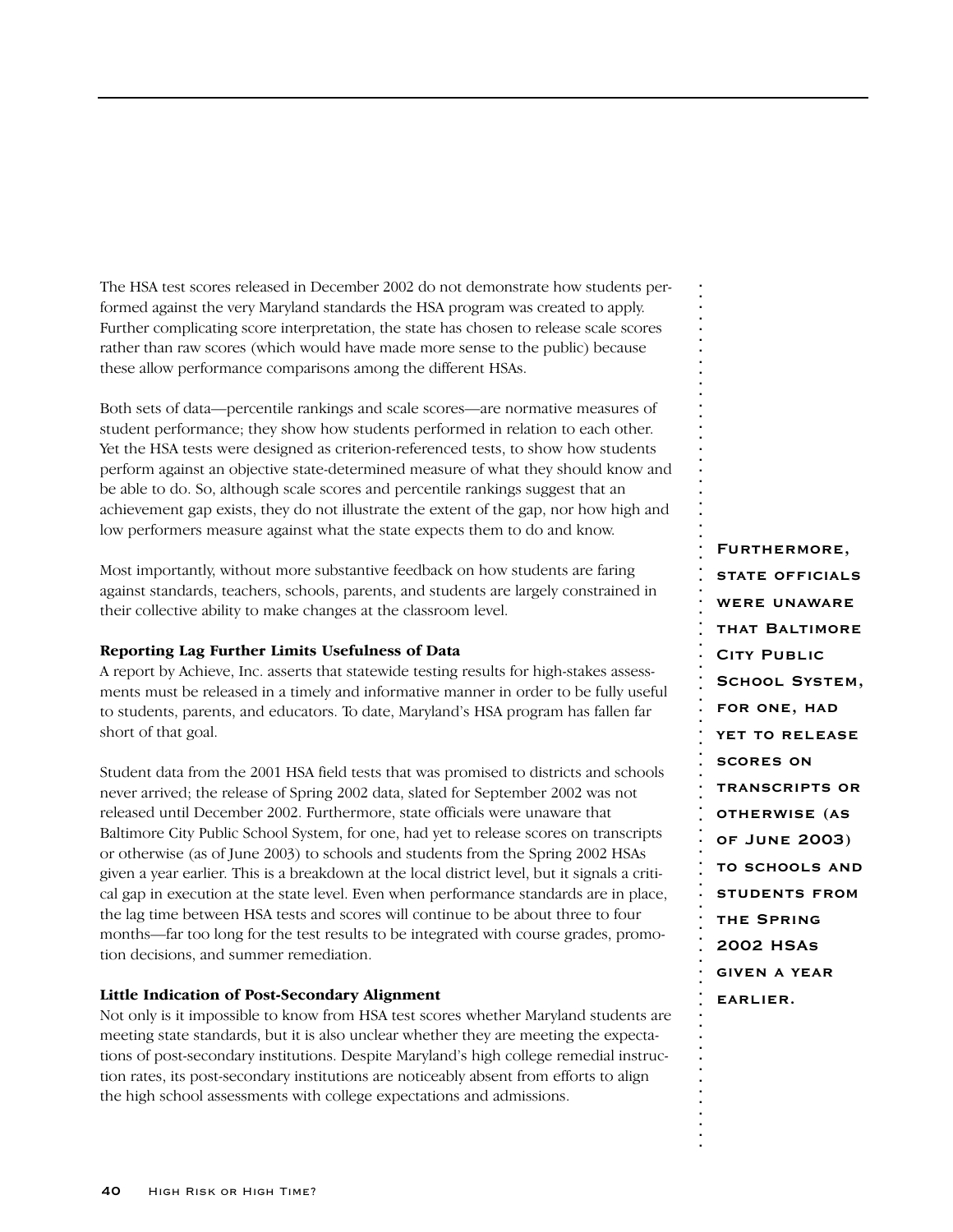During the last five years, between 49% and 56% of the Maryland students who attended a Maryland community college needed math remediation.<sup>55</sup> While the University of Maryland System, MSDE and the Maryland Higher Education Commission have established the structure for higher education institutions' participation in devising the HSA program through the K-16 Partnership for Teaching and Learning and have participated in content standard reviews, there is little evidence that the state's high school graduation standards have been aligned with college admissions requirements. For example, most Maryland colleges require Algebra II and some Trigonometry as a pre-requisite for college math, but Maryland's K-12 system requires only Algebra I and Geometry for high school graduation. Nor have Maryland's post-secondary institutions embraced the HSA tests thus far as a indicator of content mastery, although the University of Maryland system allows, but does not require, its institutions to use HSA scores as an admission/scholarship criterion.

Researchers have advocated using HSA scores instead of college placement tests for post-secondary entry arguing that it would reduce the testing burden and motivate students to meet state standards. As an example, post-secondary institutions could consider HSA performance as a criterion for admissions, financial assistance and/or course placement. A study of secondary and post-secondary alignment in Maryland recommends that the Algebra and Geometry HSAs be used to exempt students from remedial college placement tests, while the English HSA might also be a viable alternative to college admissions (Le, 2002). In New York, officials at the City University of New York (CUNY) have replaced the college's own English placement exams with the English Regents exam, making the connection between high school and college performance real for students. Any such coordination would require planning and coordination that has yet to occur between Maryland's K-12 and post-secondary institutions.

## **A Critical Lesson in Public Relations**

. . . . . . . . . . . . . . . . . . . . . . . . . . . . . . . . . . . . . . . . . . . . . . . . . . . . . . . . . . . . . . . . . . . . . . . . . . . . . . . .

Data measuring student performance against state standards are slated for release in the next few months, but a pattern has already emerged suggesting a reluctance on the State's part to disclose student performance fully. Much of the MSPAP testing process was clothed in secrecy even as scores stopped increasing, and there are discrepancies in Maryland's reporting of its high school graduation rate versus national statistics. Even today, the State is unable to pinpoint the number of students barred from graduation by the Functional Tests.

Laudably, the HSA process began with over 200 public sessions, but this has slowly devolved into numerous decisions made behind closed doors without adequate public dialogue and seemingly without adequate information. The State intentionally planned to release comparative percentile data only in the first year so that educators'

<sup>55</sup> Student Outcome and Achievement Report(SOAR). Maryland Higher Education Commission, November 2002.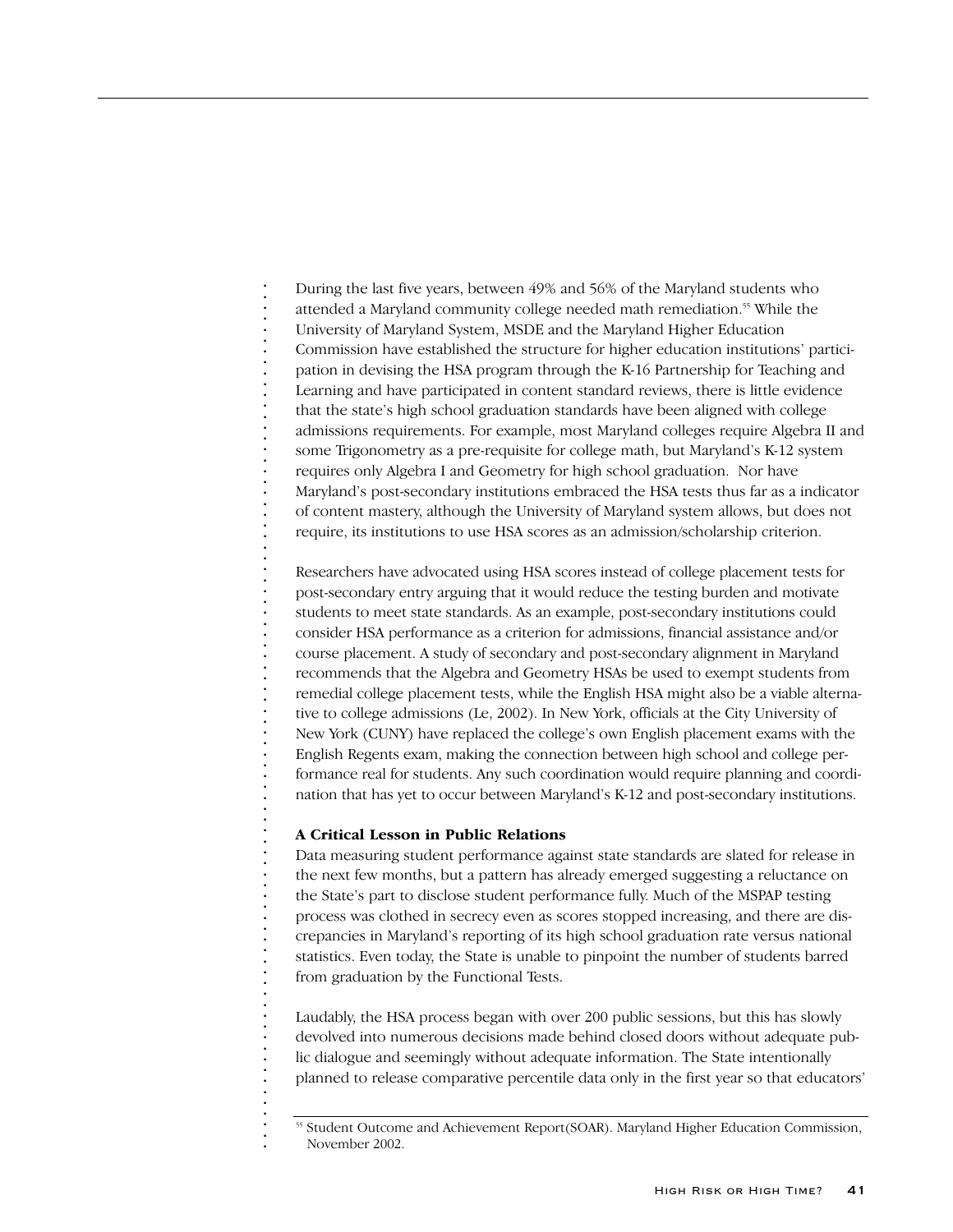demand for results could be assuaged without rushing the Board in its standards-setting process. Matthew Gandal of Achieve points out the paradox of using normative score reporting for criterion-referenced tests (comparing student against student rather than student against standard), and notes that it serves a purpose by buying the State the additional time it needed to set standards.<sup>56</sup>

The normative HSA data released to date, however, raises questions: the 2002 HSA percentile and scale score data available on the MSDE website (www.msde.md.us) demands further explanation. While psychometricians and statisticians understand the science of adapting raw scores to scaled scores, and the tenuous quality of firstyear scores, how should the general public interpret the fact that the 99th percentile on the English I assessment equates to a scale score of 473 on a scale of 0 - 800? Does that relatively low score mean that, generally, Maryland students did not fare well as measured by the standards? As it stands, the public has received insufficient information regarding decisions that will profoundly impact its children.

<sup>56</sup> Telephone interview with Matthew Gandal, Executive Director, Achieve, Inc., December 18, 2002.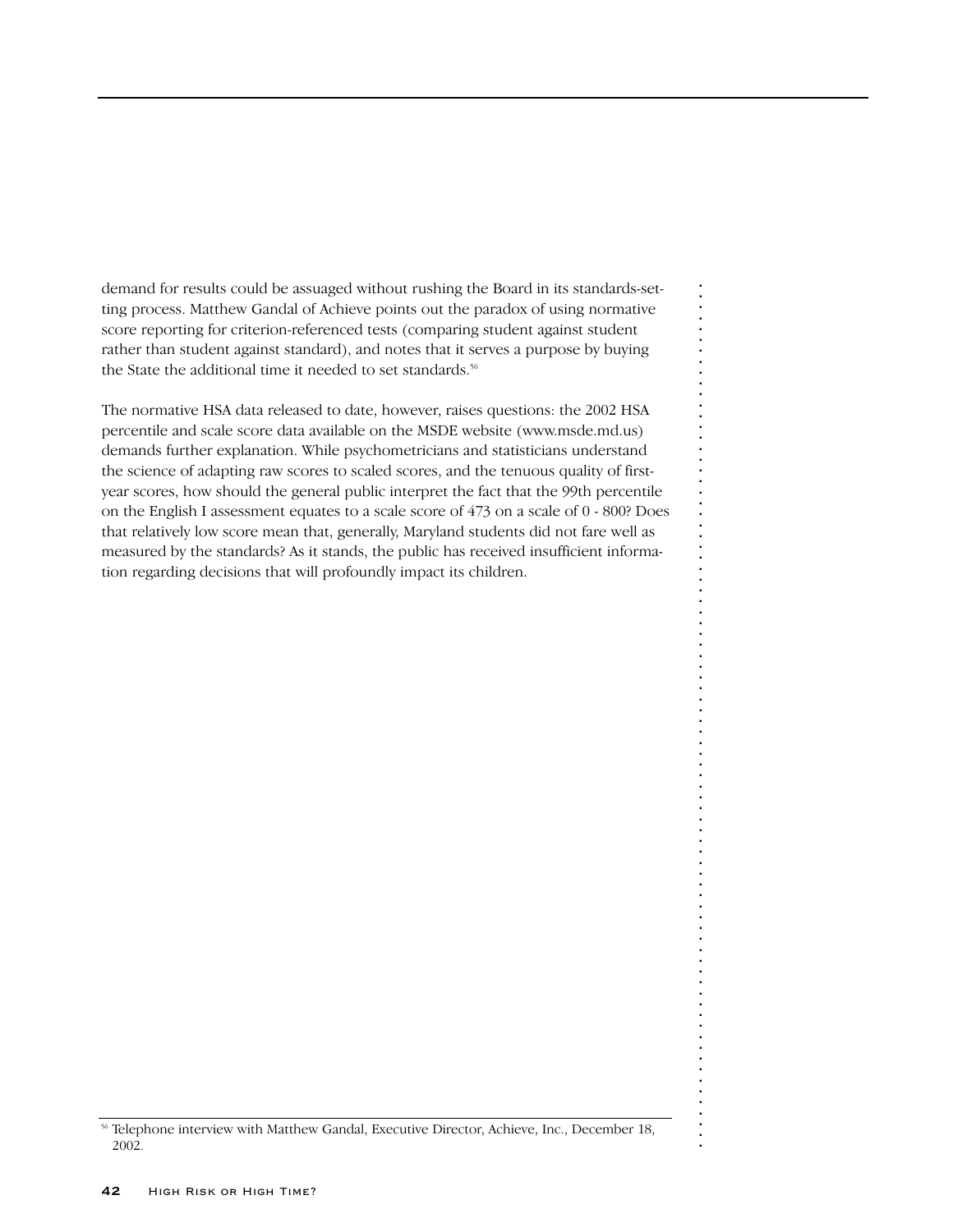# VII. Key Issues the Board Must Resolve



- What will the proficiency levels and passing scores be for the HSAs, i.e., what will constitute passing on each HSA?
- How can the HSA program hold students accountable for achievement without making failure so onerous that it over-penalizes disadvantaged students?
- Should it proceed with plans to expand the program from four (or five) to 12 end-of-course exams?
- How will it build school, district, and state accountability into the HSA program and comply with NCLB?
- Should passing the HSAs be made a graduation requirement, and if so, when? Students entering high school in Fall 2004 are currently targeted.

To ensure that these decisions lead to an effective HSA program, the Board must also address a series of underlying issues that are critical to ensuring academic achievement and accountability at the high school level. These range from logistical issues (testing process and timing) to questions about the feasibility of the HSA program as planned, its inherent equity for all participants, and Maryland's ability to maximize the opportunities the HSA program presents to improve public education for all its students.

## **Funding Limitations—Past, Current and Future**

. . . . . . . . . . . . . . . . . . . . . . . . . . . . . . . . . . . . . . . . . . . . . . . . . . . . . . . . . . . . . . . . . . . . . . . . . . . . . . . .

The HSA program and No Child Left Behind Act of 2001 are intended to provide the education community with data and legal impetus to help reduce educational inequities among students. Yet, even before the NCLB accountability requirements were enacted and the state budget crisis arose, inadequate state funding threatened Maryland's ability to both raise standards and reduce the achievement gap, prompting the Board to delay the HSA graduation requirement on three occasions.

In addition to the costs of HSA development and administration (including the additional expense of the new 10th grade reading test), there are also issues of what academic interventions become necessary when standards are raised. Questions about the fiscal feasibility of the HSA program date to 1997 when the Board first proposed use of HSA tests as a graduation requirement. The Board's then-vice president, Dr. Edward Andrews, called for making the HSA a graduation requirement contingent on two conditions: remediation for failing students before high school, and teacher training. MSDE, which is to "provide models of curriculum, program alignment, and policies, and assure adequate funding to support local school systems' comprehensive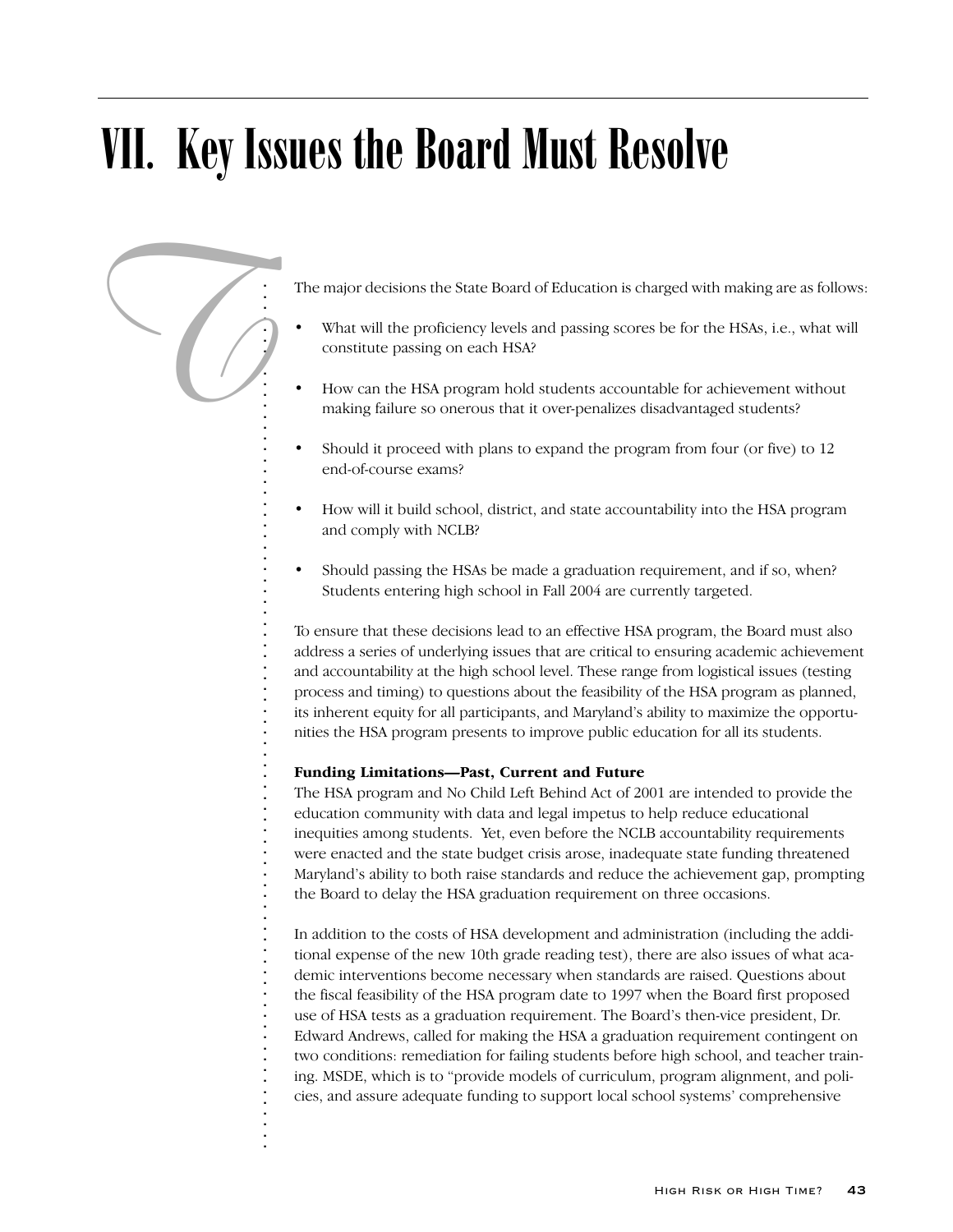intervention plans,"57 responded with an academic intervention plan, *Every Child Achieving: A Plan for Meeting the Needs of Individual Learners (1999)*.

The plan noted that the approval of exit exams "raised serious concerns regarding responsibility, equity and accountability, and thus created a new imperative for monitoring individual student progress and for instituting a comprehensive program of prevention and intervention…early in students' academic careers."58 It outlined a comprehensive approach to improving teacher capacity, to preparing students for meeting standards, and to intervening early where students are not meeting standards. Among the interventions recommended were after-school tutors, whole-school reform models, and class size reductions to 15 students in the 1st and 2nd grades; this item alone is projected to cost the State \$17,495,000 a year.

When former Gov. Parris Glendening provided only \$11.5 million of the \$49 million requested for FY '01 in the *Every Child Achieving* plan, the Board again voted to delay the graduation requirement until Fall 2003, making the Class of 2007 the first to be required to pass the tests in order to graduate. As a result, students entering 9th grade in Fall 2001 were required to take all 2002 and 2003 HSAs, although they were not required to pass them. Individual scores were to be reported, however, as percentile rankings on their transcripts.

Looking ahead, state funding commitments remain unclear. For FY'03, \$19.1 million was allocated for the Every Child Achieving plan and included in the FY '04 budget as part of the Bridge to Excellence master plan. Additional FY'04 funding amounting to \$242.1 million was recommended by the Commission on Education, Finance, Equity, and Excellence (Thornton Commission) and approved by the General Assembly in 2002. Aimed at reducing inequities among the state's school systems, this funding formula targets greater resources over the long term toward the state's poorest areas so that all students can better meet standards. The majority of funding for the \$2.4 billion plan occurs in the later years (2006-2008) and is dependent on re-approval of joint resolutions by the House and Senate in 2004. If this does not happen, the funding will instead amount to an increase of 5% per year, threatening many of the State's educational programs.

. . . . . . . . . . . . . . . . . . . . . . . . . . . . . . . . . . . . . . . . . . . . . . . . . . . . . . . . . . . . . . . . . . . . . . . . . . . . . . . .

The Board has pledged to review academic support programs this summer prior to considering the graduation requirement. One strategy MSDE has identified for providing intervention is the development of a voluntary state curriculum at every grade level in every content area. This curriculum would be designed to help teachers more efficiently and effectively translate state content standards into classroom practice, incorporating both enrichment and remediation as necessary. As the Board conducts its review of

<sup>57</sup> *"Every Child Achieving: A Plan for Meeting the Needs of the Individual Learner."* A Report to the Maryland State Board of Education, October 1999. p 5.

<sup>58</sup> Executive Summary, *Every Child Achieving* (MSDE, 10/27/99).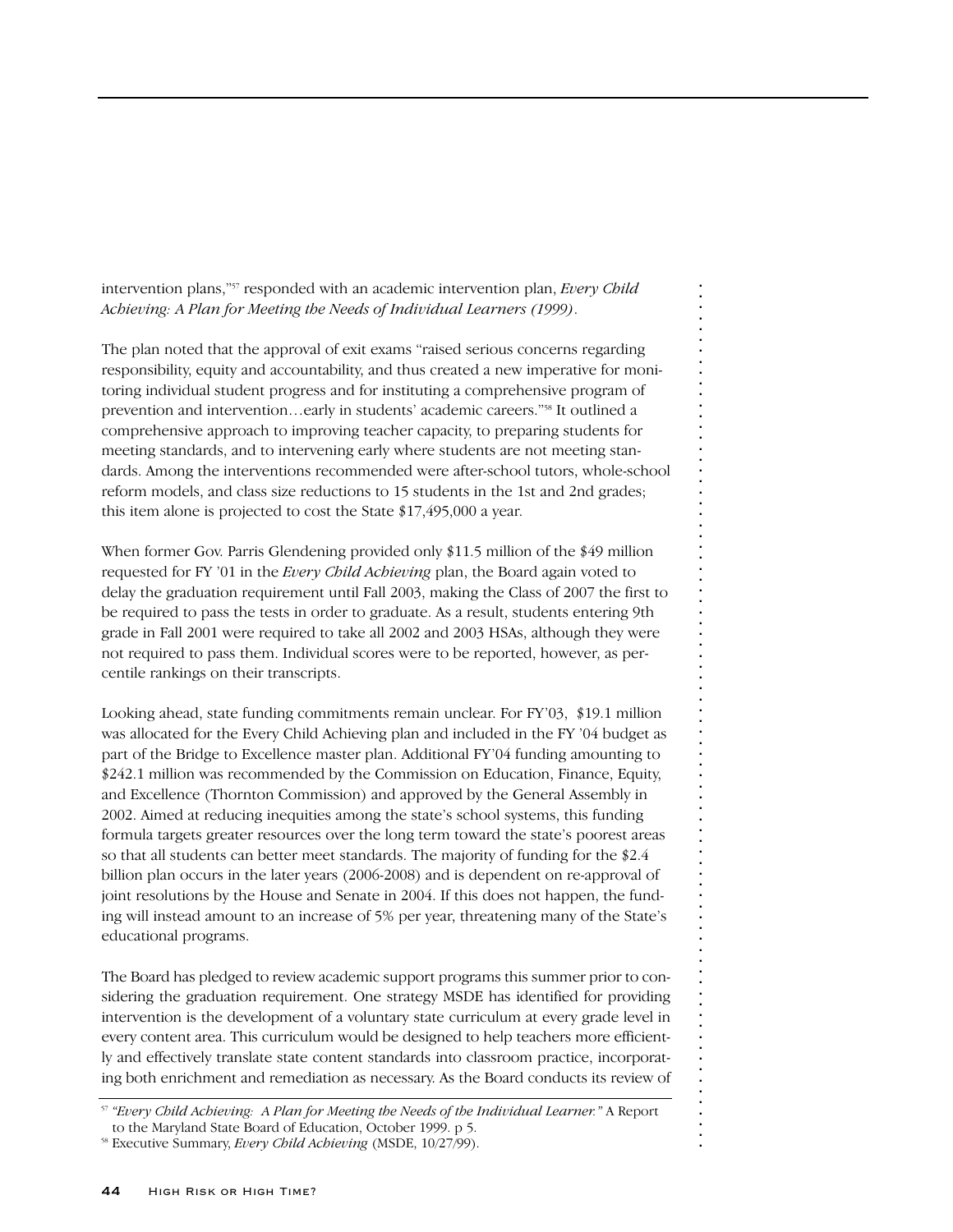such options, an analysis of the State's ability to provide the necessary funding and support to help districts support under-prepared high school students will be critical.

## **Past and Present Delays May Derail the Original HSA Program**

. . . . . . . . . . . . . . . . . . . . . . . . . . . . . . . . . . . . . . . . . . . . . . . . . . . . . . . . . . . . . . . . . . . . . . . . . . . . . . . .

State education officials concede that they underestimated how long it would take to construct, validate, and field-test four content-focused tests, yet just this spring the Board decided for the third time to delay the graduation requirement by a year, such that it will now apply to students entering 9th grade in Fall 2004 and graduating in 2008.

| Original 1997<br><b>Timetable</b> 59 | <b>Actual timetable</b>      |
|--------------------------------------|------------------------------|
| 1999-2000 field                      | 2000 field testing           |
| testing                              | - selected schools           |
|                                      | 2001 field testing           |
|                                      | - all schools                |
| $2001 - 9$ th grade                  | $2002 - 9$ th grade students |
| students                             | Not required for graduation; |
| Required for                         | scores reported on           |
| graduation                           | transcripts only             |
| Class of $2004$                      | Class of 2008                |
|                                      |                              |
|                                      |                              |
|                                      |                              |
|                                      |                              |
| Class of 2005                        | Undecided                    |
| Class of 2006                        | Undecided                    |
|                                      |                              |

Among other substantive issues that factor into the graduation requirement decision, such as providing students with the necessary supports to succeed, the Board must consider the impact of another delay on the momentum of the HSAs. Given the controversy MSPAP engendered and the public outcry in other states over implementation of high school graduation requirements, there may be advantages to MSDE continuing its cautious approach. These delays can help ensure that schools are able to respond to higher standards (informed, ideally, by student performance against those standards), and that students and parents are made fully aware of an impending graduation requirement.

On the other hand, delays allow time for high-stakes testing opponents to organize, opening the door to potential backlash. As mentioned above, some activists in Maryland have already taken advantage of the extended timeline: Marylanders Against

<sup>59</sup> Mary Maushard, "Education Officials Seek Input on Tests," Baltimore Sun (October 15, 1996) and "State OKs New Tests for Graduation," *Baltimore Sun* (December 11, 1997).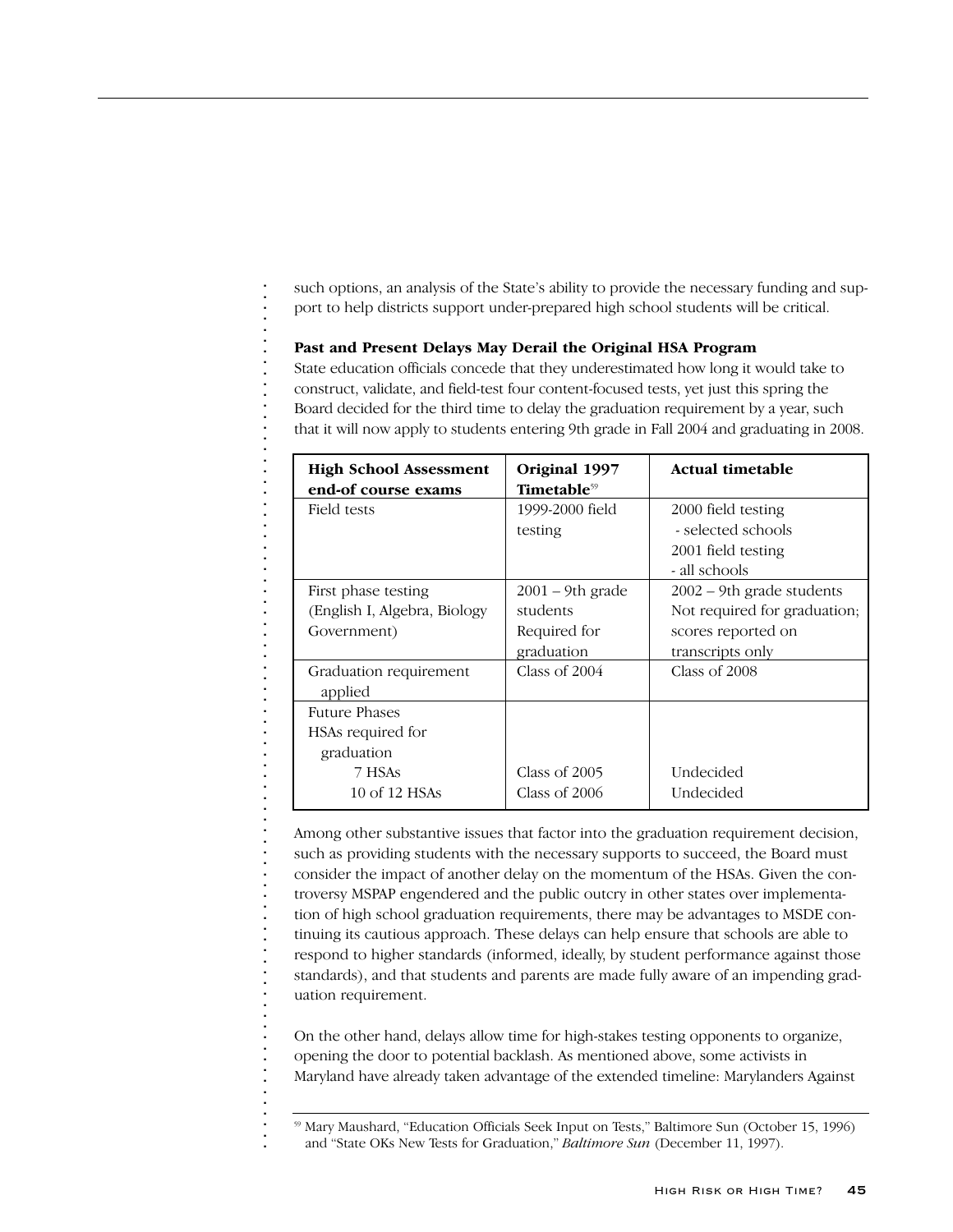High-Stakes Testing supported proposed House Bill HB1166 which would have prohibited the Board from making passage of a single assessment or series of assessments a requirement for graduation from public high school. The three delays have potentially lowered the commitment of educators and students to the HSA program as well – how serious can one be about tests that, at best, won't impact graduation until 2008?

Finally, delays to date raise questions about the advisability of expanding the HSA program as originally envisioned: Can the State implement the full range of HSA tests in a timely manner, and does it still make sense to do so?

## **Data Is The Key to Winning Points With the Public**

Two issues related to HSA data should factor into the Board's deliberations: Maryland's disinclination to create a test and/or scoring process that would allow quick release of data to schools and the public, and its ongoing reluctance to release data that could spark public controversy. These are important considerations not only for practical purposes, but also because more forthright information would help build statewide goodwill with an unengaged and skeptical public.

The utility of the HSA program in improving instruction would be greatly enhanced if scores were released in less than three or four months. Because Maryland high schools cannot use HSA scores for promotion or final course grading, many school districts have had to create or continue to use additional end-of-course final exams that can be administered and scored within the school—an additional and undue burden on students and teachers alike that is not necessarily in concert with the goals of the HSA program.

. . . . . . . . . . . . . . . . . . . . . . . . . . . . . . . . . . . . . . . . . . . . . . . . . . . . . . . . . . . . . . . . . . . . . . . . . . . . . . . .

Meanwhile, some states using end-of-course exams as high-stakes assessments are accessing test results and putting them to use quickly. New York State's Regents exams are typically administered the third week of June, and scores are reported the following week thanks to a system of on-site grading. Tests and essays are graded by teams of teachers at each school during "Rating Day"—a staff day scheduled immediately following Regents tests administration. To compare school raters to state raters, 10% of schools are randomly selected each year for external evaluation, and results are returned to the New York State Education Department by September. Surely Maryland could establish a similarly efficient process.

The limited HSA data released for 2002 have been of little use to either the public or educators highlighting another issue the Board must address: its relationship with the Maryland public. While it is true that detailed performance data and public response to it may have unpleasant consequences, such openness could also inform the Board's ongoing debate about inequities that have contributed to the delays in the graduation requirement thus far. Student data, measured against the specific learning standards the HSA tests were designed to assess, could provide schools,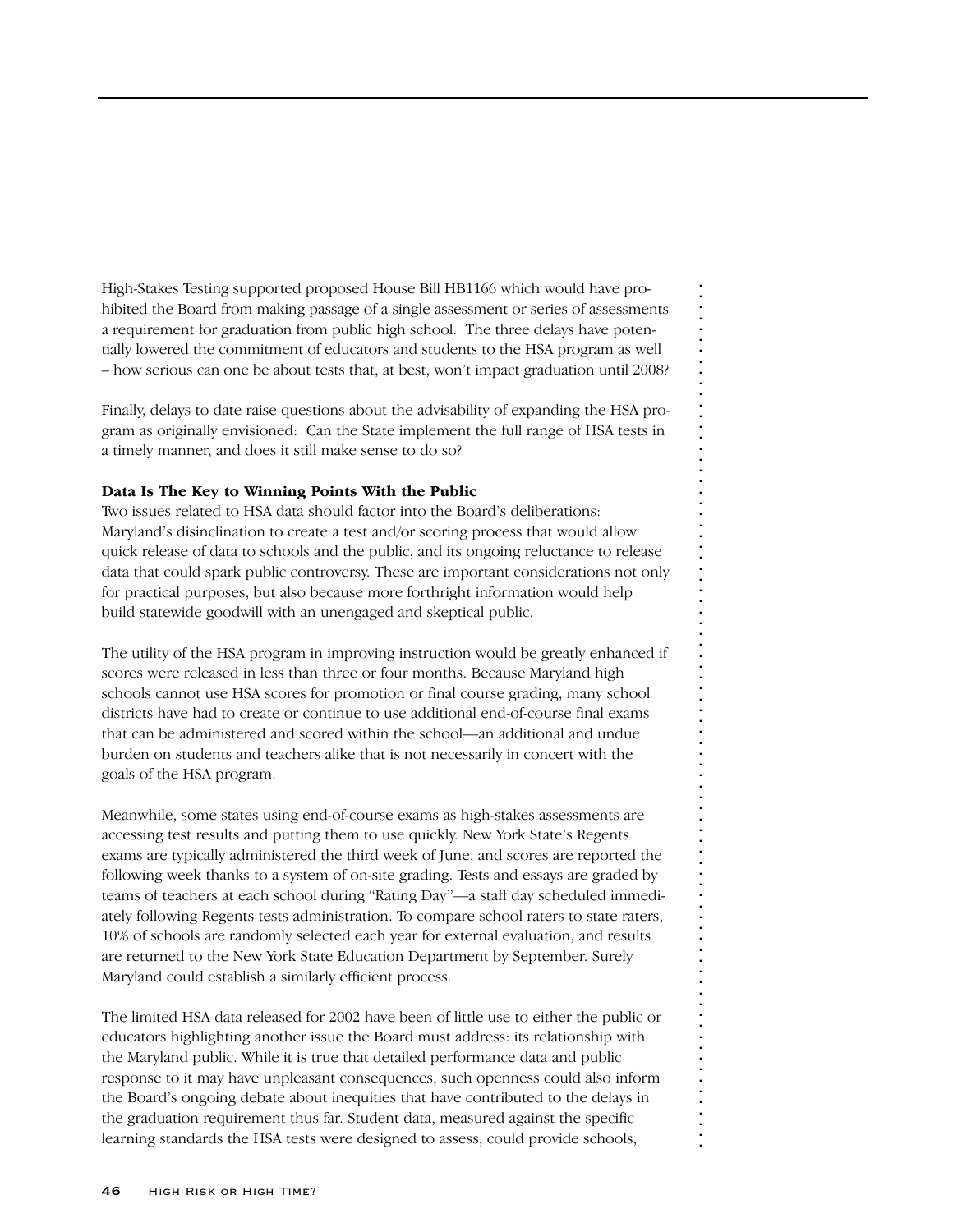teachers, parents, and students with useful information on how to better prepare students to meet standards; how to address barriers to success; and whether those barriers are found in the tests themselves, the scoring process, or a lack of resources at the school, school system, or state level.

In Virginia, early release of negative data sparked the predicted public outcry, but it also created an opportunity to improve the state's standards and assessment system.

## **The Virginia Standards of Learning Story A Study in Public Engagement**

Virginia's state standards were adopted in 1995; the "Standards of Learning" (SOL) tests were piloted in 1997, with the first full administration in 1998. The Class of 2004 will be the first required to pass six SOL tests for graduation.

Unlike Maryland, Virginia adopted cut scores in Fall 1998 after the first administration of the test; scores released in January 1999 showed that only 2% of schools met accreditation requirements. From one perspective, release of this kind of damning information was a public relations disaster, resulting in media coverage and alarmist reactions among the public. From another perspective, Virginia's open approach has enabled the public to judge student performance against standards, as well as the value of the testing program. Moreover, public confrontation of disappointing results has led to immediate and long-range public policy changes including:

- the Governor's immediate request not to include SOL results on student transcripts;
- establishment of an advisory council and expert panel to provide continuous review of both standards and testing;
- changes to the program's world history standards, exam and cut score; and

. . . . . . . . . . . . . . . . . . . . . . . . . . . . . . . . . . . . . . . . . . . . . . . . . . . . . . . . . . . . . . . . . . . . . . . . . . . . . . . .

l,  $\ddot{\cdot}$ 

 $\frac{1}{2}$ 

 $\ddot{\cdot}$ 

J.

l,

J.

 $\frac{1}{2}$ l,  $\frac{1}{2}$ 

 $\frac{1}{2}$  $\blacksquare$ 

 $\blacksquare$ 

 $\blacksquare$ 

÷,

• accommodations for learning disabled students and recent immigrants; for students in advanced study programs like AP or International Baccalaureate; and for the first three classes faced with the graduation requirement, whose students had received much of their schooling before the SOL tests were in place.

Opposition to the SOL tests in Virginia has not completely quieted as a result of making the assessment process public. Recently, in fact, several school districts complained about the state education board's rejection of a proposal to allow local school boards to award credits to students with high grades but failing SOL scores. Overall, however, openness in Virginia appears to have contributed to the impetus for continuing discussion and program improvements, while bolstering public support.

This summer, Maryland has a similar opportunity to engage the public in its standards-setting process. Because the Board's decisions in setting proficiency levels involve cultural and political judgments about what performance or score constitutes "passing," it is critical that the State include participants who represent the diversity of Maryland's students in the process—and openly communicate the outcomes of that process. Not only could the HSA program likely benefit from public participation and scrutiny, but such debate could engage the public in a way that makes the largest stakeholders in the HSA program—students and their families—feel counted.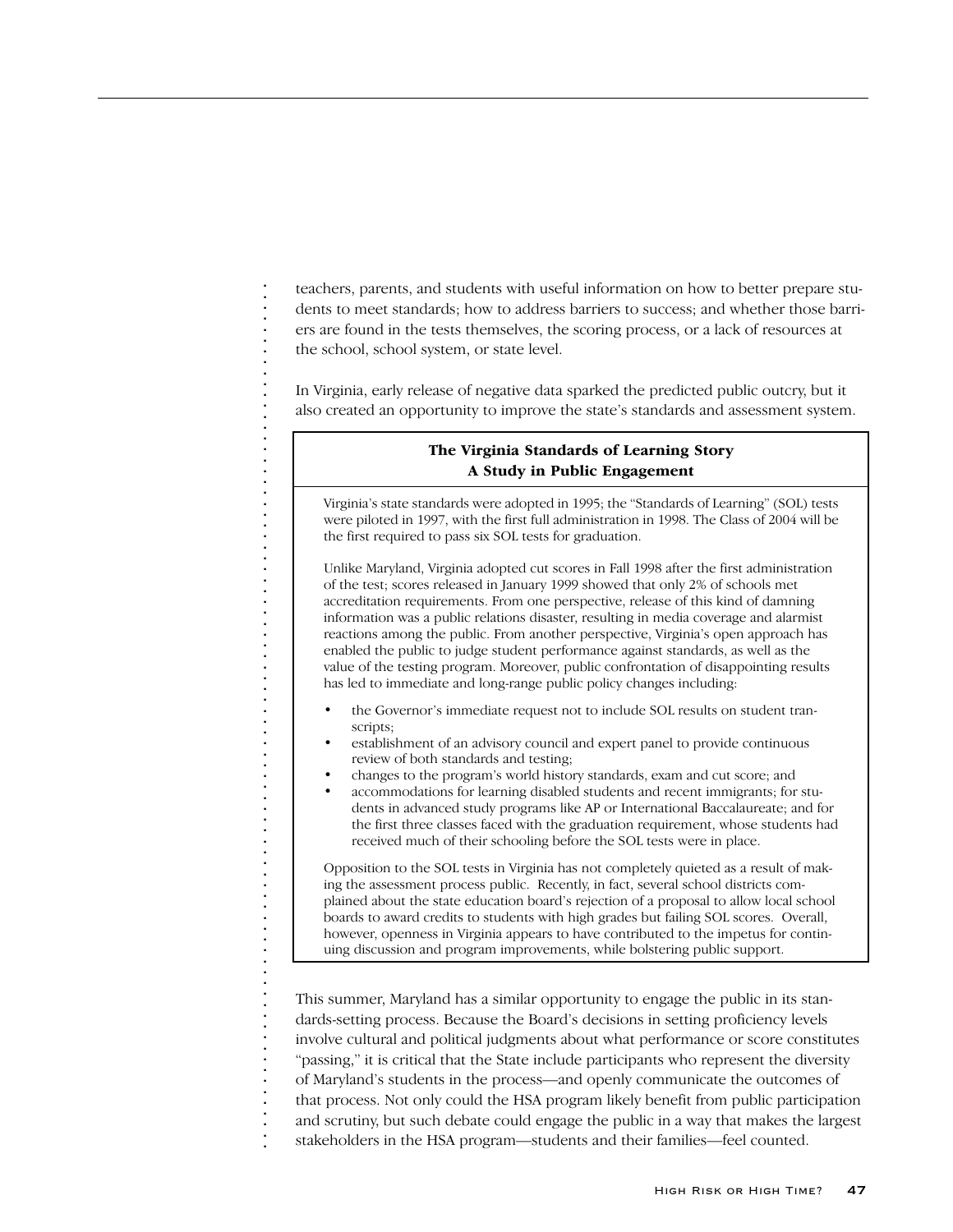## **The Need for Alternatives to the HSA Tests**

Based on the recent experience of other states introducing high stakes testing, the Board, as part of its decision on whether to implement an HSA graduation requirement, would be wise to consider proactively alternative routes to a high school diploma rather than responding hastily to unanticipated student failure and public outcry.

With plans to expand to 12 HSAs, Maryland is positioning itself among those states with the most onerous graduation requirements in the nation. This proposal requires Maryland high school students to pass 10 of the 12 tests in order to receive a diploma. Under this "conjunctive" plan, a student who fails just one of the HSAs would be barred from graduating.

Retesting is not simply a matter of retaking the test. More importantly, how will students with multiple HSA failures overcome deficiencies and advance to new, more challenging coursework? Maryland's HSA program stipulates that these students must participate in some form of "remediation" before retaking the exam, though what this entails is unclear. This remediation requirement could potentially throw another cumbersome obstacle in the path of graduation. It is critical that MSDE and the districts collaborate to insure that remediation is easily accessible and responsive to student need and that it works. Furthermore, the Board may need to administer the HSA more than twice a year so that both enrolled students and out-of-school youth have multiple opportunities to retest.

Because concerns about students who fail multiple HSA tests will no doubt arise and intensify if and when Maryland phases in all of its projected exit exams, the Board could establish guidelines for remediation and other pathways toward a Maryland high school diploma upfront.

. . . . . . . . . . . . . . . . . . . . . . . . . . . . . . . . . . . . . . . . . . . . . . . . . . . . . . . . . . . . . . . . . . . . . . . . . . . . . . . .

## **Where's the Accountability?**

Maryland's implementation of its HSA program thus far lacks accountability on several fronts. Missing are both measurable outcomes and accountability to an independent evaluation of the impact of this initiative, particularly its unintended consequences. The Board has not yet established the framework to answer the single most important question to its purpose: Is the HSA program succeeding in its effort to improve high school instruction (and hence post-secondary opportunities) for students throughout Maryland?

Maryland's original goals for the HSA program are not clearly and specifically articulated and, for the most part, are not attached to established, measurable outcomes. Similarly, there is no evaluation system in place to measure the success of the program against important outcomes on a continuing basis. Though the state uses language like "improving high school instruction" and "raising standards," there is no indication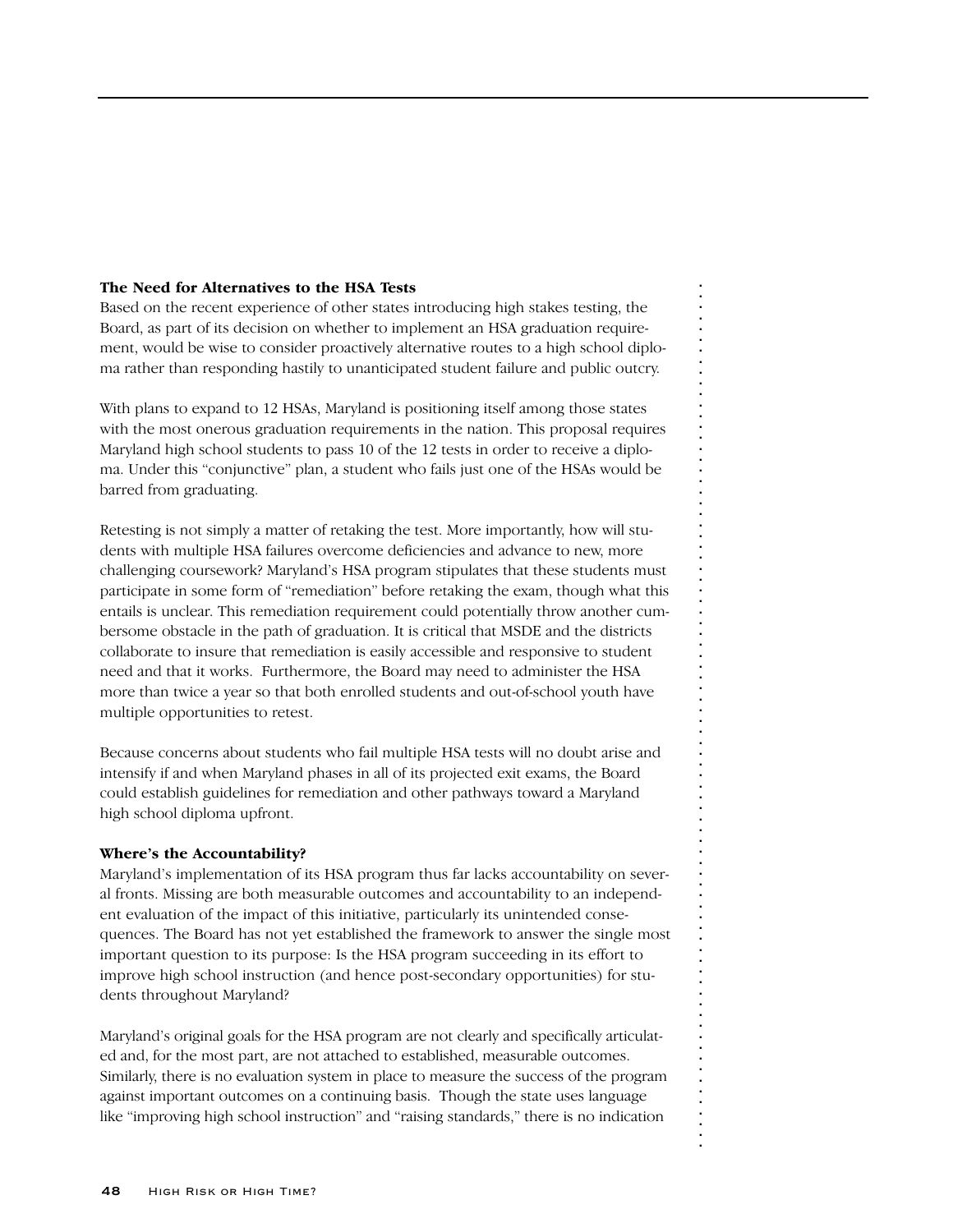of how progress toward these critical goals will be measured. How will the State ensure that increased learning, not increased test scores alone, are driving the reform?

Incorporation of a well-conceived independent evaluation would address this concern by holding MSDE accountable not only for standards and test scores, but also for actual classroom instruction and learning in Maryland's high schools. It would also inform the State and public on a continuing basis where Maryland students stand, identify unanticipated consequences, and allow for mid-course corrections.

California, for example, commissioned an outside evaluation before its final decision on implementing the graduation requirement, providing a basis for informed policy-making.

## **Staying on Track: California's Feedback and Accountability Plan**

California contracted with the Human Resources Research Organization to provide a longitudinal evaluation with a series of annual reports before the state requires passing of its high school exit exam (CAHSEE) for the graduating class of 2004. California students started taking the math and English tests in 2001, with accountability looming for the class entering 9th grade that year. Each year, the evaluation has analyzed trends in achievement, retention, graduation, dropout rates, and college attendance rates, as well as qualitative information from teachers and students. The annual reports have provided both information and recommendations to state educators and the public about the relationships between performance, outcomes, and implementation within four months of CAHSEE administration. The May 2003 report updates passing rates for the class of 2004 and provides an impact statement for instituting a compensatory approach that would allow students with achievement above the minimum in one subject to make up for deficient achievement on another with a combined total score.<sup>60</sup>

| <b>Student groups</b> | English<br>% Passing | Math<br>% Passing | <b>Both</b><br>% Passing<br>% with total<br>score $>700$ | Compensatory<br>approach: |
|-----------------------|----------------------|-------------------|----------------------------------------------------------|---------------------------|
| All students          | 66                   | 46                | 43                                                       |                           |
| African American      | 52                   | 25                | 23                                                       | 37                        |
| Economically-         |                      |                   |                                                          |                           |
| Disadvantaged         | 48                   | 27                | 23                                                       | 35                        |
| Special Education     | 42                   | 14                | 10                                                       | 16                        |

| Percent of Students Passing the CAHSEE in March 2003 |  |  |  |
|------------------------------------------------------|--|--|--|
|------------------------------------------------------|--|--|--|

This evaluation has also been critical in offering evidence of "dramatically increased" coverage of California's academic standards in classrooms, and predicting that 20% of the first officially accountable graduating class under the system will be denied a diploma.<sup>61</sup>

. . . . . . . . . . . . . . . . . . . . . . . . . . . . . . . . . . . . . . . . . . . . . . . . . . . . . . . . . . . . . . . . . . . . . . . . . . . . . . . .

 $\ddot{\cdot}$ 

 $\blacksquare$ 

<sup>60</sup> *Independent Evaluation of the California High School Exit Exam: AB 1609 Study Report*. Human Resources Research Organization, May 1,2003, p.96. Retrieved from

http://www.cde.ca.gov/statetests/cahsee/eval/AB1609/chapter6.pdf

<sup>61</sup> Olson, L. States Debate Exam Policies for Diplomas. *Education Week*: 14:36, May 14, 2003, p.14.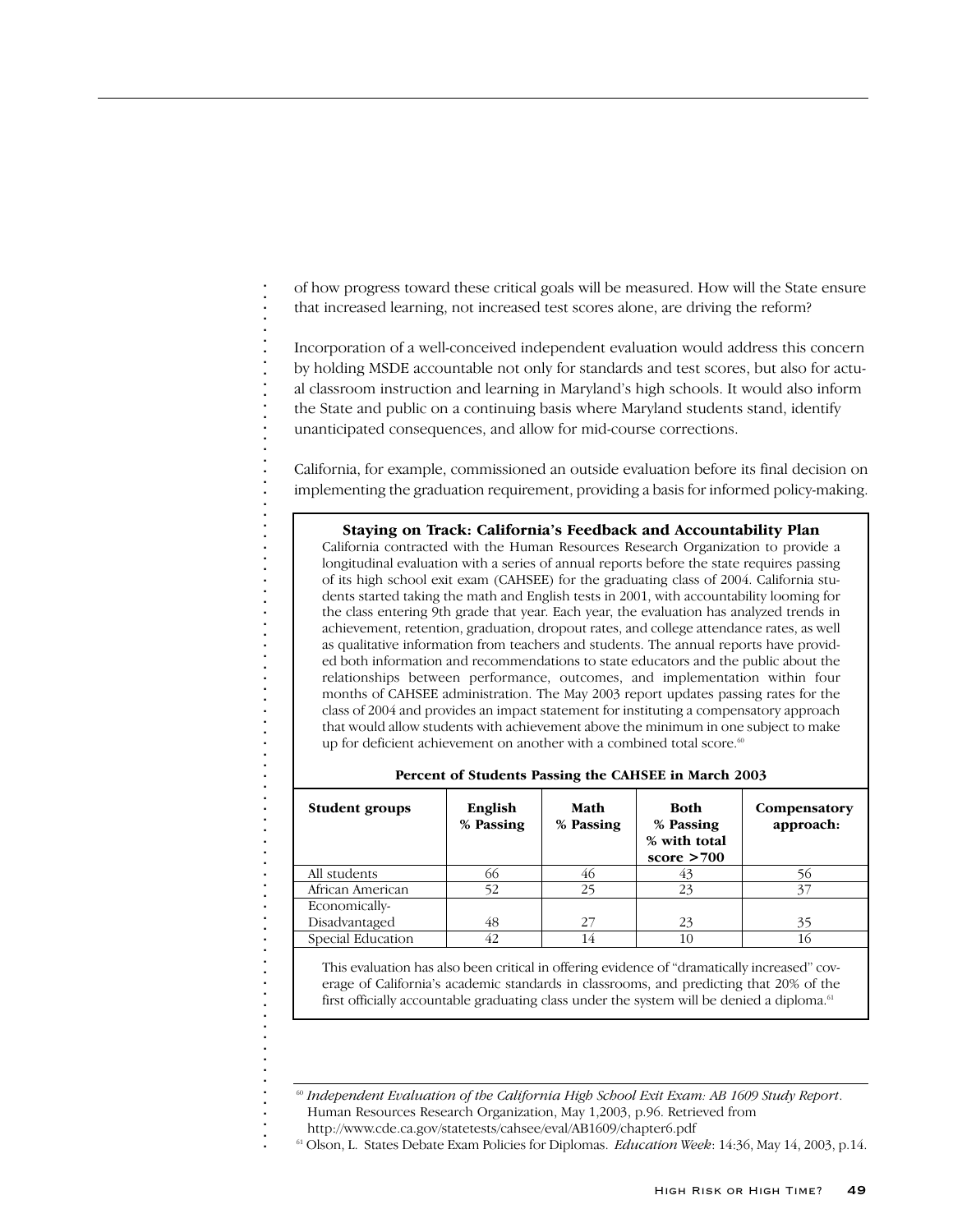## **A Matter of Balance**

The Maryland State Board of Education's decision has been cast in simple terms: whether it should impose an additional graduation requirement using the HSAs. The answer is unfortunately not so simple.

At the crux of this controversy is a question of primary importance to the integrity of the HSA Program: how can the program promote academic rigor for all students without unduly penalizing students whose home or school environment provides fewer resources for learning and remediation? The concerns raised in the preceding sections make it clear that the HSA program must carefully balance State, school and student accountability in a way that emphasizes adequate academic supports and interventions at the school level, encouraging students to take responsibility for their performance without punishing them for attending schools that do not meet standards. Less clear is how to strike the right balances between: student and school accountability, high standards and pass rates, increased academic rigor and high school completion, and high stakes and public backlash; and, ultimately, how to address the concern that even where schools meet standards, poor children are less likely to meet performance standards than their peers.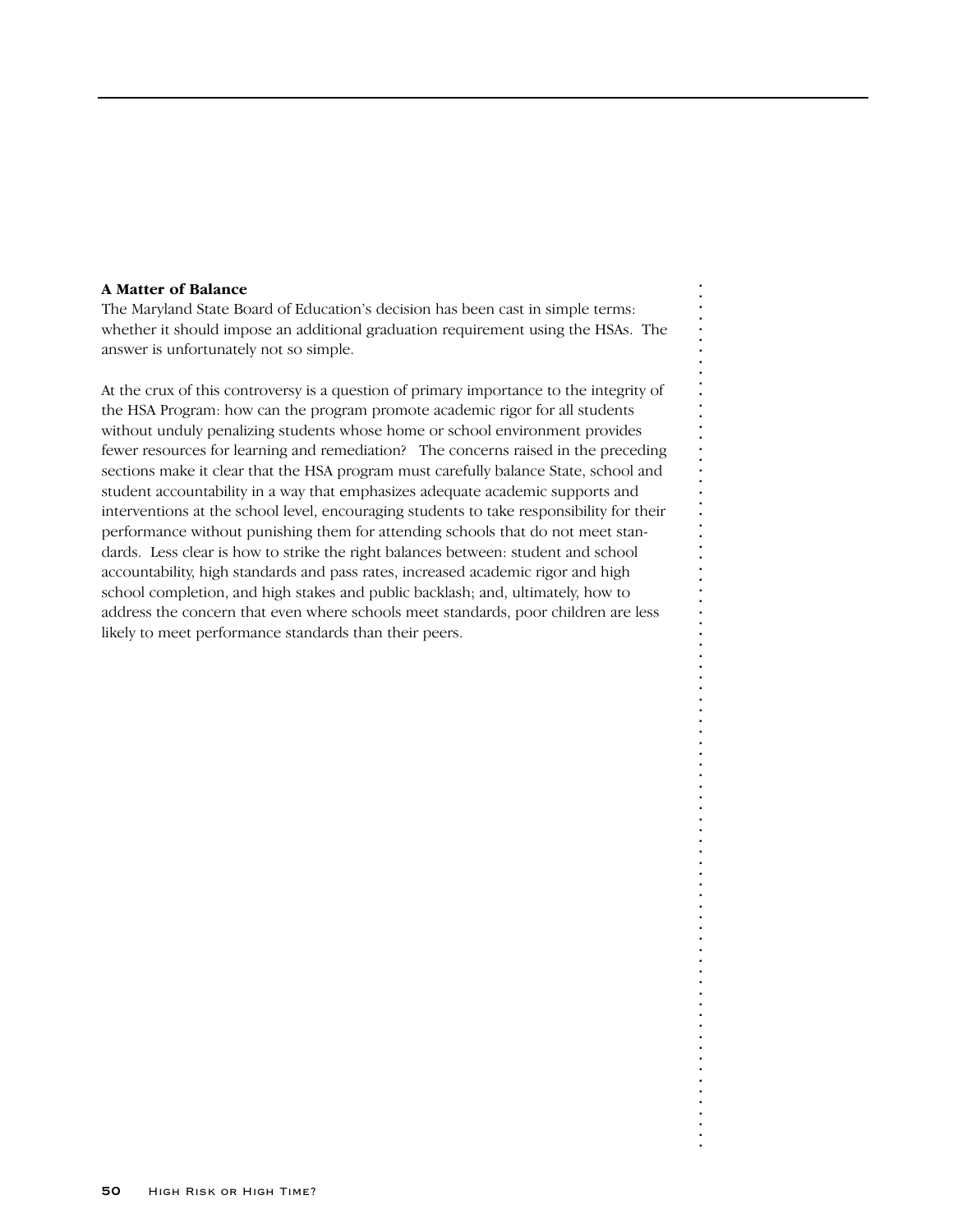# VIII. Next Steps



The goal of this report is to engage policymakers in, and focus public attention on, a critical evaluation of the state's proposed HSA program, to ensure that further investments bring concrete improvements for student learning. The State Board of Education is expected to make critical decisions in the upcoming months about the future of high-stakes testing in Maryland. Because there is much to be learned from other states, as well as Maryland's own experience in high-stakes testing to date, it is important that the Board draw on the many resources currently at its disposal to ensure that its decisions are thoughtful and well-informed.

## **Key questions**

Following are questions that frame the ensuing recommendations that flow from collected information on high-stakes testing in Maryland and elsewhere. Together, it is hoped these will focus the Board and public on how best to leverage Maryland's HSAs to increase student achievement:

- How can Maryland set pass scores and proficiency standards on the HSA that promote academic rigor but do not result in unacceptable numbers of failures that reduce the already limited opportunities available to poor, disproportionately African-American and Hispanic, and special education students?
- What should the stakes for students be? Is it time for a graduation requirement or will this doom many low-income minority students to failure? Conversely, can demanding tests without any high stakes accountability for students achieve the stated purpose of improving instruction and learning for all students?
- What testing format (multiple choice objective vs. open-ended constructive items) will yield valid and reliable outcomes while allowing for cost-effective and expedient scoring?
- How should the State implement the next phase of the HSA testing program? Given the resources needed and requirements of NCLB, does it make sense to expand the HSA as originally planned? Alternatively, do the existing five HSAs (including Geometry) make sense without the full-scale implementation of 12 end-of-course exams?
- How will we know if the HSA is improving high school instruction and rigor as opposed to simply increasing test scores – a discernible pattern with any new test? What is the State trying to achieve, and how will the State Board know it has succeeded?
- How can the State achieve the above while re-engaging educators and the public and working constructively with stakeholders so that criticisms and concerns lead not to public alienation and political backlash, but the best possible solutions for Maryland's students?

## **Recommendations**

The Sondheim Report supported the concept of high-stakes high school testing in Maryland as far back as 1989, but recommended a thorough investigation of the following issues prior to implementation that are still valid today: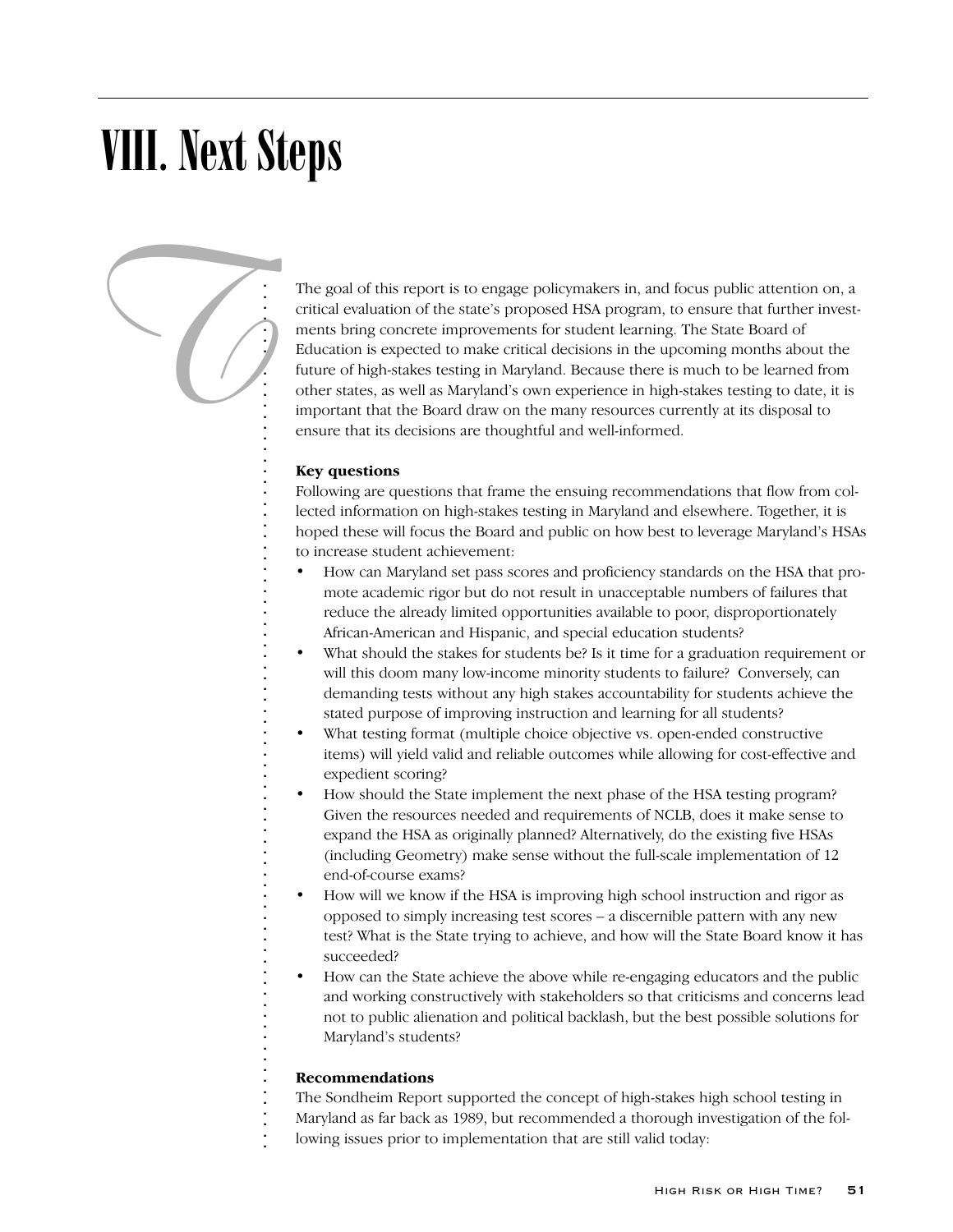- 1. adequate prior notice to students;
- 2. complexity of retesting; and
- 3. additional legal constraints that apply to a test that can grant or deny a high school diploma.<sup>62</sup>

More recently, the Center on Education Policy made some general recommendations about instituting high-stakes testing that are useful in framing recommendations for Maryland in its deliberations this summer.

## **The Center on Education Policy recommends:**

- 1. Use exit exams in conjunction with other measures of student performance
- 2. Ensure that students have an adequate opportunity to learn the material being tested
- 3. Provide sufficient opportunities for remediation
- 4. Provide adequate funding
- 5. Conduct outreach campaigns to build public understanding and support
- 6. Monitor the consequences
- 7. Phase in new exit exams over several years
	- *State High School Exit Exams: A Baseline Report, August 200*2

. . . . . . . . . . . . . . . . . . . . . . . . . . . . . . . . . . . . . . . . . . . . . . . . . . . . . . . . . . . . . . . . . . . . . . . . . . . . . . . .

In light of the above principles, this report offers the following recommendations for consideration by the State Board:

## **1) Set high standards immediately, but raise the stakes for student performance on the High School Assessments gradually over time.**

There is evidence that high stakes testing may have a negative effect on graduation rates for the very students it is designed to help. Based on what already appear to be significant achievement gaps in HSA scores, imposition of a graduation requirement (accompanied by challenging performance standards) would likely have a disproportionately negative impact on precisely those at-risk students who need the most help. If the Board were to institute the graduation requirement this year, it might be tempted to set lower performance standards in an effort to reduce the negative impact upon graduation rates. Such an action would undermine the program's mission to enhance academic rigor and promote improved outcomes for those students least likely to graduate.

There is a strong likelihood that State funding for academic intervention for failing students (not to mention general support for curriculum and instruction in HSA courses) will not be available for some time. Moreover, the idea that even a fullyfunded targeted intervention plan will magically provide equal opportunity for all students to learn is flawed, given the long-standing deficits in many students' school and

 $62$  The Report of the Governor's Commission on School Performance (The Sondheim Report). (1989). p.17.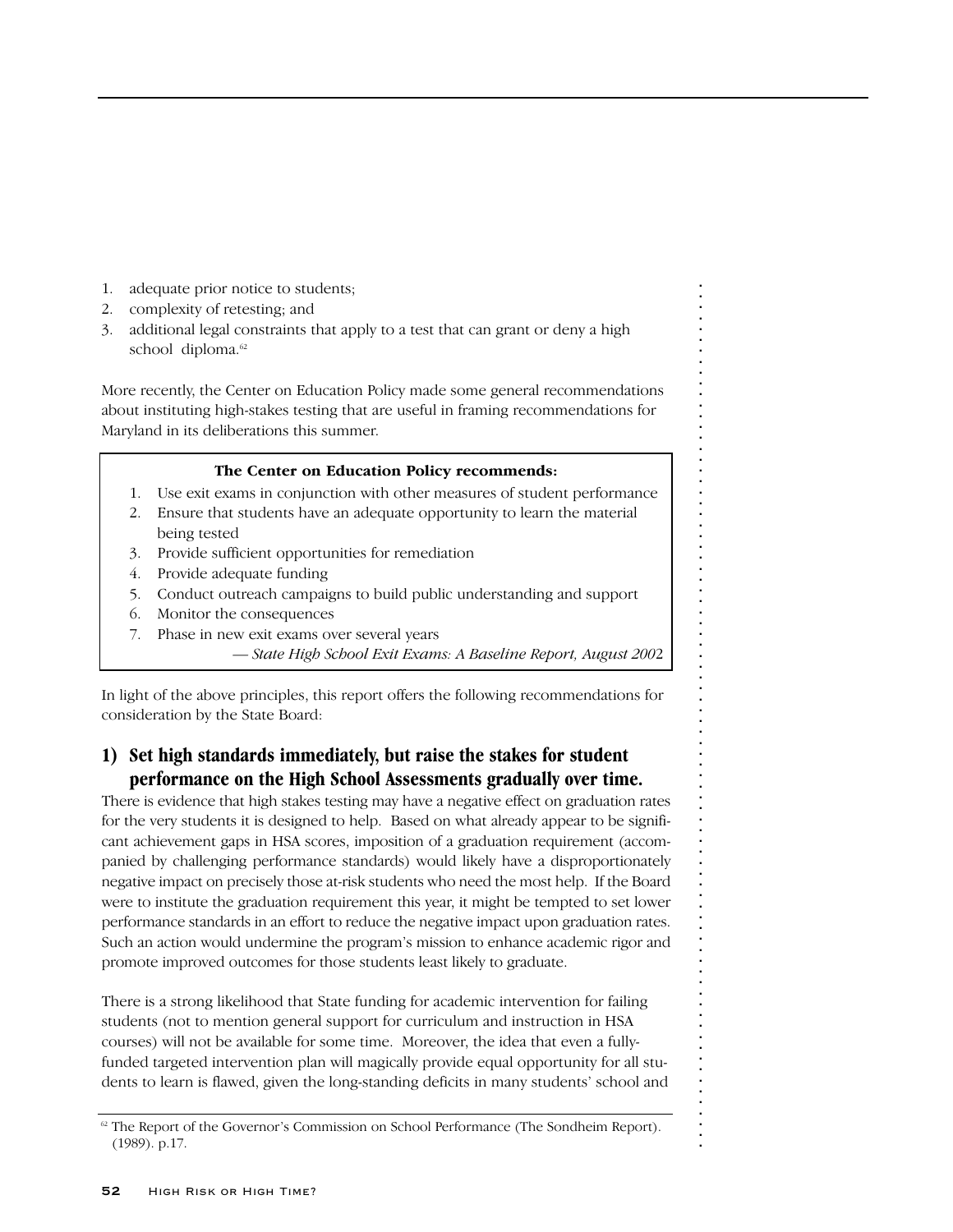home environments. The HSA program, if instituted today in its entirety with a graduation requirement, is likely to create insurmountable burdens on schools and students to complete remediation and retesting in unrealistically short time frames, especially for students who fail multiple tests.

To address and minimize these outcomes, the Board could do one of the following:

**As an intermediate step in the HSA program evolution, The Board might adopt a medium stakes alternative to the graduation requirement that would require all school jurisdictions to incorporate HSA scores as final exams that comprise a significant (at least 30%) proportion of a student's grade in that course. This option would require a significant change in scoring procedures to facilitate faster reporting.**

Or, alternatively,

. . . . . . . . . . . . . . . . . . . . . . . . . . . . . . . . . . . . . . . . . . . . . . . . . . . . . . . . . . . . . . . . . . . . . . . . . . . . . . . .

**The State Board might set a composite score for performance on all the High School Assessments, creating a compensatory model whereby a student's good performance on one HSA would offset a lower performance on another.** 

Both options would enable the Board to set performance standards that bolster the HSA Program's mission of academic rigor while recognizing that, in the short term, many districts and schools will be unable to offset long-term students deficits in both home and school environments so that all students have an opportunity to master high level content.

Either option would give the State and its educators the ability to focus more energy on the true drivers of high school improvement – the development of a strong program of curriculum and instruction, intervention and remediation, and professional development and classroom observation. Finally, under either option, the State could institute the remainder of the HSA program, if it so chooses, without imposing complex and perhaps insurmountable retention, remediation and retesting burdens upon students, teachers, and schools.

## **2) Put adequate and feasible remediation and alternative paths to a high school diploma in place before HSA-linked graduation requirements go into effect.**

As evidenced by its initial delay of the graduation requirement, the Board is concerned about imposing such high stakes on students without providing adequate support for all students to prepare, remediate, and retest. At the same time, the State has yet to provide individualized performance data against standards, nor have schools developed and begun to institute plans for remediation. The Board would be wise to ensure that multiple pathways to attain a Maryland high school diploma exist.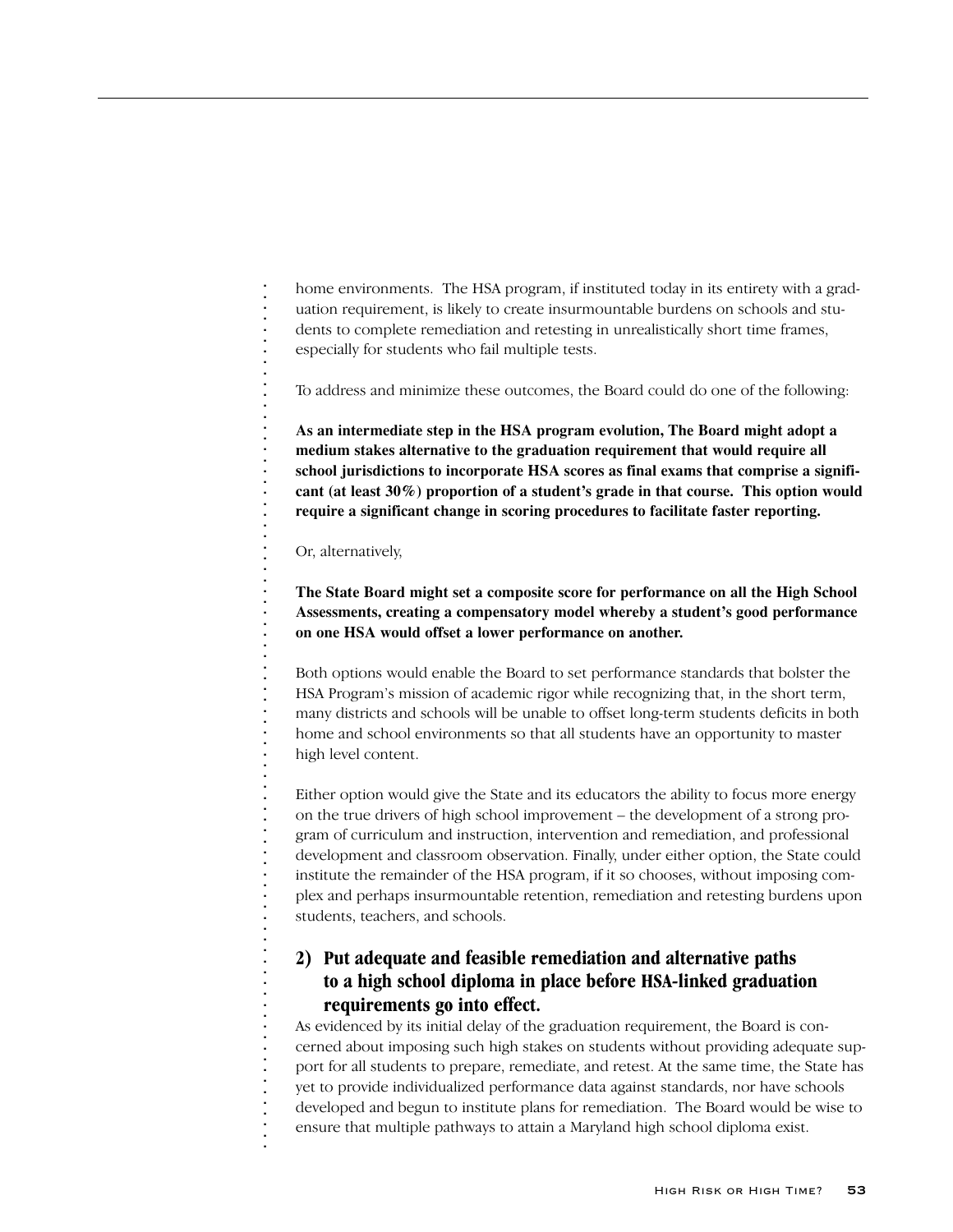To retake an HSA, Maryland stipulates that students are required to participate in "remediation." Because the graduation requirement is not in place and such remediation is not now required, it is not clear what the remediation entails or whether it will be effective. In fact, such a stipulation might present yet another obstacle to success. To this end, it is critical that the Board follow through on its commitment to review remedial programs that have been effective in Maryland high schools prior to making final decisions on high stakes testing. It is also recommended that the HSAs be administered up to four times each year and offered to students who have left high school.

Like other states embarking on high-stakes testing, Maryland may find it necessary to provide alternative pathways to a diploma for students who have failed the HSA tests multiple times. The Board should therefore consider offering more testing opportunities, alternative assessments, a waiver process, alternative curricula, and differentiated diplomas, among other options. Along these lines, it should also consider whether the current Independence Mastery Assessment Program diploma will still be awarded to some students with disabilities.

On the other end of the spectrum, Maryland might combat concerns about a narrowed curriculum by accepting passing scores from nationally recognized tests typically taken by higher-achieving students as a substitute for the HSAs. These include appropriate SAT II, Advanced Placement or International Baccalaureate tests.

## **3) Ensure that the HSA test design and the scoring process will be useful in improving high school instruction. At the very least, demand a faster turnaround for test score reporting.**

. . . . . . . . . . . . . . . . . . . . . . . . . . . . . . . . . . . . . . . . . . . . . . . . . . . . . . . . . . . . . . . . . . . . . . . . . . . . . . . .

The HSAs should be an integral component of promotion and other instructional decisions as well as function as a true cumulative end-of-course test (rather than one administered five weeks before the end of school with scores released over four months later). This will require a revised testing format and/or scoring process that will allow the test to be taken at the true conclusion of the course and make test scores available within 10 days. The New York Regents provides such a model without arguably compromising the integrity of the assessment. In order to achieve this tight time frame, the State might also reconsider simplifying the test format to include only multiple-choice items or revisit the decision to have the tests externally-scored. Either of these choices would also be less costly. At a minimum, the Board should clearly communicate to the public the higher costs and extended scoring time that result from its current choice of HSA format versus a purely objective test.

## **4) Assign similar student accountability to the two NCLB tests given in 10th grade.**

While student accountability is not a component of NCLB requirements, research suggests that attaching stakes to tests used for school and district accountability will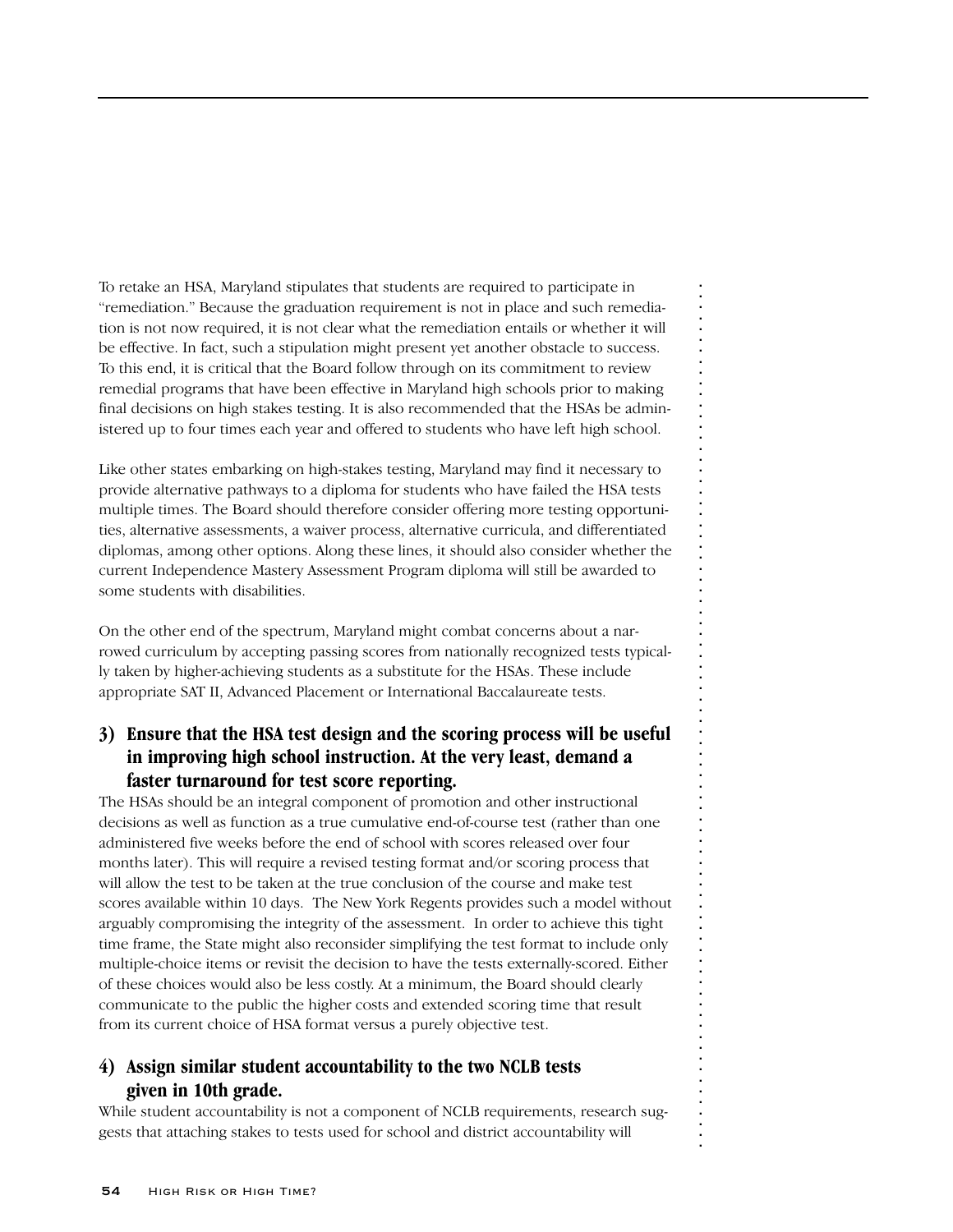increase the likelihood of improved school performance measures, particularly among disadvantaged youth. Maryland should consider a student accountability measure in all NCLB high school tests as well as end-of-course exams. The medium stakes (or composite score) alternative proposed above stands a good chance of spurring student effort without decreasing the graduation rate. In addition, the State might integrate the 10th grade reading test for NCLB with the proposed 10th grade English II HSA requirement, and do it sooner rather than later.

**5) Renew the level of public information and awareness that marked the campaign to institute the HSAs with a more transparent and participatory process for setting goals, establishing cut scores, measuring progress, and evaluating outcomes. Begin with releasing data on how Maryland students actually performed against standards.**

Maryland has not provided adequate and useful information about student performance on the HSAs to administrators, teachers, students, and parents. Field tests for the HSAs were used to improve the tests but not used to improve public understanding of student performance on the tests. Lack of performance standards, of information about how students performed against specific learning standards that the tests are designed to measure, and of specific remediation plans at the school level mean that teachers, students, and parents are not prepared to hear potentially bad news about failure to meet standards.

. . . . . . . . . . . . . . . . . . . . . . . . . . . . . . . . . . . . . . . . . . . . . . . . . . . . . . . . . . . . . . . . . . . . . . . . . . . . . . . .

The Board's examination of the HSA program this summer presents a timely opportunity to re-engage both public and educators. The process of scoring tests, scaling scores, and setting performance standards should be made more transparent to the educators, parents, and students whom it affects the most. Drawing upon Virginia's experience, it would be advantageous for the public and decision makers to understand how Maryland students actually performed against standards rather than against each other. We recommend a public release of students' criterion-referenced scores on the 2002 (and 2003 if possible) HSAs as a critical component of establishing cut scores. We also urge the State to use community forums again to gather feedback and provide information about the graduation requirement. Finally, members of panels formed for establishing cut scores should represent the wide diversity of Maryland's stakeholders.

**6) Institute a longitudinal study by an independent evaluator to set, measure and continuously evaluate progress toward clearly articulated educational outcomes, as well as measure unintended consequences. This evaluation should be disseminated to educators and the public at regular intervals and should begin with publishing criterion-referenced scores on the 2002 and 2003 HSAs.**

Maryland should institute a process whereby it sets quantifiable objectives, measures desired student outcomes, and evaluates the HSA program in light of student, school,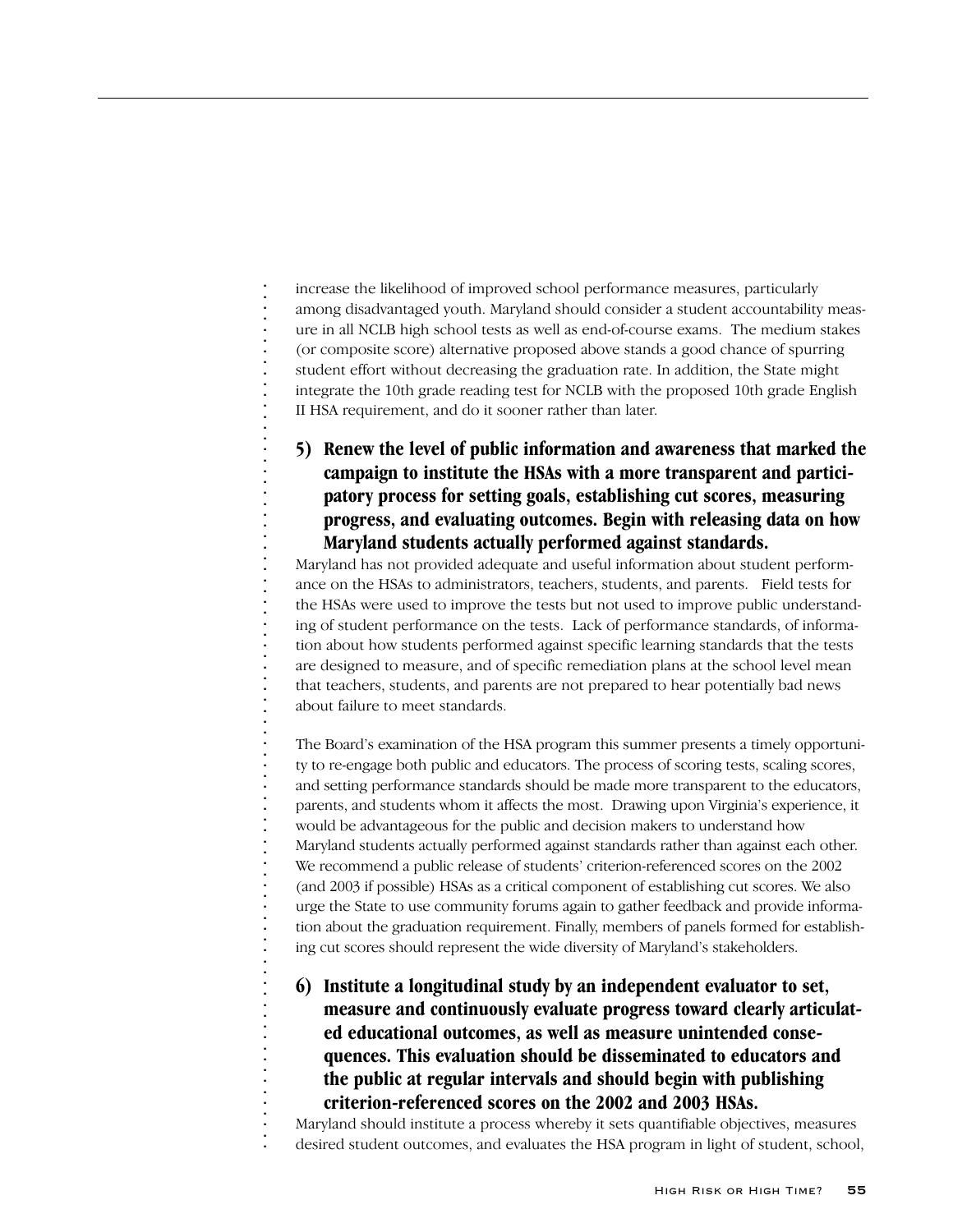and district progress toward these outcomes. It is critical that the study identify unintended consequences of Maryland's high stakes testing (i.e., dropout rates) and analyze the impact of the HSAs on the scope of the high school curriculum. An obvious way to accomplish this is to contract for a longitudinal study with an independent evaluator. While HSA scores may increase over time, the more important questions are whether all students have received a better education, whether their post-secondary prospects are improved, and whether they are better prepared to take advantage of those opportunities. The state must articulate these goals and institute a comprehensive system that establishes and evaluates progress toward measurable standards.

Equally important is the opportunity afforded by such an evaluation for the State to make mid-course corrections in its assessment plan and to improve its supports for schools and students. Such a study would evaluate the impact on the classroom as well as the test scores – on determining how the program has affected the quality of high school instruction and student learning and, in turn, informing the instructional techniques of teachers. It would also serve to measure other important outcomes for student achievement and future opportunity, such as graduation rate, rigor of high school curriculum taken, SAT scores, and preparation for post-secondary opportunities including, but not limited to, college matriculation and achievement.

## **7) Understand the impact of the first phase of the HSA program and the new NCLB tests before introducing additional Phase II tests.**

. . . . . . . . . . . . . . . . . . . . . . . . . . . . . . . . . . . . . . . . . . . . . . . . . . . . . . . . . . . . . . . . . . . . . . . . . . . . . . . .

Maryland, unlike some other states using end-of-course exams, debuted four high stakes exams in one phase. This major project was further complicated by the mandatory implementation of reading and math assessments for all 10th grade students required in 2003 by NCLB. The Board may also consider rendering no decision on pursuing Phase II of the HSA program until findings from an initial external evaluation of Phase I are communicated.

## **8) Work with Maryland's higher education community to articulate performance on the HSA with college admission and placement.**

Higher education institutions should ensure that HSA course and test content is well articulated with the requirements of the state's postsecondary institutions. A stronger and better coordinated program, as outlined in these recommendations, may inspire willingness among state higher education institutions to reward strong HSA performance with preferences in admissions and financial assistance, which would provide another incentive to students to perform well, and remove additional barriers of placement testing, particularly at Maryland's community colleges.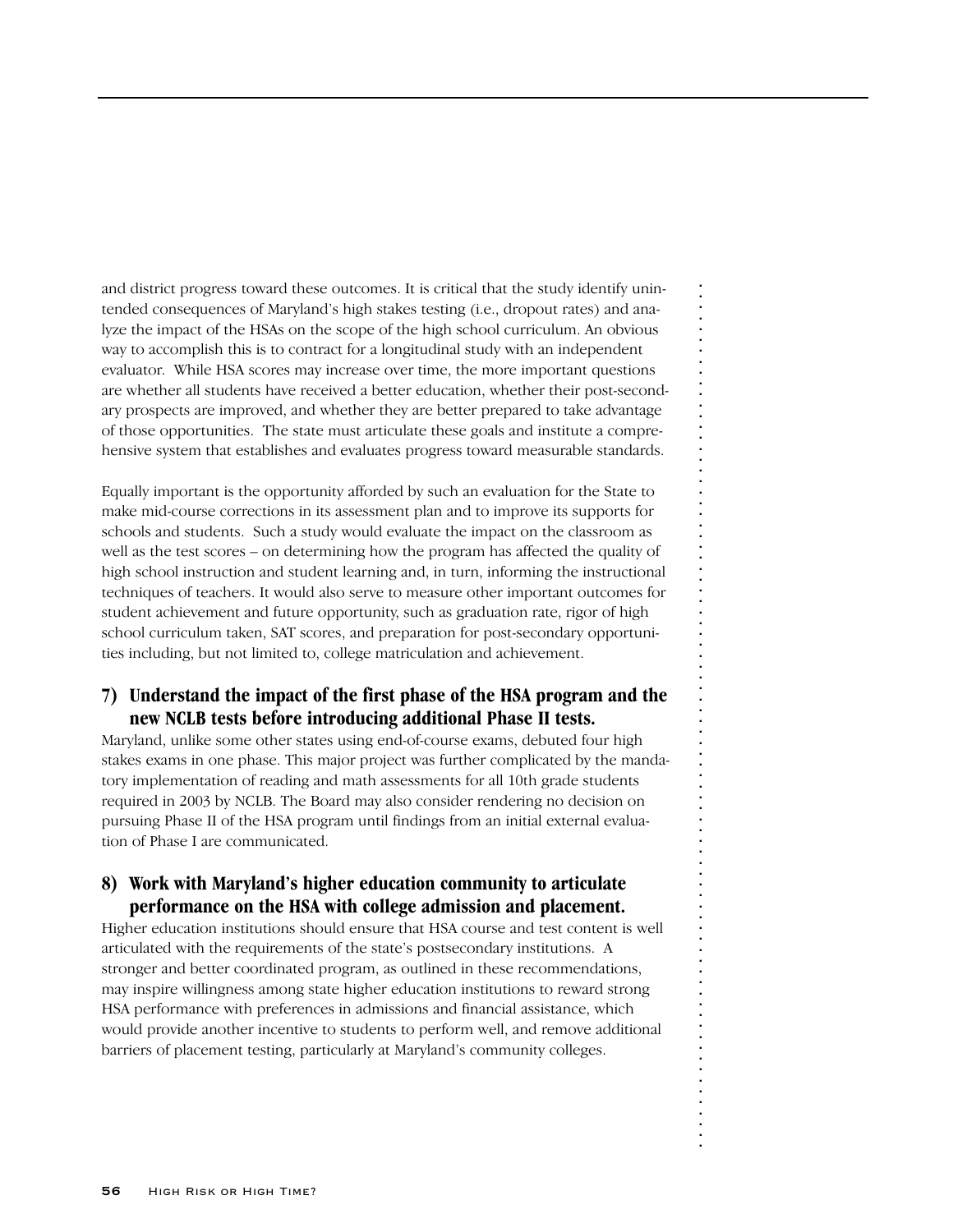# IX. Conclusion

. . . . . . . . . . . . . . . . . . . . . . . . . . . . . . . . . . . . . . . . . . . . . . . . . . . . . . . . . . . . . . . . . . . . . . . . . . . . . . . .

Mary grad<br>
stand<br>
where<br>
Whil<br>
it musliman<br>
it musliman<br>
it musliman<br>
Line Stand<br>
Line Stand<br>
Line Stand<br>
Line Stand<br>
Line Stand<br>
Line Stand<br>
Line Stand<br>
Line Stand<br>
Line Stand<br>
Line Stand<br>
Line Stand<br>
Line Stand<br>
Line Sta Maryland is at a critical junction as policymakers decide how high to set the bar for graduating from high school: whether to make passing scores on the HSAs a graduation requirement; what exactly constitutes passing the tests (i.e., what proficiency standards students must meet and how those translate into passing scores) and whether to proceed with plans to introduce up to seven more tests.

While the Board faces many difficult decisions over the next few months, the decision it must make first—the one that will drive the rest of the decision-making process poses two possible outcomes. The Board can decide to move quickly to raise the standards and stakes for a diploma, which will likely result in thousands of 12th grade students being unable to graduate in May 2008, particularly those who are minorities, impoverished, disabled, or otherwise at risk or disadvantaged. Or it can choose a more judicious path of relying on high standards with gradually-increasing student consequences, more efficient scoring, an external evaluation with annual reporting, mid-course corrections, and increased public and higher education engagement to improve the quality of high school learning across the board.

Will the HSAs as currently envisioned achieve the State's goal of producing high school graduates with the skills and content knowledge to greatly enhance the value of Maryland's diploma? It is up to the Board to answer this question, choosing what is best for Maryland's students, not necessarily what makes the State and its schools look best. It is high time to put high school high-stakes assessment at the center of our collective attention.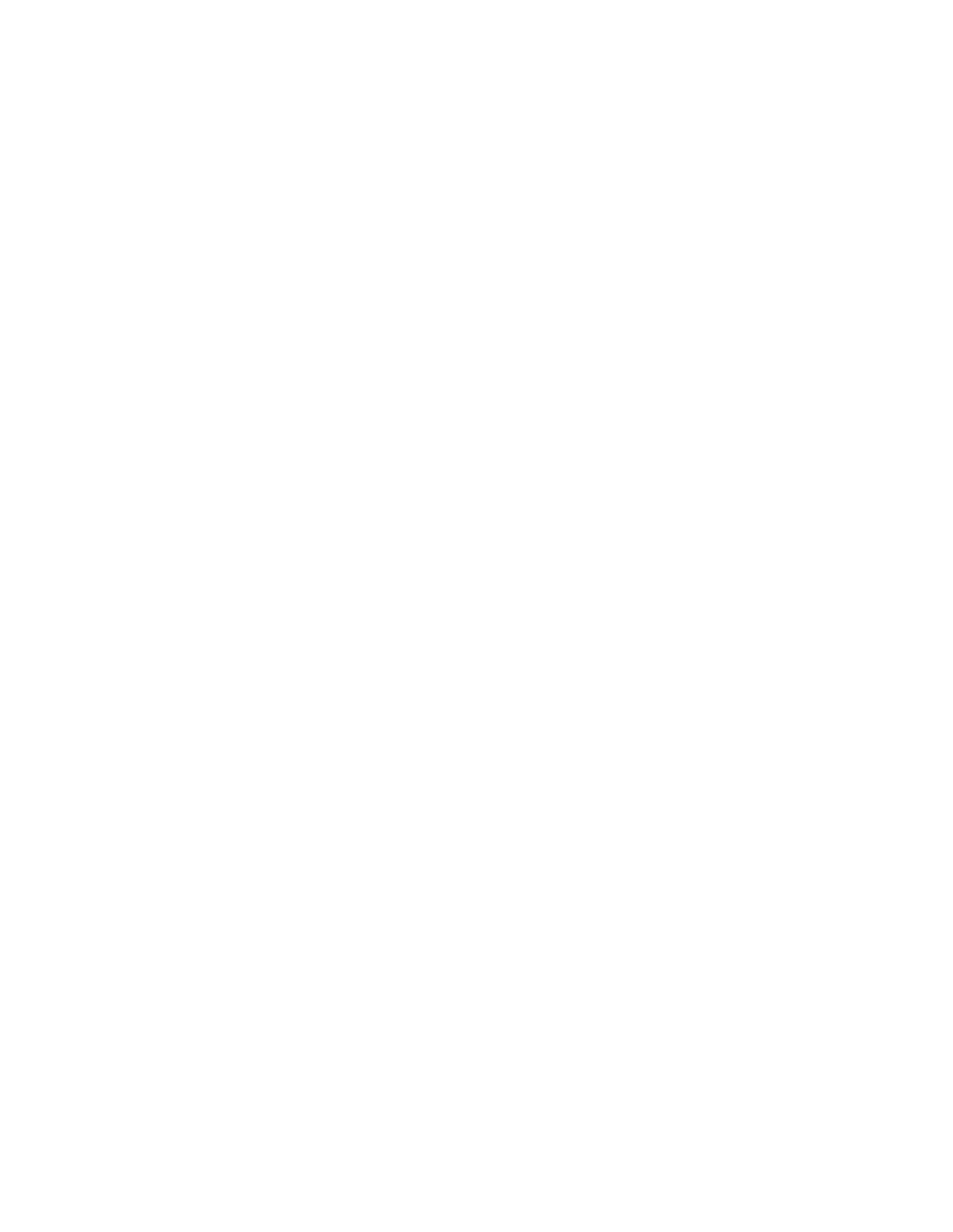## References

. . . . . . . . . . . . . . . . . . . . . . . . . . . . . . . . . . . . . . . . . . . . . . . . . . . . . . . . . . . . . . . . . . . . . . . . . . . . . . . .

Amrein, A., and Berliner, D. (2002). High-Stakes Testing, Uncertainty, and Student Learning. *Education Policy Analysis Archives.* 10(18). Retrieved from http://epaa.asu.edu/epaa/v10n18/.

Amrein, A., and Berliner, D. (2002). *An Analysis of Some Unintended and Negative Consequences of High-Stakes Testing*. Tempe: Arizona State University.

Bishop, J. (1998). The effect of curriculum-based external exit systems on student achievement. *Journal of Economic Education*, 29(2), 171-82.

Carnoy, M., and Loeb, S. (2002). Does External Accountability Affect Student Outcomes? A Cross-State Analysis. *Educational Evaluation and Policy Analysis*, 24(4), 305-321.

Chadowsky, N., Kober, N., Gayler, K., and Hamilton, M. (2002). *State High School Exit Exams: A Baseline Report*. Washington, D.C.: Center on Education Policy. Retrieved from http://www.ctredpol.org/pubs/statehighschoolexitexams.html

Clarke, M., Haney, W., Madaus, G. (2000). High Stakes Testing and High School Completion. NBETPP Statements, 1(3), Chestnut Hill: Boston College, Center for the Study of Testing.

Greene, J. (2001; April 2002 revision). *High School Graduation Rates in the United* States. New York: The Manhattan Institute for Policy Studies.

Hamilton, L., Stecher, B., and Klein, Stephen P (eds.). (2002). *Making Sense of Test-Based Accountability in Education*. Santa Monica: Rand Publications.

Haney, W. (2000). The Myth of the Texas Miracle. *Educational Policy Analysis Archives*, 8(41). Retrieved from http://epaa.asu.edu/epaa/v8n41/.

Horn, C. (2003). High Stakes Testing and Students: Stopping or Perpetuating a Cycle of Failure? *Theory into Practice*, 42(1), 30-41.

Jacob, B.A. (2001). Getting Tough? The Impact of High School Graduation Exams. *Educational Evaluation and Policy Analysis*, 23 (2), 99-121.

Kellaghan, T., Madaus, G., and Raczek, A. (1996). The Use of External Examinations to Improve Motivation. Washington, DC: American Educational Research Assoc.

Le, V. (2002). *Alignment Among Secondary and Post-Secondary Assessment in Five Case Study States*. Santa Monica: Rand Publications. Retrieved from: http://www.rand. org/publications/MR/MR1530.0/